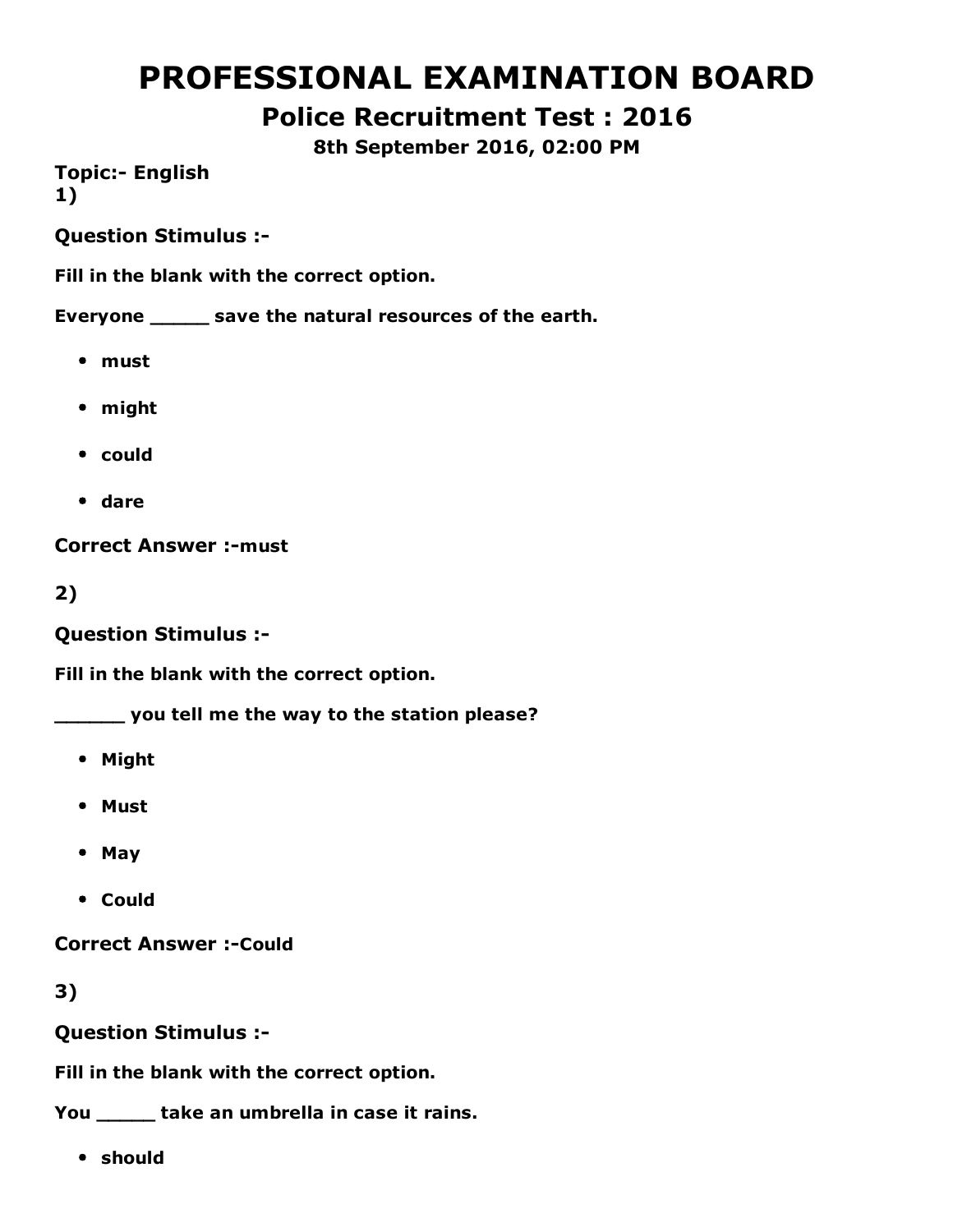- might
- could
- dare

**Correct Answer :- should** 

4)

Question Stimulus :

Fill in the blank with the correct preposition.

There is a danger of the conflict spreading \_\_\_\_\_ the whole of Central Africa.

- of
- for
- from
- across

**Correct Answer :-across** 

5)

#### Question Stimulus :

Fill in the blank with the correct preposition.

There was a small table \_\_\_\_\_\_\_ the bed, on which there was a book.

- into
- $\bullet$  in
- besides
- beside

**Correct Answer :-beside** 

6)

#### Question Stimulus :

Fill in the blank with the correct preposition.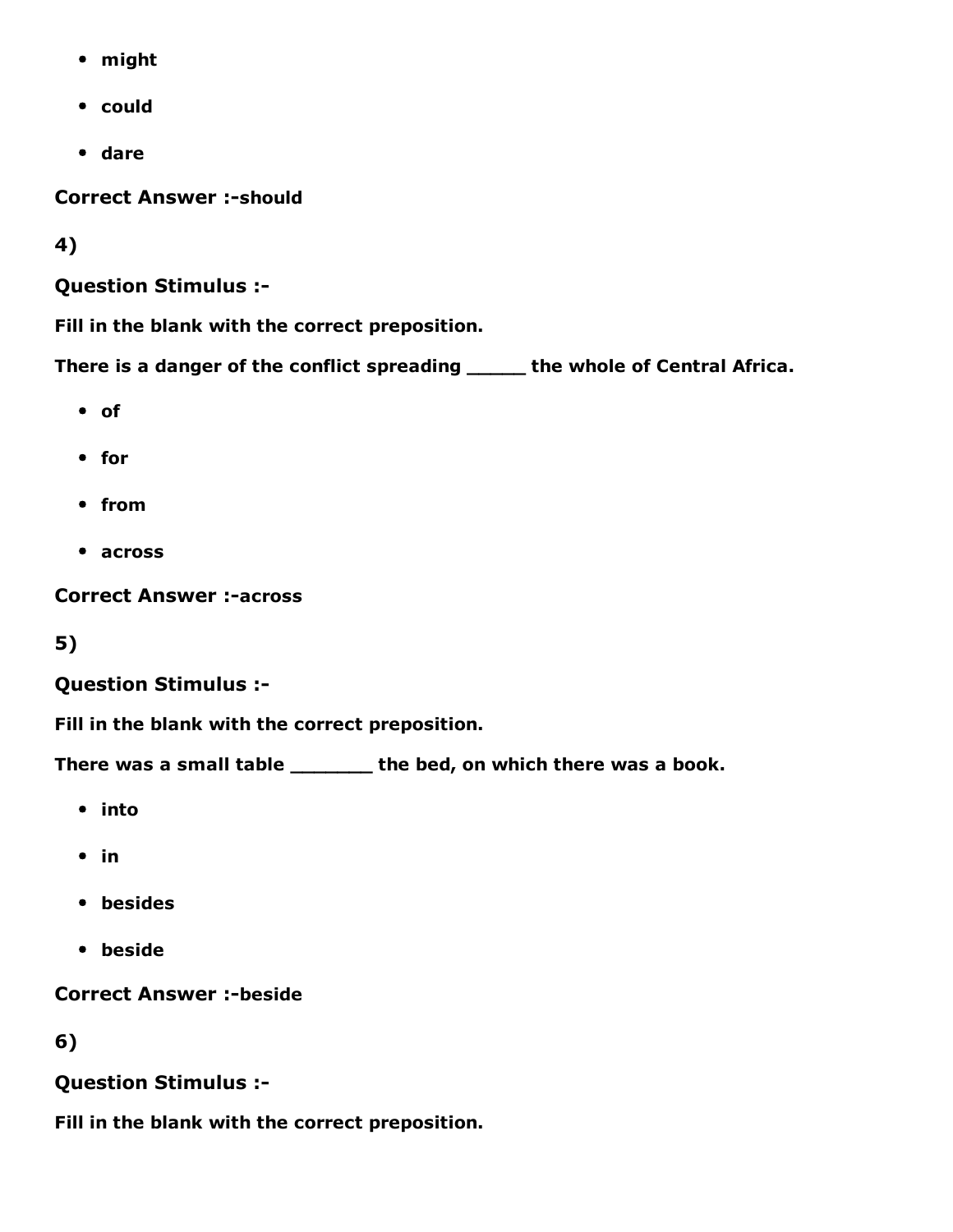The children squealed in delight when they saw all the Presents \_\_\_\_\_\_ the Christmas tree.

- $\cdot$  in
- of
- from
- under

**Correct Answer :- under** 

7)

Question Stimulus :

Fill in the blank with the correct prepositions.

She ran \_\_\_\_\_\_ the police station \_\_\_\_\_ help.

- for, for
- into, by
- towards, for
- besides, for

**Correct Answer :-towards, for** 

#### 8)

Question Stimulus :

DIRECTIONS: In the following questions, some of the sentences have errors and some have none. Find out which part of a sentence has an error: lf there is no error, mark your answer as 'No error'.

- India has
- never attack on
- any country.
- No Error

**Correct Answer :-never attack on**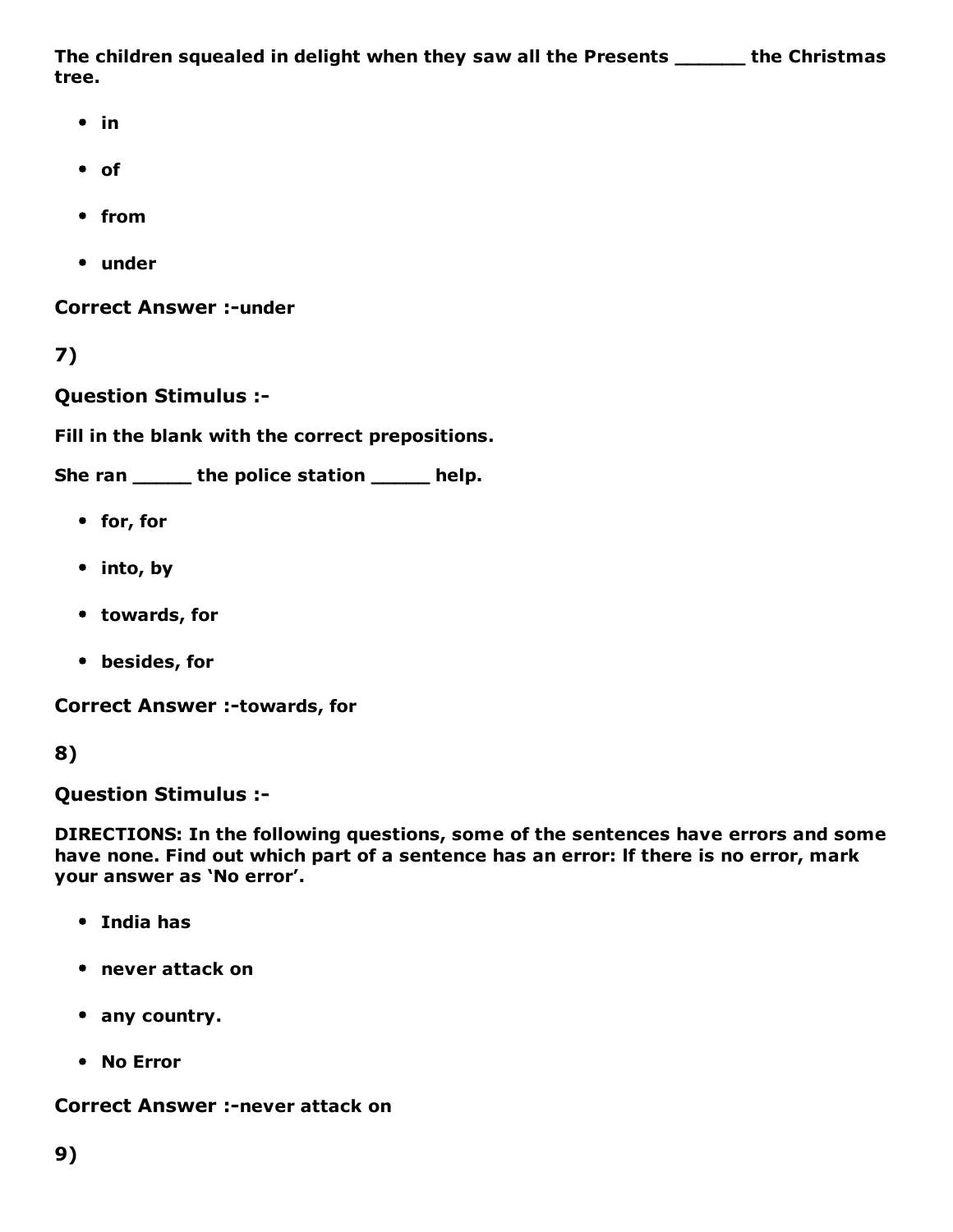Question Stimulus :

DIRECTIONS: In the following questions, some of the sentences have errors and some have none. Find out which part of a sentence has an error: lf there is no error, mark your answer as 'No error'.

- David have been
- dialing your number
- since Thursday.
- No Error

**Correct Answer :-David have been** 

10)

Question Stimulus :

DIRECTIONS: In the following questions, some of the sentences have errors and some have none. Find out which part of a sentence has an error: lf there is no error, mark your answer as 'No error'.

- A man is judged
- by his deeds,
- and not by his word.
- No Error

Correct Answer :- and not by his word.

11)

Question Stimulus :

DIRECTIONS: In the following questions, some of the sentences have errors and some have none. Find out which part of a sentence has an error: lf there is no error, mark your answer as 'No error'.

- My youngest son
- have been playing indoor games
- since morning.
- No Error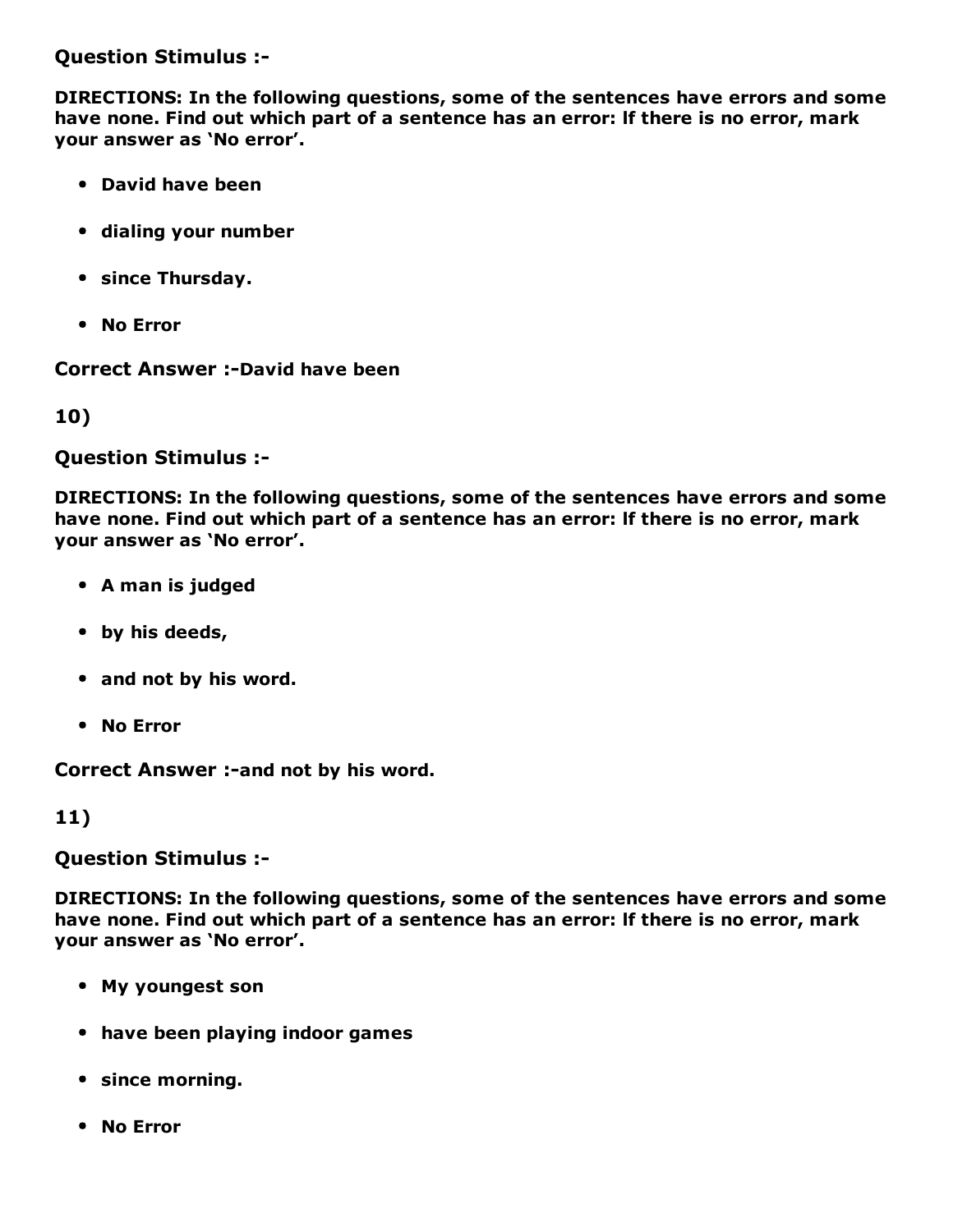Correct Answer :-have been playing indoor games

12)

#### Question Stimulus :

DIRECTIONS: In the following questions, some of the sentences have errors and some have none. Find out which part of a sentence has an error: lf there is no error, mark your answer as 'No error'.

- Don't count
- your chicken
- before they're hatched.
- No Error

Correct Answer :- your chicken

13)

#### Question Stimulus :

DIRECTIONS: In the following questions, some of the sentences have errors and some have none. Find out which part of a sentence has an error: lf there is no error, mark your answer as 'No error'.

- The cows
- are
- economically useful.
- No Error

**Correct Answer :- The cows** 

14)

#### Question Stimulus :

DIRECTIONS: In the following questions, some of the sentences have errors and some have none. Find out which part of a sentence has an error: lf there is no error, mark your answer as 'No error'.

- If you had helped me,
- I would have
- definitely helped you.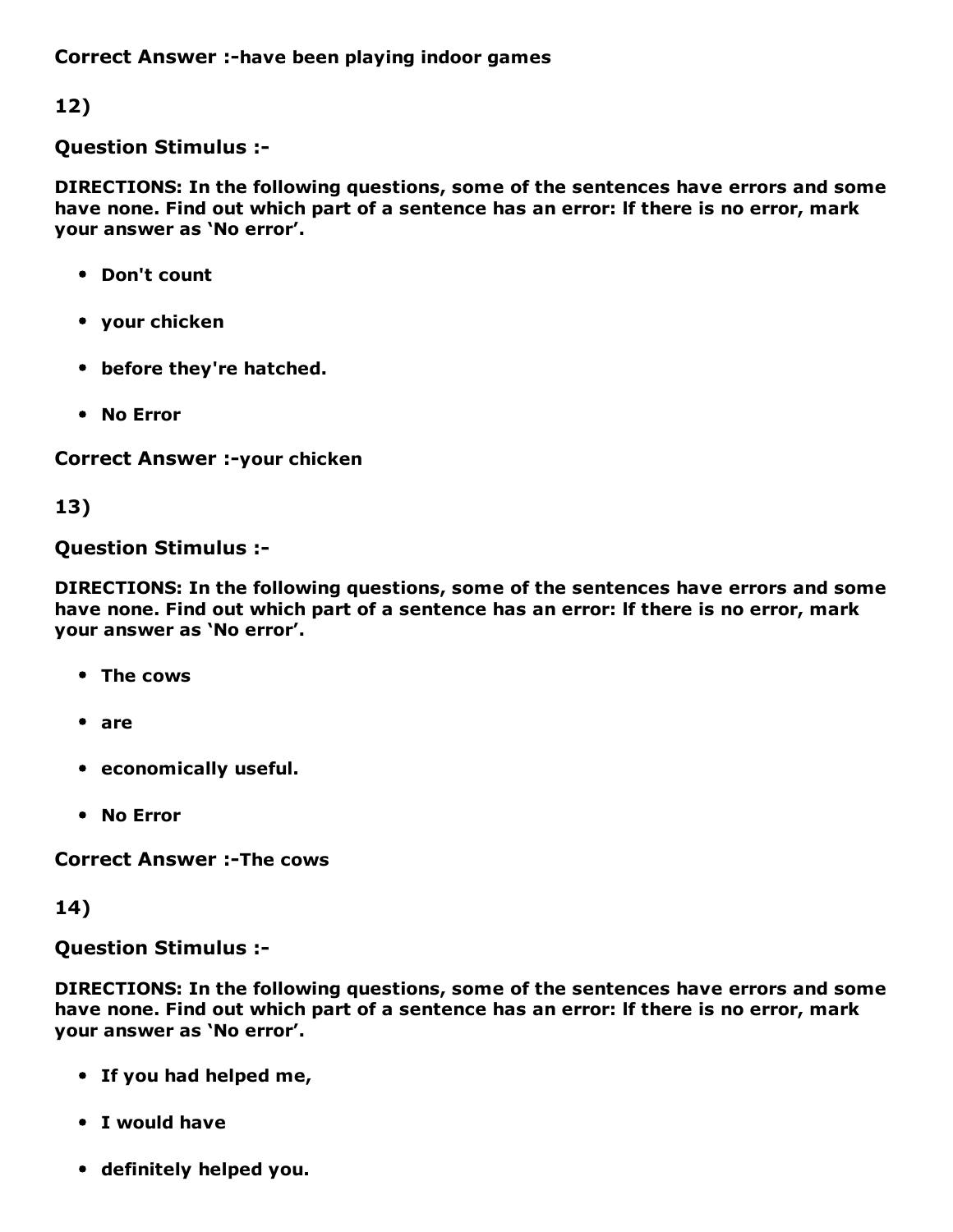No Error

**Correct Answer :- No Error** 

15)

Question Stimulus :

DIRECTIONS: In the following questions, some of the sentences have errors and some have none. Find out which part of a sentence has an error: lf there is no error, mark your answer as 'No error'.

- As soon as we will
- reach the hostel,
- we'll inform our parents.
- No Error

Correct Answer :-As soon as we will

16)

Question Stimulus :

Choose the grammatically correct sentence out of the given options.

- He parked an car in front of the bakery.
- He parked the car in front of the bakery.
- He park the car in front of the bakery.
- He parked car in front of the bakery.

Correct Answer :-He parked the car in front of the bakery.

17)

Question Stimulus :

Out of the given options, choose the one which is the correct active voice of the sentence given below.

His property was agreed to be disposed of by him.

- He agreed to dispose of his property.
- He has agreed to dispose of his property.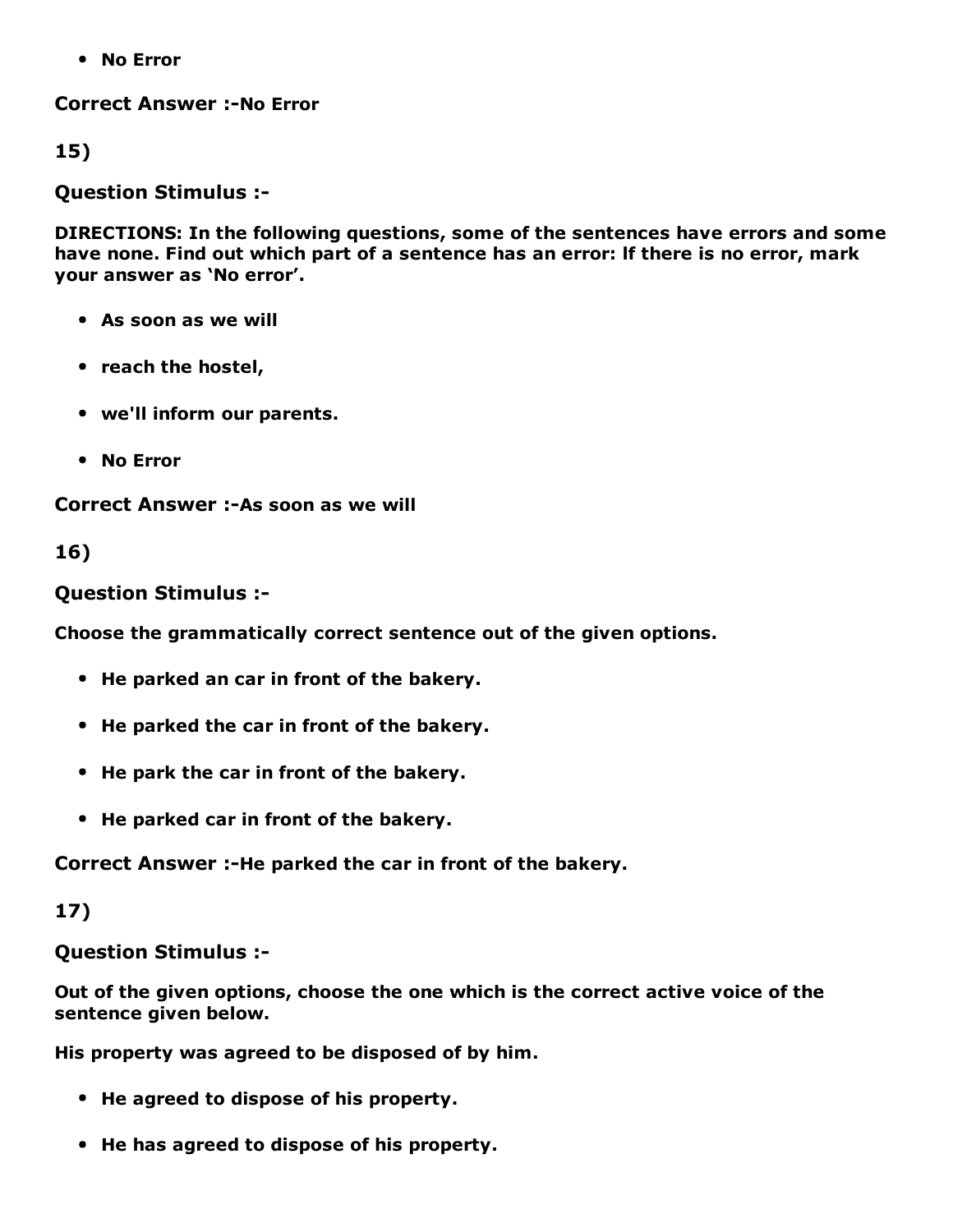- He had agreed to dispose of his property.
- He agrees to dispose of his property.

Correct Answer :-He agreed to dispose of his property.

18)

Question Stimulus :

Out of the given options, choose the one which is the correct active voice of the sentence given below.

The winning novel was chosen by a panel of famous fiction writers.

- A panel of famous fiction writers is choosing the winning novel.
- A panel of famous fiction writers had chosen the winning novel.
- A panel of famous fiction writers were choosing the winning novel.
- A panel of famous fiction writers chose the winning novel.

Correct Answer :-A panel of famous fiction writers chose the winning novel.

19)

Question Stimulus :

Out of the given options, choose the one which is the correct active voice of the sentence given below.

Why has the window pane been broken by you?

- Why had you broken the window pane?
- Why were you breaking the window pane?
- Why did you break the window pane?
- Why have you broken the window pane?

#### Correct Answer :-Why have you broken the window pane?

20)

Question Stimulus :

Out of the given options, choose the one which is the correct indirect speech of the sentence given below.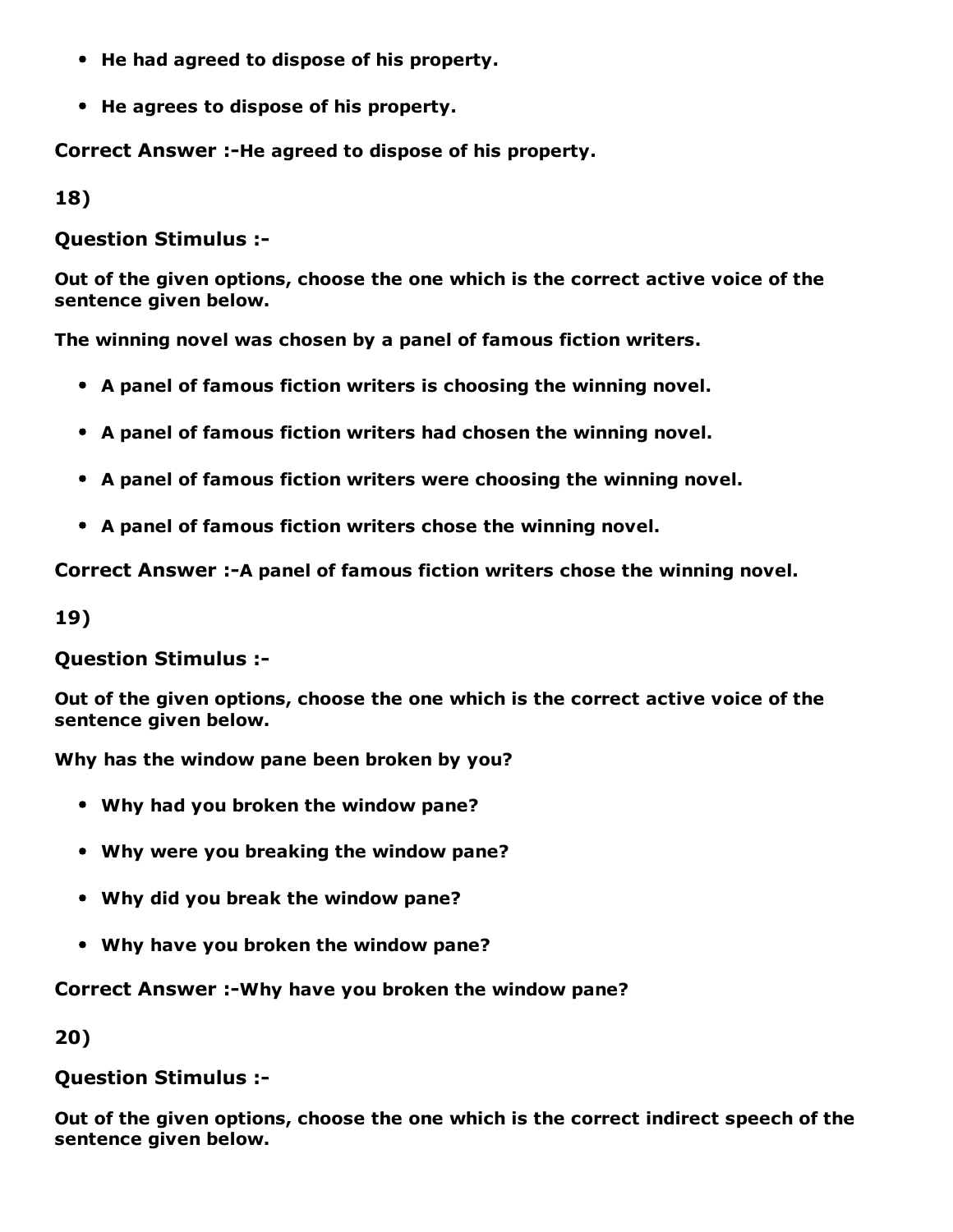Alex said, "I will be in Geneva on Monday".

- Alex said that he would be in Geneva on Monday.
- Alex said that he will be in Geneva on Monday.
- Alex said that he is going to be in Geneva on Monday.
- Alex said that he will be going to Geneva on Monday.

Correct Answer :- Alex said that he would be in Geneva on Monday.

21)

Question Stimulus :

Out of the given options, choose the one which is the correct indirect speech of the sentence given below.

"Katherine said, "I was walking along the street".

- Katherine said that she was walking along the street.
- Katherine said that she had been walking along the street.
- Katherine said that she has been walking along the street.
- Katherine said that she had walked along the street.

Correct Answer :-Katherine said that she had been walking along the street.

22)

Question Stimulus :

Out of the given options, choose the one which is the correct indirect speech of the sentence given below.

"Sameer said to me, "Have you ever been to Mexico"?

- Sameer asked me if I have ever been to Mexico.
- Sameer asked me if I have been to Mexico.
- Sameer asked me if I had ever been to Mexico.
- Sameer asked me if I had been to Mexico.

Correct Answer :- Sameer asked me if I had ever been to Mexico.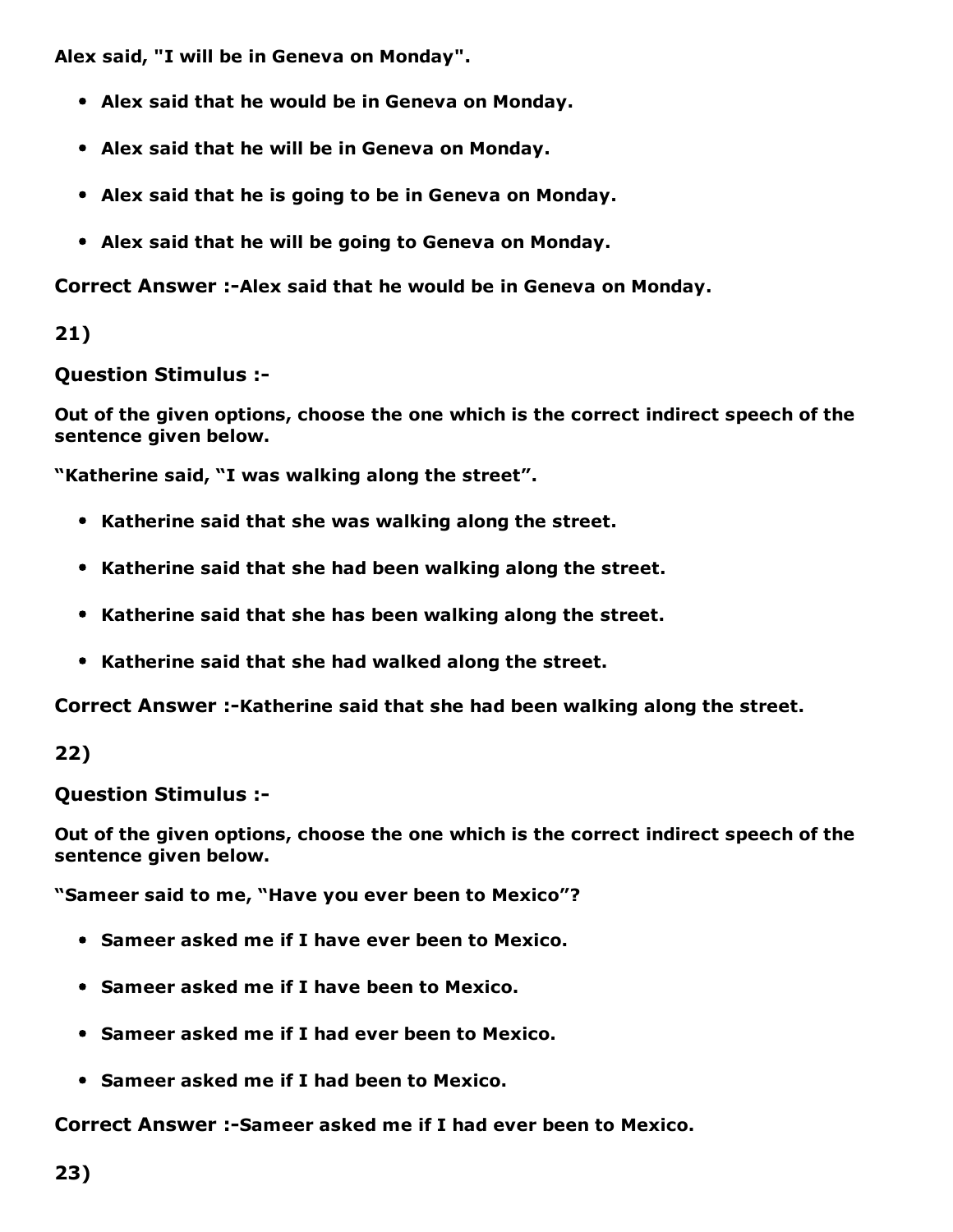#### Question Stimulus :

Fill in the blank with the correct option.

Politicians make many promises, but very \_\_\_\_ of them are implemented.

- few
- little
- some
- a few

**Correct Answer :-few** 

24)

Question Stimulus :

Fill in the blank with the correct option.

He has sent his book to \_\_\_\_\_ publishing companies.

- few
- a few
- little
- the little

Correct Answer :- a few

25)

Question Stimulus :

Fill in the blank with the correct option.

There is \_\_\_\_\_ milk in my glass.

- little
- a little
- the little
- a few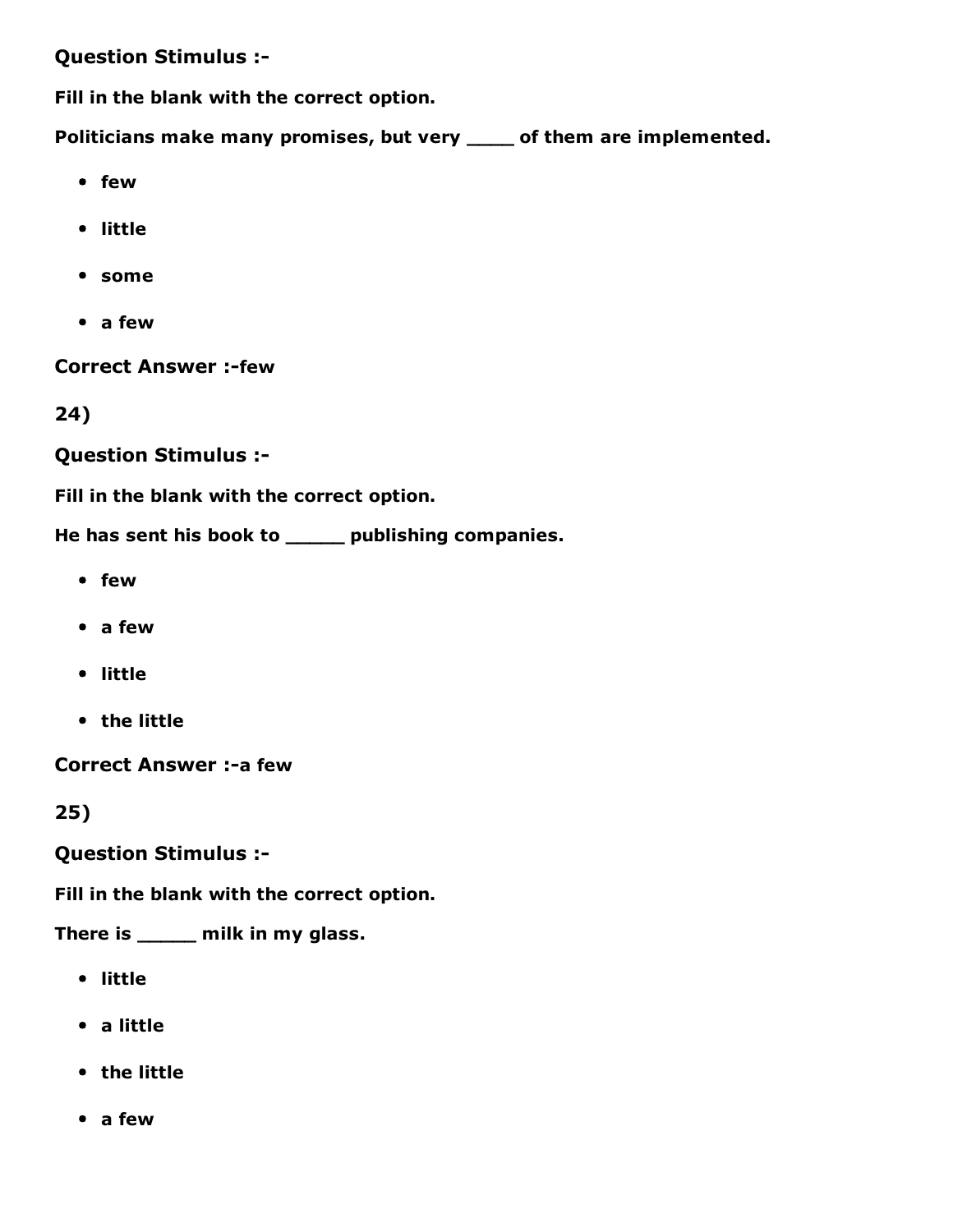**Correct Answer :-a little** 

#### 26)

#### Question Stimulus :

DIRECTIONS: Read the following passage carefully and complete the following sentences.

A penguin is a water bird that can't fly. It has webbed feet and wings that look like flippers. It uses its wing flippers for underwater swimming. Many penguins live in the icy waters in or near Antarctica. They seldom visit land except to raise their young ones. Penguins have short legs and tall, torpedo-shaped, bodies. On land they are able to stand upright, and because of their stature, they walk with a waddle. They may appear awkward, but penguins actually walk about as fast as people. They also climb rocky shores by hopping from rock to rock. Some penguins travel over ice and snow by 'tobogganing' sliding on their bellies. But penguins travel best by swimming, hour after hour. There are 17 species of penguins, ranging in size from the largest emperor penguin to the diminutive fairy penguin. Penguins will not cross warm ocean water; therefore, they are all found in south of the equator. The Galapagos penguin lives in the farthest north, near the equator in the cold waters around the islands of the same name.

Penguins are popular around the world, primarily for their unusually upright, waddling gait and (compared to other birds) lack of fear of humans. Their striking black-andwhite plumage is often likened to a tuxedo suit.

When do Penguins come on land?

- When they are hungry.
- When they have to bring up their children.
- When they have to migrate to a warmer place.
- None of the above.

Correct Answer :-When they have to bring up their children.

#### 27)

Question Stimulus :

DIRECTIONS: Read the following passage carefully and complete the following sentences.

A penguin is a water bird that can't fly. It has webbed feet and wings that look like flippers. It uses its wing flippers for underwater swimming. Many penguins live in the icy waters in or near Antarctica. They seldom visit land except to raise their young ones. Penguins have short legs and tall, torpedo-shaped, bodies. On land they are able to stand upright, and because of their stature, they walk with a waddle. They may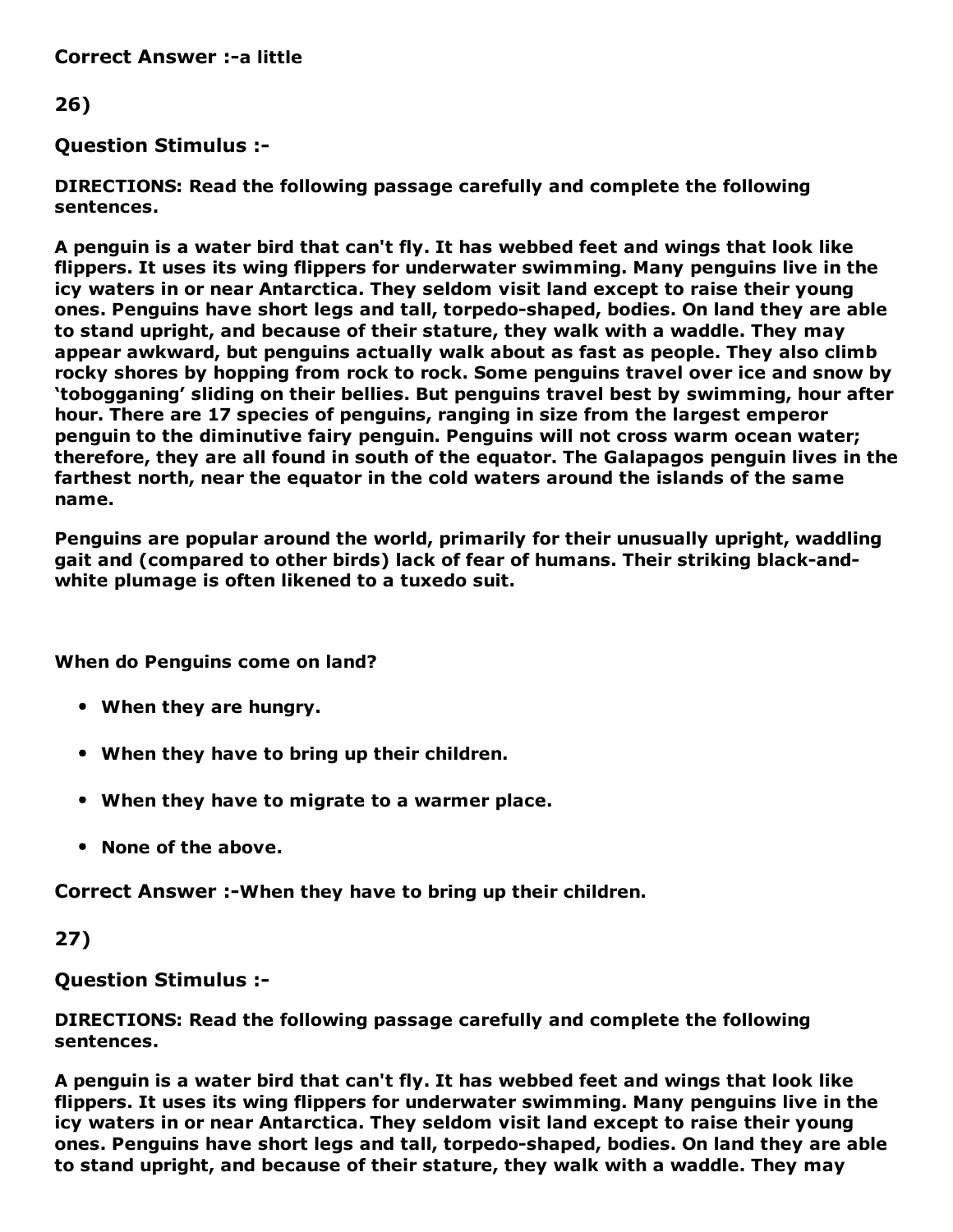appear awkward, but penguins actually walk about as fast as people. They also climb rocky shores by hopping from rock to rock. Some penguins travel over ice and snow by 'tobogganing' sliding on their bellies. But penguins travel best by swimming, hour after hour. There are 17 species of penguins, ranging in size from the largest emperor penguin to the diminutive fairy penguin. Penguins will not cross warm ocean water; therefore, they are all found in south of the equator. The Galapagos penguin lives in the farthest north, near the equator in the cold waters around the islands of the same name.

Penguins are popular around the world, primarily for their unusually upright, waddling gait and (compared to other birds) lack of fear of humans. Their striking black-andwhite plumage is often likened to a tuxedo suit.

What does the expression 'walk with a waddle' means?

- Walk with short steps and a clumsy swaying motion.
- Run speedily with slim legs.
- Stand still at a place and move one's head.
- None of the above.

Correct Answer :-Walk with short steps and a clumsy swaying motion.

28)

Question Stimulus :

DIRECTIONS: Read the following passage carefully and complete the following sentences.

A penguin is a water bird that can't fly. It has webbed feet and wings that look like flippers. It uses its wing flippers for underwater swimming. Many penguins live in the icy waters in or near Antarctica. They seldom visit land except to raise their young ones. Penguins have short legs and tall, torpedo-shaped, bodies. On land they are able to stand upright, and because of their stature, they walk with a waddle. They may appear awkward, but penguins actually walk about as fast as people. They also climb rocky shores by hopping from rock to rock. Some penguins travel over ice and snow by 'tobogganing' sliding on their bellies. But penguins travel best by swimming, hour after hour. There are 17 species of penguins, ranging in size from the largest emperor penguin to the diminutive fairy penguin. Penguins will not cross warm ocean water; therefore, they are all found in south of the equator. The Galapagos penguin lives in the farthest north, near the equator in the cold waters around the islands of the same name.

Penguins are popular around the world, primarily for their unusually upright, waddling gait and (compared to other birds) lack of fear of humans. Their striking black-andwhite plumage is often likened to a tuxedo suit.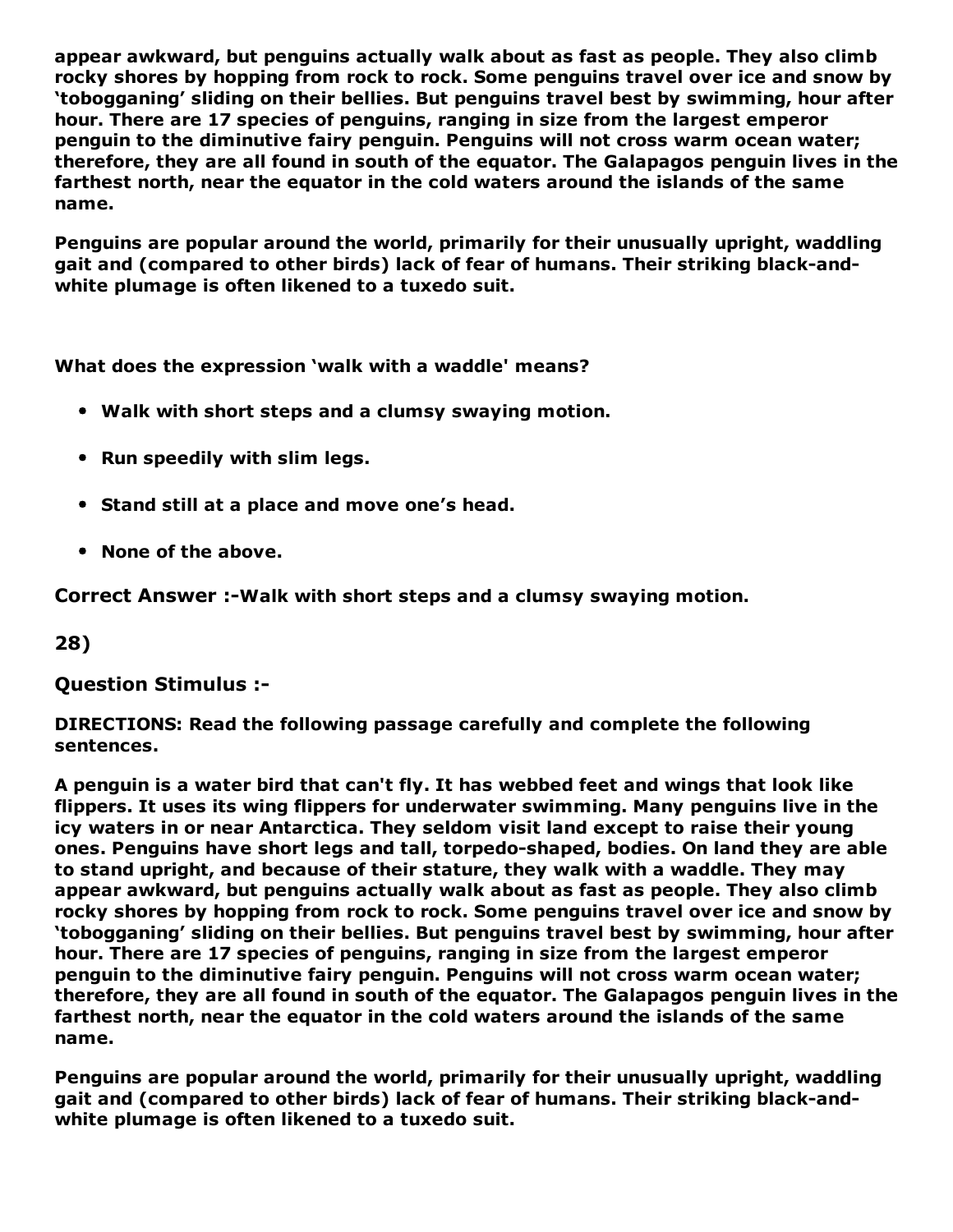Which word in the passage means 'extremely or unusually small'?

- Webbed
- Diminutive
- Awkward
- Farthest

**Correct Answer :-Diminutive** 

29)

Question Stimulus :

DIRECTIONS: Read the following passage carefully and complete the following sentences.

A penguin is a water bird that can't fly. It has webbed feet and wings that look like flippers. It uses its wing flippers for underwater swimming. Many penguins live in the icy waters in or near Antarctica. They seldom visit land except to raise their young ones. Penguins have short legs and tall, torpedo-shaped, bodies. On land they are able to stand upright, and because of their stature, they walk with a waddle. They may appear awkward, but penguins actually walk about as fast as people. They also climb rocky shores by hopping from rock to rock. Some penguins travel over ice and snow by 'tobogganing' sliding on their bellies. But penguins travel best by swimming, hour after hour. There are 17 species of penguins, ranging in size from the largest emperor penguin to the diminutive fairy penguin. Penguins will not cross warm ocean water; therefore, they are all found in south of the equator. The Galapagos penguin lives in the farthest north, near the equator in the cold waters around the islands of the same name.

Penguins are popular around the world, primarily for their unusually upright, waddling gait and (compared to other birds) lack of fear of humans. Their striking black-andwhite plumage is often likened to a tuxedo suit.

What is the meaning of the word 'gait'?

- Threshold
- Entrance
- Manner of walking
- Speed

### **Correct Answer :-Manner of walking**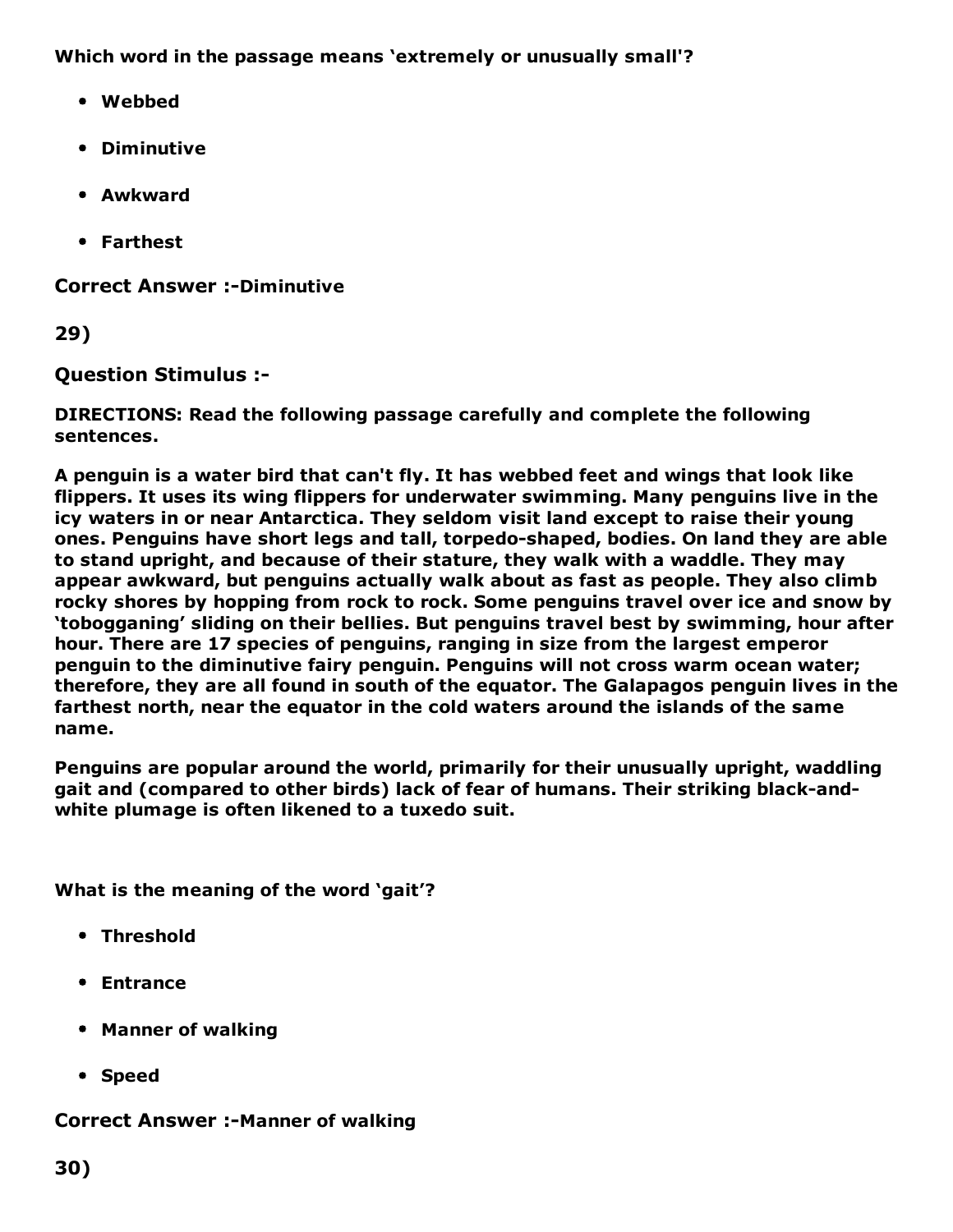Question Stimulus :

DIRECTIONS: Read the following passage carefully and complete the following sentences.

A penguin is a water bird that can't fly. It has webbed feet and wings that look like flippers. It uses its wing flippers for underwater swimming. Many penguins live in the icy waters in or near Antarctica. They seldom visit land except to raise their young ones. Penguins have short legs and tall, torpedo-shaped, bodies. On land they are able to stand upright, and because of their stature, they walk with a waddle. They may appear awkward, but penguins actually walk about as fast as people. They also climb rocky shores by hopping from rock to rock. Some penguins travel over ice and snow by 'tobogganing' sliding on their bellies. But penguins travel best by swimming, hour after hour. There are 17 species of penguins, ranging in size from the largest emperor penguin to the diminutive fairy penguin. Penguins will not cross warm ocean water; therefore, they are all found in south of the equator. The Galapagos penguin lives in the farthest north, near the equator in the cold waters around the islands of the same name.

Penguins are popular around the world, primarily for their unusually upright, waddling gait and (compared to other birds) lack of fear of humans. Their striking black-andwhite plumage is often likened to a tuxedo suit.

What is the meaning of the word 'plumage'?

- Covering of feathers
- A tall stature
- A swift body
- None of the above.

**Correct Answer :-Covering of feathers** 

Topic:- Hindi 1)

#### Question Stimulus :

निम्नलिखित गद्यांश को ध्यानपूर्वक पढ़कर उसके नीचे दिये गये बहुविकल्पी प्रश्नों में सही विकल्प का चयन करें।

महाराणा प्रताप सिंह जंगल-जंगल मारे-मारे फिरते थे, अपनी स्त्री और बच्चों को भूख से तड़पते देखते थे, परन्तु उन्होंने उन लोगों की बात नहीं मानी, जिन्होंने उन्हें अधीनतापूर्वक जीते रहने की सम्मति दी, क्योंकि वे जानते थे कि अपनी मर्यादा की चिंता जितनी अपने को हो सकती है, उतनी दूसरे को नहीं। एक बार एक रोमन राजनीतिक बलवाइयों के हाथ में पड़ गया। बलवाइयों ने उससे व्यंग्यपूर्वक पूछा, "अब तेरा किला कहाँ है" उसने हृदय पर हाथ रखकर उत्तर दिया, "यहाँ" ज्ञान के जिज्ञासुओं के लिए यही बड़ा भारी गढ़ है। मैं निश्चय पूर्वेक कहता हूँ कि जो युवा पुरूष सब बातों में दूसरों का सहारा चाहते है, जो सदा एक नया अगुआ ढूँढ़ा करते हैं और उनके अनुयायी बना करते हैं, वे आत्म-संस्कार के कार्य में उन्नति नहीं कर सकते। उन्हें स्वयं विचार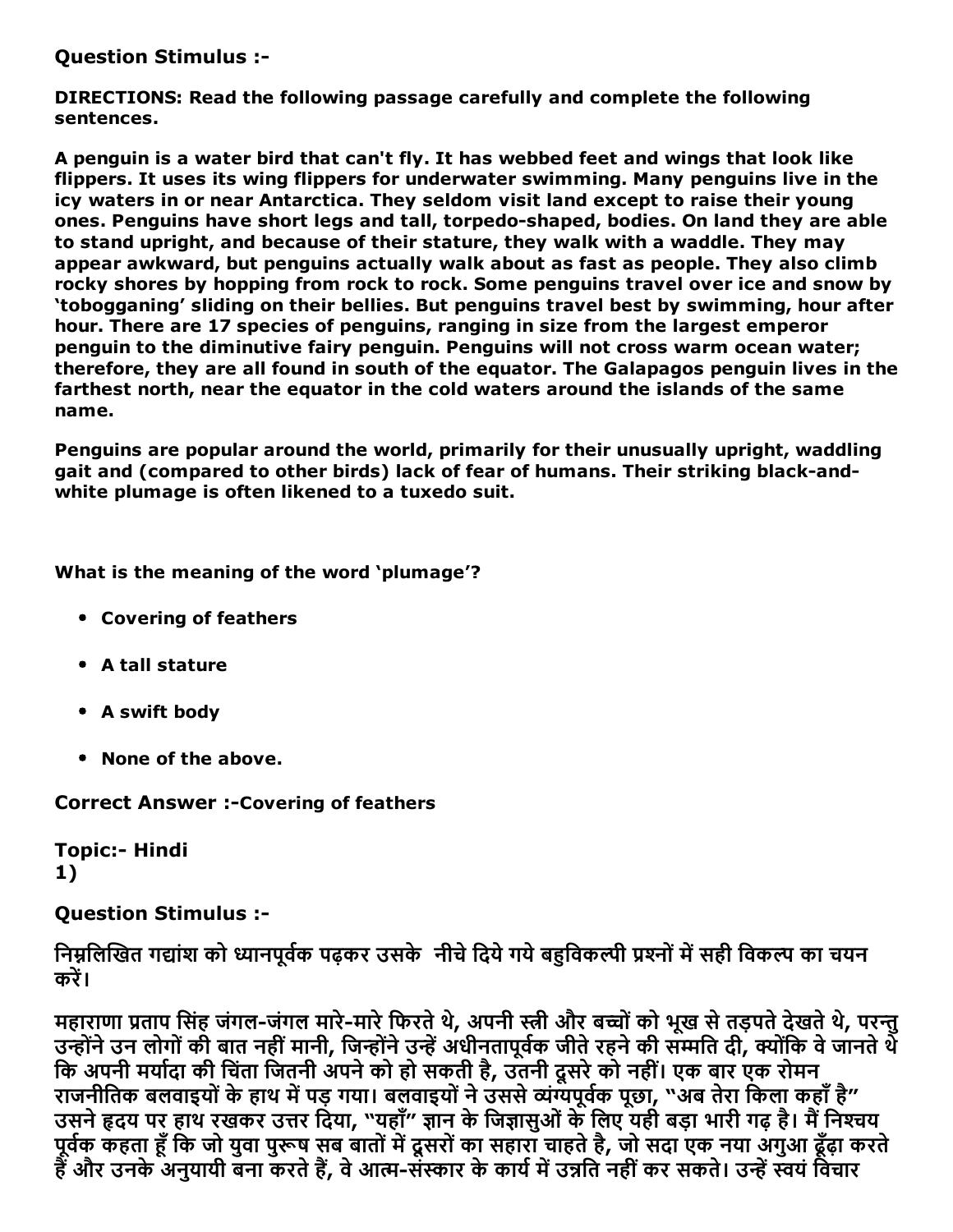करना अपनी सम्मति आप स्थिर करना, दूसरों की उचित बातों का मूल्य समझते हुये भी उनका अंधा भक्त न होना सीखना चाहिए। तुलसीदास जी को लोक में जो इतनी सर्वप्रियता और कीर्ति प्राप्त हुई, उनका दीर्घ जीवन जो इतना महत्वमय और शांतिमय रहा, सब इसी मानसिक स्वतंत्रता और आत्मनिर्भरता के कारण। वहीं उनके समकालीन केशवदास को देखिए, जो जीवनभर विलासी राजाओं के हाथ कठपुतली बने रहे, जिन्होंने आत्म-स्वतंत्रता की ओर कम ध्यान दिया और अंत में आप अपनी बुरी गति की। जिस मनुष्य की बुद्धि और चतुराई उसके दृढ़ हृदय के आश्रय पर स्थिर रहती है, वह जीवन और कर्म-क्षेत्र में स्वयं भी श्रेष्ठ और उत्तम रहता है और दूसरों को भी श्रेष्ठ और उत्तम बनाता है। प्रसिद्ध उपन्यासकार स्कॉट एक बार ऋण के बोझ से बिलकुल दब गये। मित्रों ने उनकी सहायता करनी चाही पर उन्होंने यह बात स्वीकार नहीं की और स्वयं अपनी प्रतिभा का सहारा लेकर अनेक उपन्यास थोड़े समय के बीच लिखकर लाखों रूपये का ऋण अपने सिर से उतार दिया।

महाराणा प्रताप सिंह की पत्नि और बच्चे भूख से तड़पते थे, फिर भी उन्होंने किन लोगों की बात नहीं मानी ?

- जो उनकेिवरोधी थ।े
- जो उनसेबदला लेना चाहतेथ।े
- जो उनकेदु䒄Ȁमन थ।े
- जो उन्हें अधीनता पूर्वक जीते रहने की सलाह देते थे।

Correct Answer :-जो उन्हें अधीनता पूर्वक जीते रहने की सलाह देते थे।

2)

# Question Stimulus :

# निम्रलिखित गद्यांश को ध्यानपर्वक पढ़कर उसके नीचे दिये गये बहविकल्पी प्रश्नों में सही विकल्प का चयन करें।

महाराणा प्रताप सिंह जंगल-जंगल मारे-मारे फिरते थे, अपनी स्त्री और बच्चों को भूख से तड़पते देखते थे, परन्तु उन्होंने उन लोगों की बात नहीं मानी, जिन्होंने उन्हें अधीनतापूर्वक जीते रहने की सम्मति दी, क्योंकि वे जानते थे कि अपनी मर्यादा की चिंता जितनी अपने को हो सकती है, उतनी दूसरे को नहीं। एक बार एक रोमन राजनीतिक बलवाइयों के हाथ में पड़ गया। बलवाइयों ने उससे व्यंग्यपूर्वक पूछा, "अब तेरा किला कहाँ है" उसने हृदय पर हाथ रखकर उत्तर दिया, "यहाँ" ज्ञान के जिज्ञासुओं के लिए यही बड़ा भारी गढ़ है। मैं निश्चय पूर्वेक कहता हूँ कि जो युवा पुरूष सब बातों में दूसरों का सहारा चाहते है, जो सदा एक नया अगुआ ढूँढ़ा करते हैं और उनके अनुयायी बना करते हैं, वे आत्म-संस्कार के कार्य में उन्नति नहीं कर सकते। उन्हें स्वयं विचार करना अपनी सम्मति आप स्थिर करना, दूसरों की उचित बातों का मूल्य समझते हुये भी उनका अंधा भक्त न होना सीखना चाहिए। तुलसीदास जी को लोक में जो इतनी सर्वप्रियता और कीर्ति प्राप्त हुई, उनका दीर्घ जीवन जो इतना महत्वमय और शांतिमय रहा, सब इसी मानसिक स्वतंत्रता और आत्मनिर्भरता के कारण। वहीं उनके समकालीन केशवदास को देखिए, जो जीवनभर विलासी राजाओं के हाथ कठपुतली बने रहे, जिन्होंने आत्म-स्वतंत्रता की ओर कम ध्यान दिया और अंत में आप अपनी बुरी गति की। जिस मनुष्य की बुद्धि और चतुराई उसके दृढ़ हृदय के आश्रय पर स्थिर रहती है, वह जीवन और कर्म-क्षेत्र में स्वयं भी श्रेष्ठ और उत्तम रहता है और दूसरों को भी श्रेष्ठ और उत्तम बनाता है। प्रसिद्ध उपन्यासकार स्कॉट एक बार ऋण के बोझ से बिलकुल दब गये। मित्रों ने उनकी सहायता करनी चाही पर उन्होंने यह बात स्वीकार नहीं की और स्वयं अपनी प्रतिभा का सहारा लेकर अनेक उपन्यास थोड़े समय के बीच लिखकर लाखों रूपये का ऋण अपने सिर से उतार दिया।

एक बार एक रोमन राजनीतिक किनके हाथों में पड़ गया ?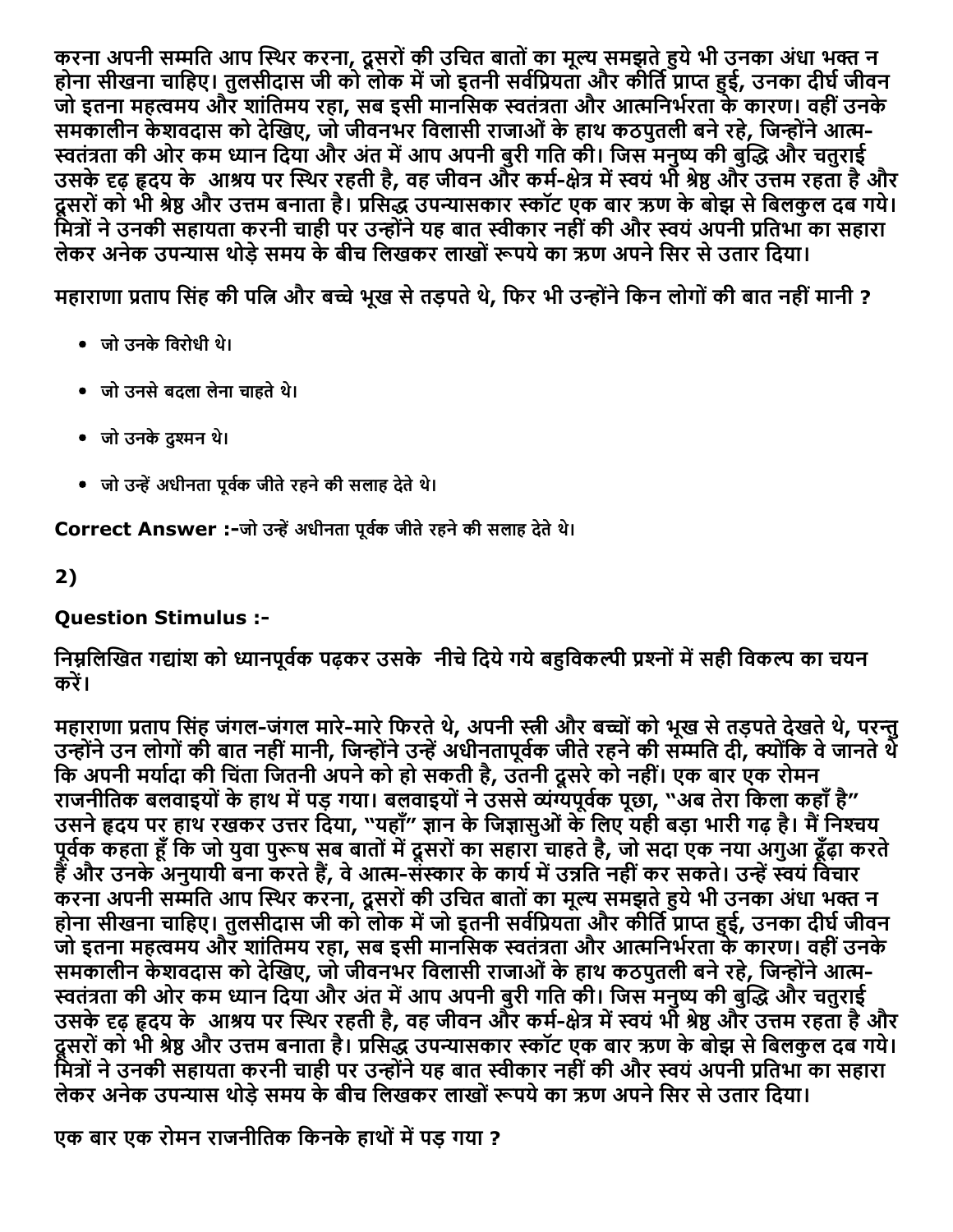- िवदेिशयोंके
- बलवाईयोंके
- शत्रुओं के
- राजा केसैिनकोंके

Correct Answer :-बलवाईयों के

3)

# Question Stimulus :

निम्नलिखित गद्यांश को ध्यानपूर्वक पढ़कर उसके नीचे दिये गये बहुविकल्पी प्रश्नों में सही विकल्प का चयन करें।

महाराणा प्रताप सिंह जंगल-जंगल मारे-मारे फिरते थे, अपनी स्त्री और बच्चों को भूख से तड़पते देखते थे, परन्तु उन्होंने उन लोगों की बात नहीं मानी, जिन्होंने उन्हें अधीनतापूर्वक जीते रहने की सम्मति दी, क्योंकि वे जानते थे कि अपनी मर्यादा की चिंता जितनी अपने को हो सकती है, उतनी दूसरे को नहीं। एक बार एक रोमन राजनीतिक बलवाइयों के हाथ में पड़ गया। बलवाइयों ने उससे व्यंग्यपूर्वक पूछा, "अब तेरा किला कहाँ है" उसने हृदय पर हाथ रखकर उत्तर दिया, "यहाँ" ज्ञान के जिज्ञासुओं के लिए यही बड़ा भारी गढ़ है। मैं निश्चय पूर्वेक कहता हूँ कि जो युवा पुरूष सब बातों में दूसरों का सहारा चाहते है, जो सदा एक नया अगुआ ढूँढ़ा करते हैं और उनके अनुयायी बना करते हैं, वे आत्म-संस्कार के कार्य में उन्नति नहीं कर सकते। उन्हें स्वयं विचार करना अपनी सम्मति आप स्थिर करना, दूसरों की उचित बातों का मूल्य समझते हुये भी उनका अंधा भक्त न होना सीखना चाहिए। तुलसीदास जी को लोक में जो इतनी सर्वप्रियता और कीर्ति प्राप्त हुई, उनका दीर्घ जीवन जो इतना महत्वमय और शांतिमय रहा, सब इसी मानसिक स्वतंत्रता और आत्मनिर्भरता के कारण। वहीं उनके समकालीन केशवदास को देखिए, जो जीवनभर विलासी राजाओं के हाथ कठपुतली बने रहे, जिन्होंने आत्म-स्वतंत्रता की ओर कम ध्यान दिया और अंत में आप अपनी बुरी गति की। जिस मनुष्य की बुद्धि और चतुराई उसके दृढ़ हृदय के आश्रय पर स्थिर रहती है, वह जीवन और कर्म-क्षेत्र में स्वयं भी श्रेष्ठ और उत्तम रहता है और दूसरों को भी श्रेष्ठ और उत्तम बनाता है। प्रसिद्ध उपन्यासकार स्कॉट एक बार ऋण के बोझ से बिलकुल दब गये। मित्रों ने उनकी सहायता करनी चाही पर उन्होंने यह बात स्वीकार नहीं की और स्वयं अपनी प्रतिभा का सहारा लेकर अनेक उपन्यास थोड़े समय के बीच लिखकर लाखों रूपये का ऋण अपने सिर से उतार दिया।

ज्ञान के पिपासिओं के लिए उनका किला कहाँ होता है?

- हृदय में
- गुरू के आश्रमों में
- पूजा-स्थलों में
- मस्तिष्क में

Correct Answer :-हृदय में

4)

Question Stimulus :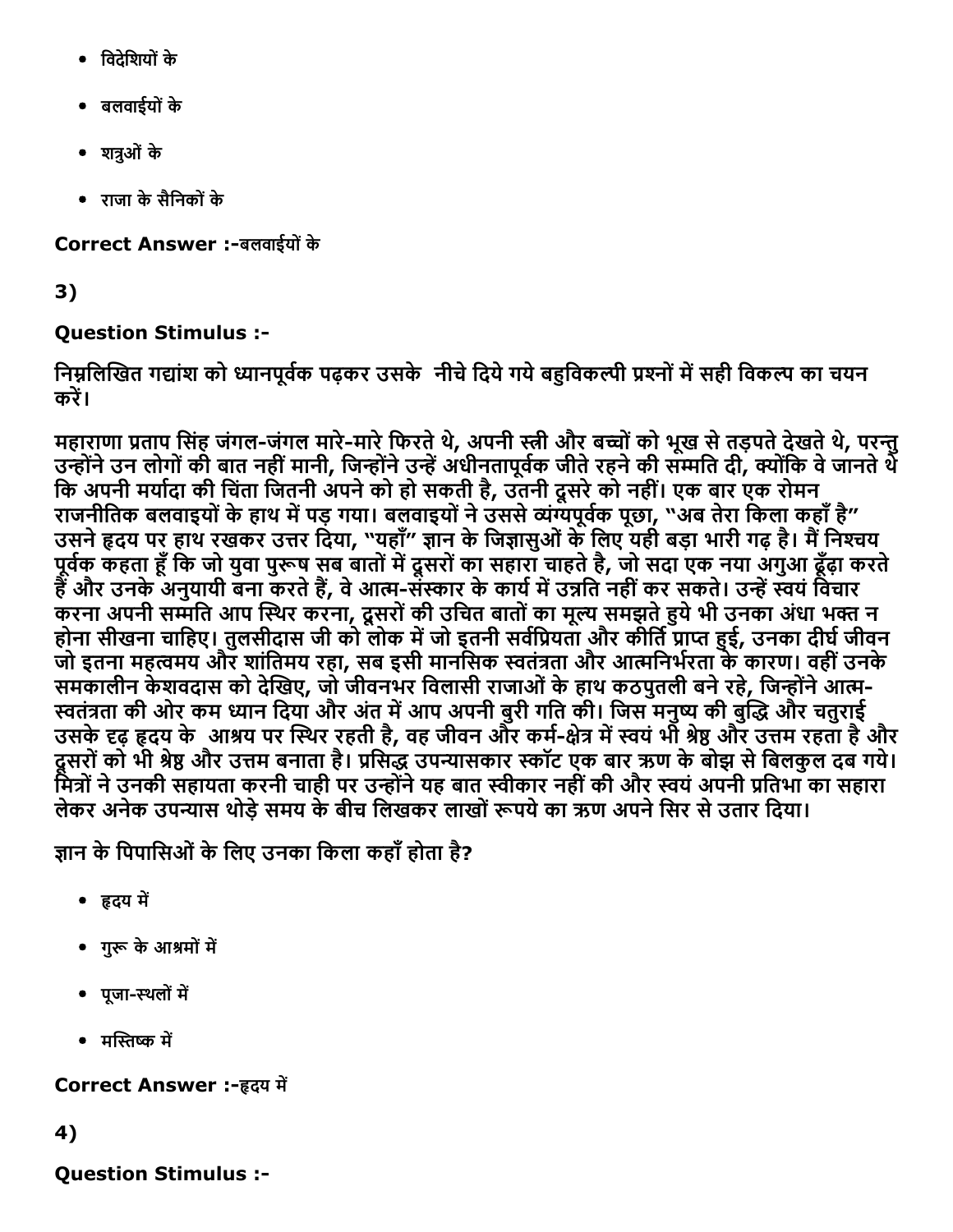निम्नलिखित गद्यांश को ध्यानपूर्वक पढ़कर उसके नीचे दिये गये बहुविकल्पी प्रश्नों में सही विकल्प का चयन करें।

महाराणा प्रताप सिंह जंगल-जंगल मारे-मारे फिरते थे, अपनी स्त्री और बच्चों को भूख से तड़पते देखते थे, परन्तु उन्होंने उन लोगों की बात नहीं मानी, जिन्होंने उन्हें अधीनतापूर्वक जीते रहने की सम्मति दी, क्योंकि वे जानते थे कि अपनी मर्यादा की चिंता जितनी अपने को हो सकती है, उतनी दूसरे को नहीं। एक बार एक रोमन राजनीतिक बलवाइयों के हाथ में पड़ गया। बलवाइयों ने उससे व्यंग्यपूर्वक पूछा, "अब तेरा किला कहाँ है" उसने हृदय पर हाथ रखकर उत्तर दिया, "यहाँ" ज्ञान के जिज्ञासुओं के लिए यही बड़ा भारी गढ़ है। मैं निश्चय पूर्वेक कहता हूँ कि जो युवा पुरूष सब बातों में दूसरों का सहारा चाहते है, जो सदा एक नया अगुआ ढूँढ़ा करते हैं और उनके अनुयायी बना करते हैं, वे आत्म-संस्कार के कार्य में उन्नति नहीं कर सकते। उन्हें स्वयं विचार करना अपनी सम्मति आप स्थिर करना, दूसरों की उचित बातों का मूल्य समझते हुये भी उनका अंधा भक्त न होना सीखना चाहिए। तुलसीदास जी को लोक में जो इतनी सर्वप्रियता और कीर्ति प्राप्त हुई, उनका दीर्घ जीवन जो इतना महत्वमय और शांतिमय रहा, सब इसी मानसिक स्वतंत्रता और आत्मनिर्भरता के कारण। वहीं उनके समकालीन केशवदास को देखिए, जो जीवनभर विलासी राजाओं के हाथ कठपुतली बने रहे, जिन्होंने आत्म-स्वतंत्रता की ओर कम ध्यान दिया और अंत में आप अपनी बुरी गति की। जिस मनुष्य की बुद्धि और चतुराई उसके दृढ़ हृदय के आश्रय पर स्थिर रहती है, वह जीवन और कर्म-क्षेत्र में स्वयं भी श्रेष्ठ और उत्तम रहता है और दूसरों को भी श्रेष्ठ और उत्तम बनाता है। प्रसिद्ध उपन्यासकार स्कॉट एक बार ऋण के बोझ से बिलकुल दब गये। मित्रों ने उनकी सहायता करनी चाही पर उन्होंने यह बात स्वीकार नहीं की और स्वयं अपनी प्रतिभा का सहारा लेकर अनेक उपन्यास थोड़े समय के बीच लिखकर लाखों रूपये का ऋण अपने सिर से उतार दिया।

गद्यानुसार किस प्रकार के युवा पुरूष आत्म-संस्कार के कार्य में उन्नति नहीं कर सकते ?

- $\bullet$  जो आलसी होते हैं
- जो दर्बल संकल्प के होते हैं
- जो सदा एक नया अगुआ ढूँढा करते हैं
- $\bullet$  जो कामचोर होते हैं

Correct Answer :-जो सदा एक नया अगुआ ढूँढा करते हैं

5)

### Question Stimulus :

निम्नलिखित गद्यांश को ध्यानपूर्वक पढ़कर उसके नीचे दिये गये बहुविकल्पी प्रश्नों में सही विकल्प का चयन करें।

महाराणा प्रताप सिंह जंगल-जंगल मारे-मारे फिरते थे, अपनी स्त्री और बच्चों को भूख से तड़पते देखते थे, परन्तु उन्होंने उन लोगों की बात नहीं मानी, जिन्होंने उन्हें अधीनतापूर्वक जीते रहने की सम्मति दी, क्योंकि वे जानते थे कि अपनी मर्यादा की चिंता जितनी अपने को हो सकती है, उतनी दूसरे को नहीं। एक बार एक रोमन राजनीतिक बलवाइयों के हाथ में पड़ गया। बलवाइयों ने उससे व्यंग्यपूर्वक पूछा, "अब तेरा किला कहाँ है" उसने हृदय पर हाथ रखकर उत्तर दिया, "यहाँ" ज्ञान के जिज्ञासुओं के लिए यही बड़ा भारी गढ़ है। मैं निश्चय पूर्वेक कहता हूँ कि जो युवा पुरूष सब बातों में दूसरों का सहारा चाहते है, जो सदा एक नया अगुआ ढूँढ़ा करते हैं और उनके अनुयायी बना करते हैं, वे आत्म-संस्कार के कार्य में उन्नति नहीं कर सकते। उन्हें स्वयं विचार करना अपनी सम्मति आप स्थिर करना, दूसरों की उचित बातों का मूल्य समझते हुये भी उनका अंधा भक्त न होना सीखना चाहिए। तुलसीदास जी को लोक में जो इतनी सर्वप्रियता और कीर्ति प्राप्त हुई, उनका दीर्घ जीवन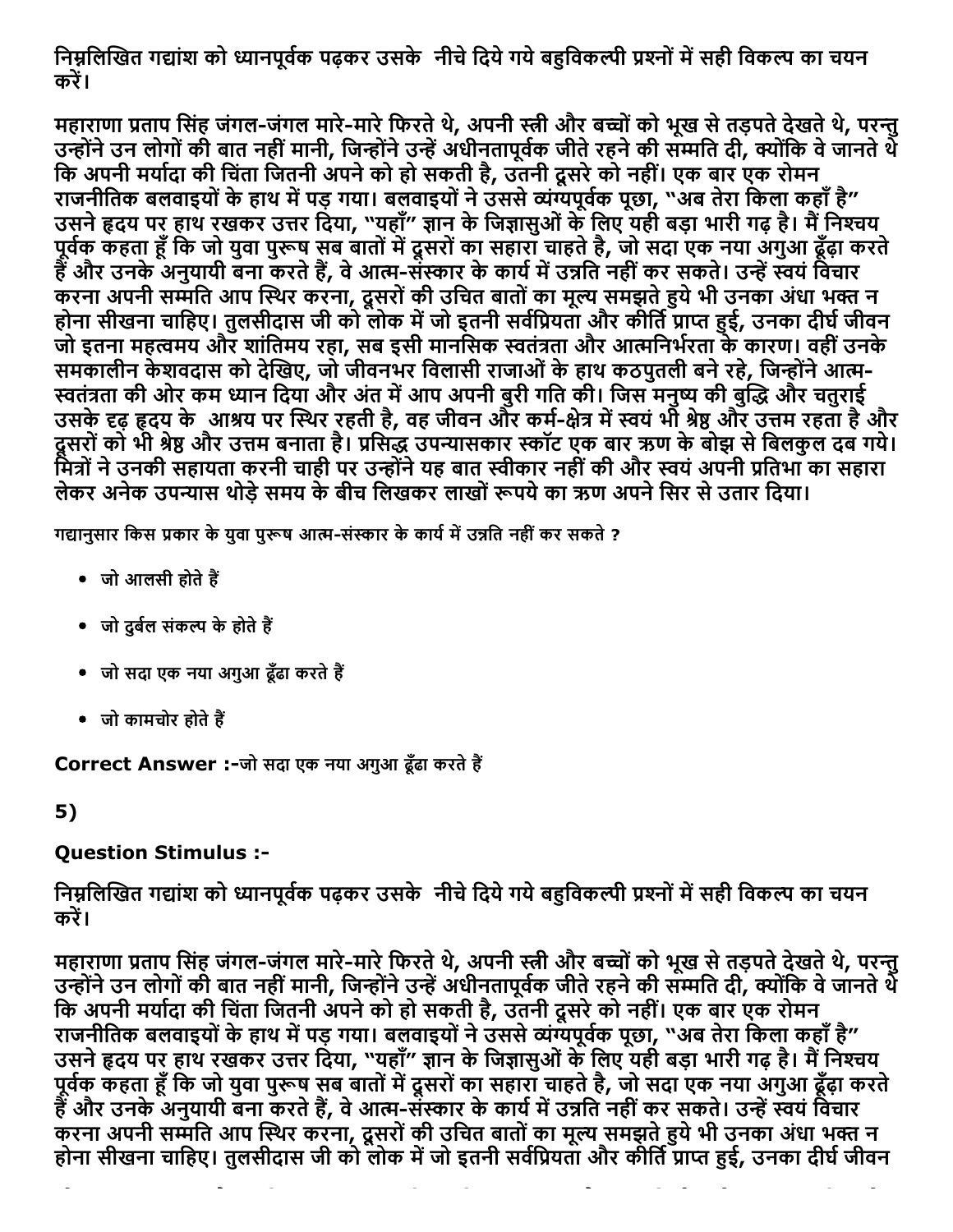जो इतना महत्वमय और शांतिमय रहा, सब इसी मानसिक स्वतंत्रता और आत्मनिर्भरता के कारण। वहीं उनके समकालीन केशवदास को देखिए, जो जीवनभर विलासी राजाओं के हाथ कठपुतली बने रहे, जिन्होंने आत्म-स्वतंत्रता की ओर कम ध्यान दिया और अंत में आप अपनी बुरी गति की। जिस मनुष्य की बुद्धि और चतुराई उसके दृढ़ हृदय के आश्रय पर स्थिर रहती है, वह जीवन और कर्म-क्षेत्र में स्वयं भी श्रेष्ठ और उत्तम रहता है और दूसरों को भी श्रेष्ठ और उत्तम बनाता है। प्रसिद्ध उपन्यासकार स्कॉट एक बार ऋण के बोझ से बिलकुल दब गये। मित्रों ने उनकी सहायता करनी चाही पर उन्होंने यह बात स्वीकार नहीं की और स्वयं अपनी प्रतिभा का सहारा लेकर अनेक उपन्यास थोड़े समय के बीच लिखकर लाखों रूपये का ऋण अपने सिर से उतार दिया।

उपर्युक्त गद्यांश का उपयुक्त शीर्षक दें-

- आत्म-संस्कार
- आत्मसम्मान
- मानसिक स्वतंत्रता
- $\bullet$  आत्मविश्वास

#### Correct Answer :-आत्मविश्वास

6)

### Question Stimulus :

निम्नलिखित काव्यांश को ध्यानपूर्वक पढ़कर उसके नीचे दिये गये बहविकल्पी प्रश्नों में सही विकल्प का चयन करें।

सुना है दधीची का वह त्याग, हमारा जातीयता विकास। पुरन्दर ने पवि से है लिखा, अस्थि युग का मेरा इतिहास। सिंधुसा विस्तृत और अथाह एक निर्वासित का उत्साह। दे रहा अभी दिखाई भग्न, मग्न रत्नाकर में वह राह। धर्म का ले-लेकर जो नाम, हुआ करती बलि, कर दी बंद। हमीं ने दिया शांति संदेश, सुखी होते देकर सानंद। विजय केवल लोहे की नहीं, धर्म की रही धरा पर धूम। भिक्षु होकर रहते सम्राट, दया दिखलाते घर-घर घूम।

#### दधीची ने क्या त्याग किया था ?

- धन का त्याग
- शरीर का त्याग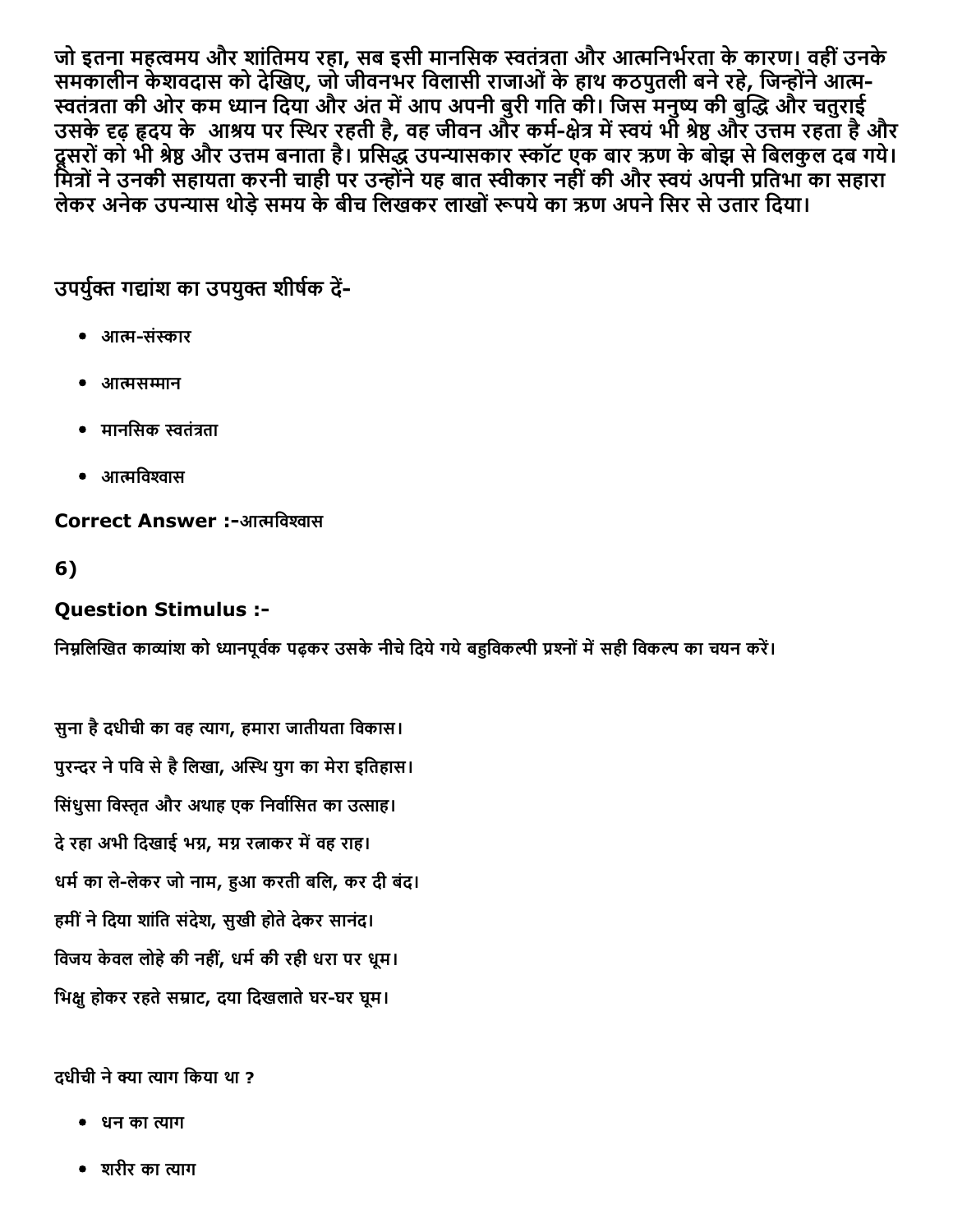- अपनी अस्थियों का त्याग
- अपने व्रत का त्याग

Correct Answer :-अपनी अस्थियों का त्याग

## 7)

### Question Stimulus :

निम्नलिखित काव्यांश को ध्यानपूर्वक पढ़कर उसके नीचे दिये गये बहुविकल्पी प्रश्नों में सही विकल्प का चयन करें।

सुना है दधीची का वह त्याग, हमारा जातीयता विकास। पुरन्दर ने पवि से है लिखा, अस्थि युग का मेरा इतिहास। सिंधुसा विस्तृत और अथाह एक निर्वासित का उत्साह। दे रहा अभी दिखाई भग्न, मग्न रत्नाकर में वह राह। धर्म का ले-लेकर जो नाम, हुआ करती बलि, कर दी बंद। हमीं ने दिया शांति संदेश, सुखी होते देकर सानंद। विजय केवल लोहे की नहीं, धर्म की रही धरा पर धूम। भिक्षु होकर रहते सम्राट, दया दिखलाते घर-घर घूम।

निर्वासित किसे कहा गया है ?

- ▓ी कृ般Ȁ को
- ▓ी राम को
- बुध को
- िशव को

Correct Answer :-श्री राम को

### 8)

## Question Stimulus :

निम्नलिखित काव्यांश को ध्यानपूर्वक पढ़कर उसके नीचे दिये गये बहुविकल्पी प्रश्नों में सही विकल्प का चयन करें।

सुना है दधीची का वह त्याग, हमारा जातीयता विकास।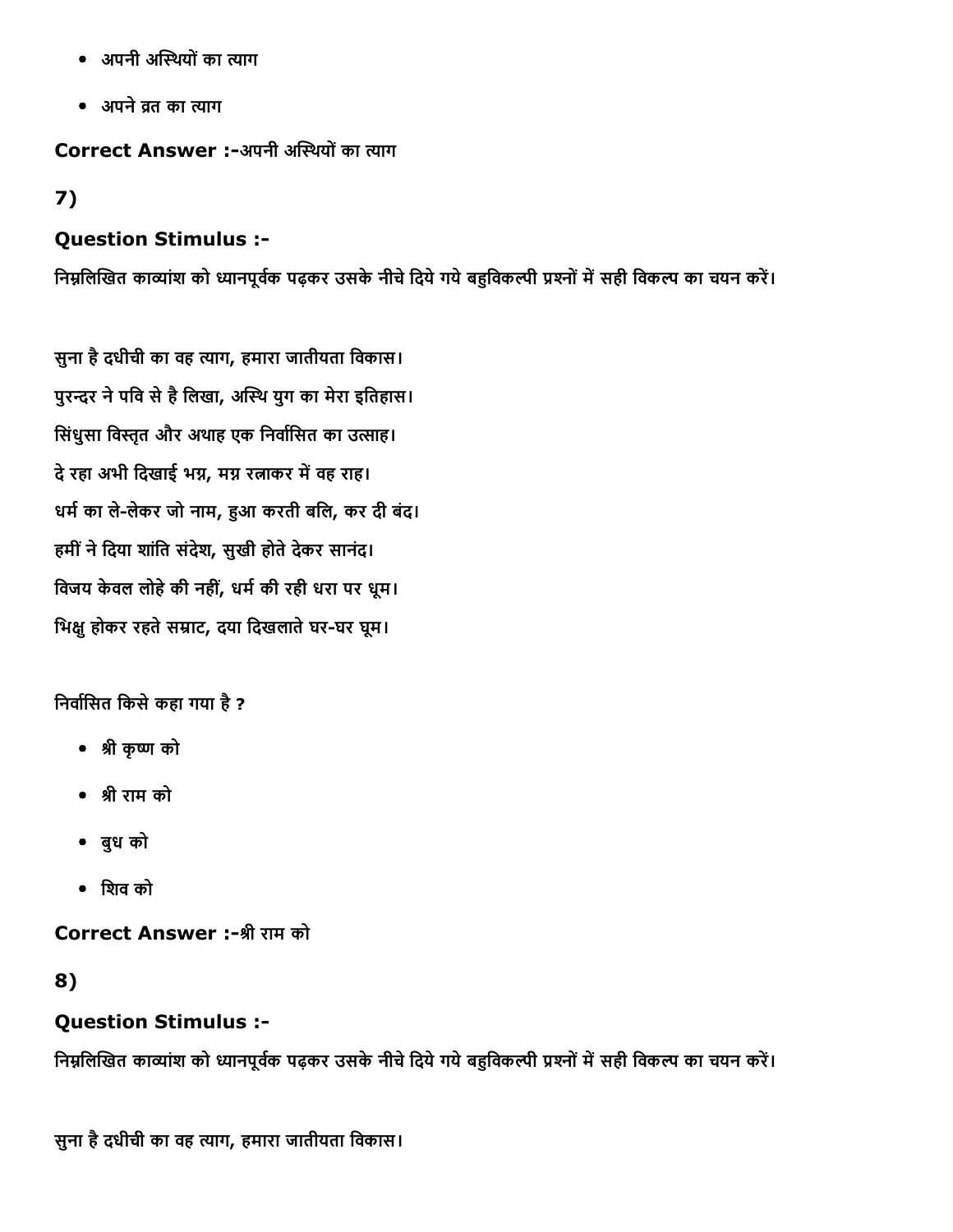पुरन्दर ने पवि से है लिखा, अस्थि युग का मेरा इतिहास। सिंधुसा विस्तृत और अथाह एक निर्वासित का उत्साह। दे रहा अभी दिखाई भग्न, मग्न रत्नाकर में वह राह। धर्म का ले-लेकर जो नाम, हुआ करती बलि, कर दी बंद। हमीं ने दिया शांति संदेश, सुखी होते देकर सानंद। विजय केवल लोहे की नहीं, धर्म की रही धरा पर धूम। भिक्ष होकर रहते सम्राट, दया दिखलाते घर-घर घूम।

'धर्म के नाम पर बलि' से क्या आशय है?

- पशुबिल
- नरबिल
- राजाबिल
- बलशाली

Correct Answer :-पशुबलि

9)

## Question Stimulus :

निम्नलिखित काव्यांश को ध्यानपूर्वक पढ़कर उसके नीचे दिये गये बहविकल्पी प्रश्नों में सही विकल्प का चयन करें।

सुना है दधीची का वह त्याग, हमारा जातीयता विकास। पुरन्दर ने पवि से है लिखा, अस्थि युग का मेरा इतिहास। सिंधुसा विस्तृत और अथाह एक निर्वासित का उत्साह। दे रहा अभी दिखाई भग्न, मग्न रत्नाकर में वह राह। धर्म का ले-लेकर जो नाम, हुआ करती बलि, कर दी बंद। हमीं ने दिया शांति संदेश, सुखी होते देकर सानंद। विजय केवल लोहे की नहीं, धर्म की रही धरा पर धूम। भिक्षू होकर रहते सम्राट, दया दिखलाते घर-घर घूम।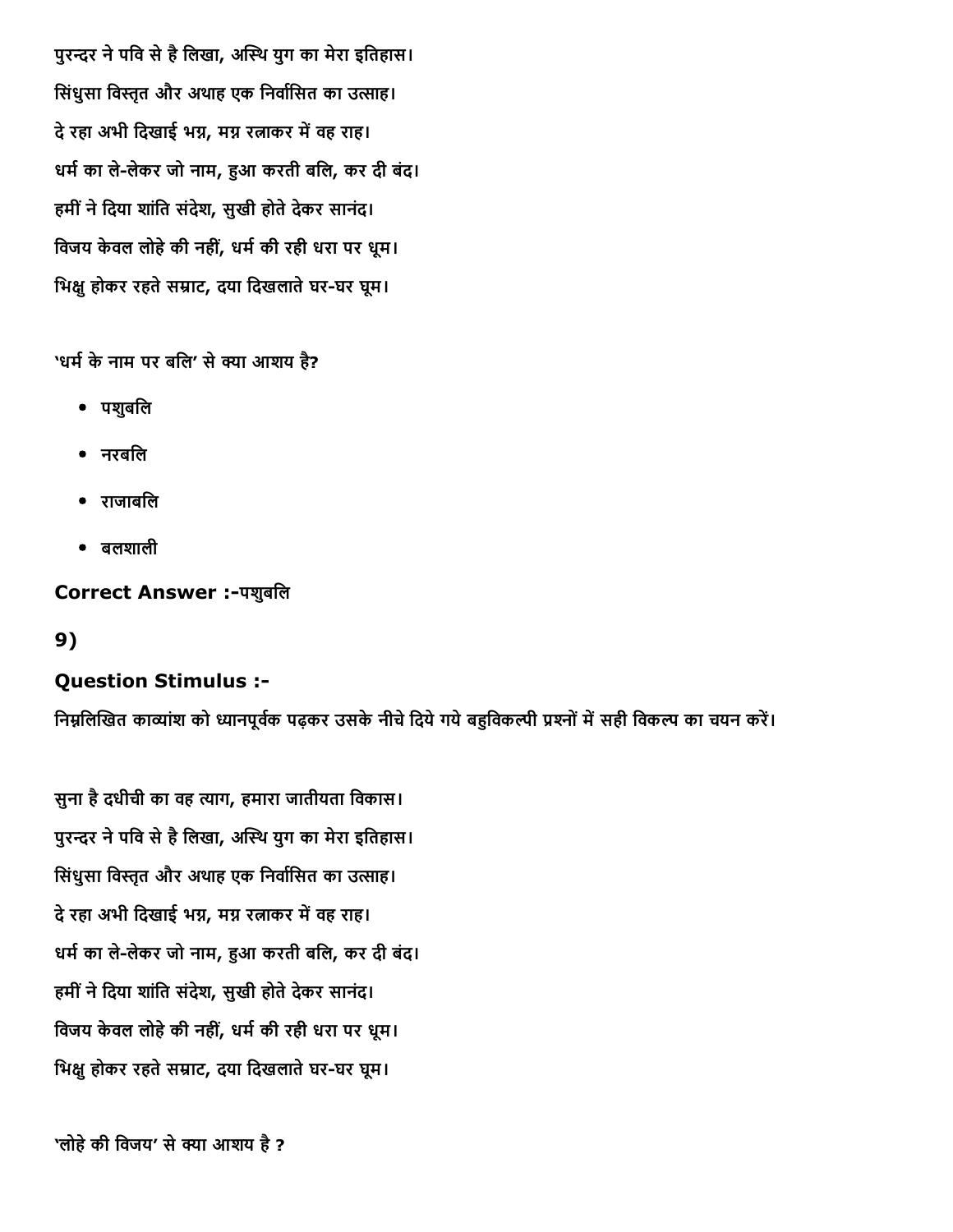- मशीनोंकी जीत
- हिथयारोंकेबल पर जीत
- लोहेका कारोबार
- लोहा मनवाना

Correct Answer :-हथियारों के बल पर जीत

# 10)

# Question Stimulus :

निम्नलिखित काव्यांश को ध्यानपूर्वक पढ़कर उसके नीचे दिये गये बहुविकल्पी प्रश्नों में सही विकल्प का चयन करें।

सुना है दधीची का वह त्याग, हमारा जातीयता विकास। पुरन्दर ने पवि से है लिखा, अस्थि युग का मेरा इतिहास। सिंधुसा विस्तृत और अथाह एक निर्वासित का उत्साह। दे रहा अभी दिखाई भग्न, मग्न रत्नाकर में वह राह। धर्म का ले-लेकर जो नाम, हुआ करती बलि, कर दी बंद। हमीं ने दिया शांति संदेश, सुखी होते देकर सानंद। विजय केवल लोहे की नहीं, धर्म की रही धरा पर धूम। भिक्षु होकर रहते सम्राट, दया दिखलाते घर-घर घूम।

कौन-सा सम्राट भिक्षु बन गया था ?

- अशोक
- गौतम बुद्ध
- बिम्बसार
- राम

**Correct Answer :-अशोक** 

# 11)

# Question Stimulus :

''निस्+सं " उपसर्ग किस शब्द में है?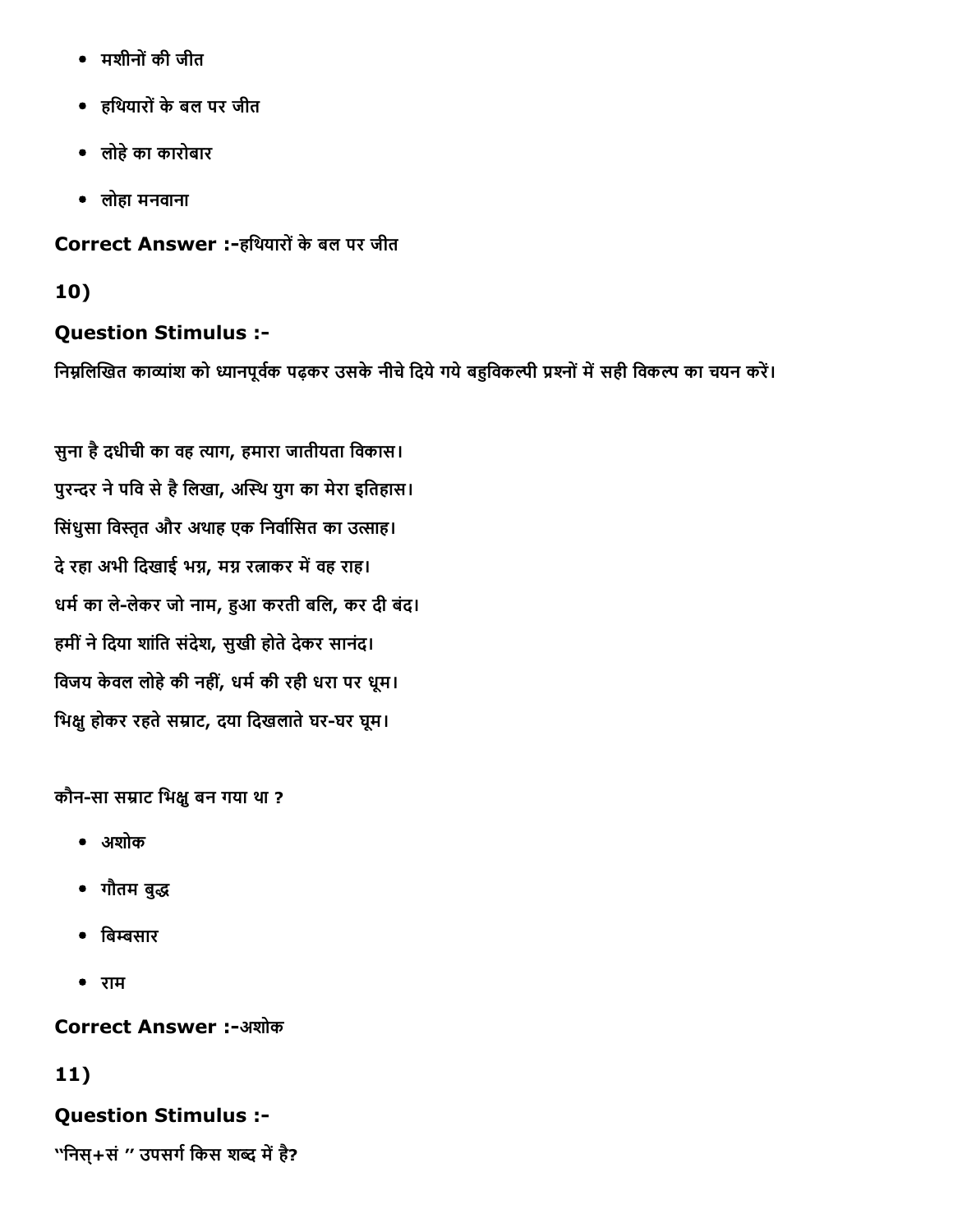- निरुत्साह
- िनरिभमान
- िनוֹंकोच
- इनमें से कोई नहीं

# Correct Answer :-निस्संकोच

# 12)

# Question Stimulus :

'आव' प्रत्यय किस शब्द में है?

- अटकाव
- दुराव
- सुलझाव
- उपर्युक्त सभी

Correct Answer :-उपर्युक्त सभी

13)

# Question Stimulus :

निम्नलिखित में सही मुहावरे का चयन कीजिए-

- आँख की लाली
- आँख की गुठली
- आँख का तारा
- आँख का बाल

Correct Answer :-आँख का तारा

14)

# Question Stimulus :

"बहुत सी भाषाओं को जानने वाला" वाक्य के लिए उपयुक्त शब्द होगा ?

• बहुभाषी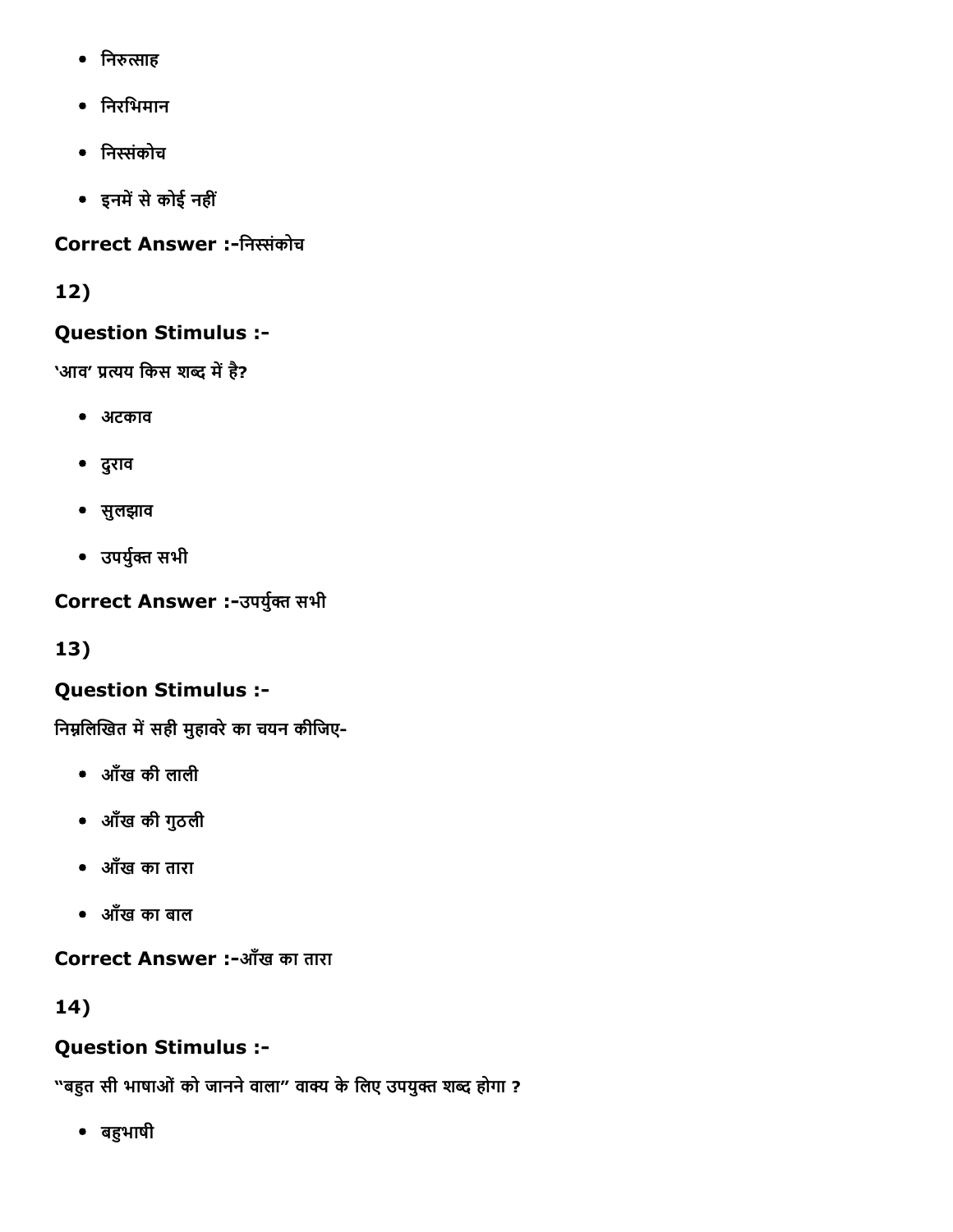- बहुदर्शी
- बहुभाषाविद्
- बहुतज्ञानी

Correct Answer :-बहुभाषाविद्

15)

# Question Stimulus :

दिये गये वाक्यांश के लिए एक शब्द का प्रयोग कीजिए-'जिसका नाम सबसे पहले लिया जाता है'

- सर्वश्रेष्ठ
- प्रथम स्मरणीय
- $\bullet$  अग्रगण्य
- $\bullet$  सर्वनाम

Correct Answer :-अग्रगण्य

16)

# Question Stimulus :

'पंक्ति' शब्द का तद्भव होगा-

- पाँच
- पाँत
- पाद
- $\bullet$  पर्ण

Correct Answer :- पाँत

17)

# Question Stimulus :

'आलोक' का विपरीतार्थक पद होगा-

- $\bullet$  after
- ज्योति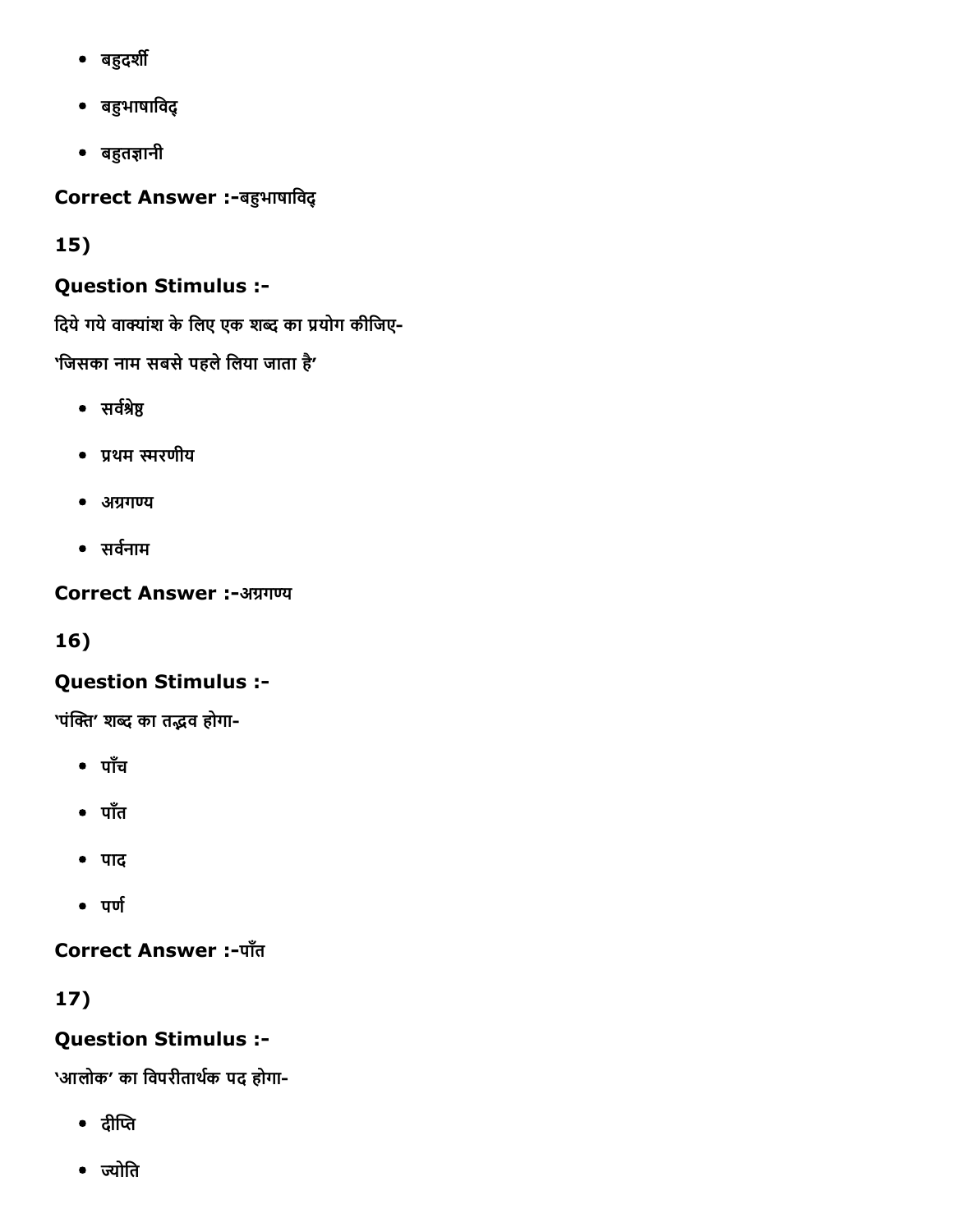- प्रकाश
- अधंकार

Correct Answer :-अंधकार

18)

### Question Stimulus :

'पेड़' का पर्यायवाची नहीं है-

- द्रुम
- पादप
- िवटप
- इनमें से कोई नहीं

Correct Answer :-इनमें से कोई नहीं

19)

# Question Stimulus :

'महा+औषध' का संधि शब्द होगा-

- महाऔषध
- महौषध
- महासद
- महासध

Correct Answer :-महौषध

20)

## Question Stimulus :

'वागीश' में संधि है-

- תּर संिध
- יंजन संिध
- विसर्ग संधि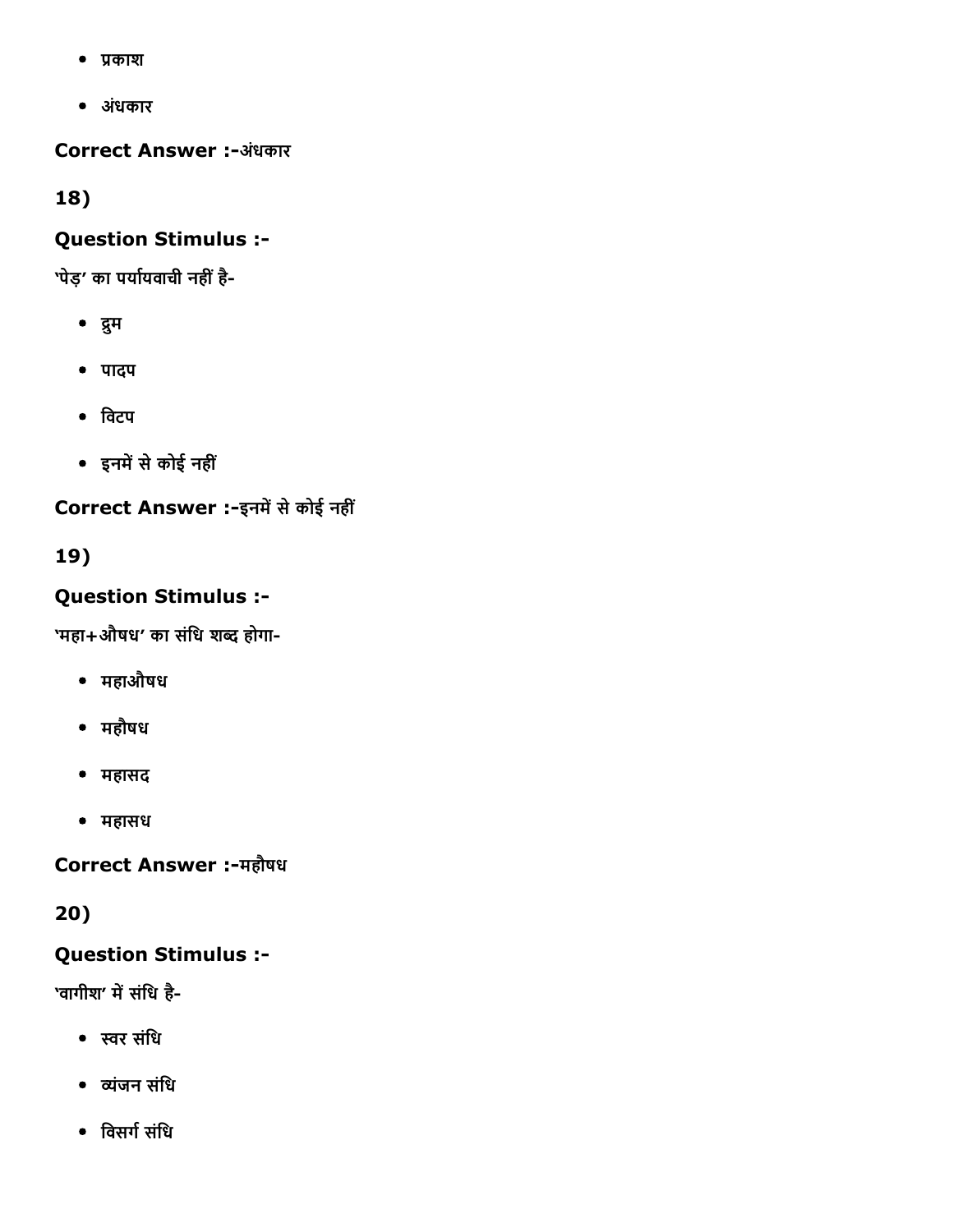• दीर्घ संधि

Correct Answer :-व्यंजन संधि

21)

# Question Stimulus :

'गायक' का संधि विच्छेद कीजिए-

- गाय+अक
- गे+अक
- गै+अक
- गै+इक

# Correct Answer :-गै+अक

22)

# Question Stimulus :

'कर्तव्य परायणता' शब्द में समास पहचानिए-

- कर्म तत्पुरूष
- संबंध तत्पुरूष
- अधिकरण तत्पुरूष
- करण तत्पुरूष

Correct Answer :-अधिकरण तत्पुरूष

23)

# Question Stimulus :

'मृदुवाणी' में पूर्व पद 'मृदु' ............ है-

- विशेष्य
- िवशेषण
- िवशेשׂिवशेषण
- इनमें से कोई नहीं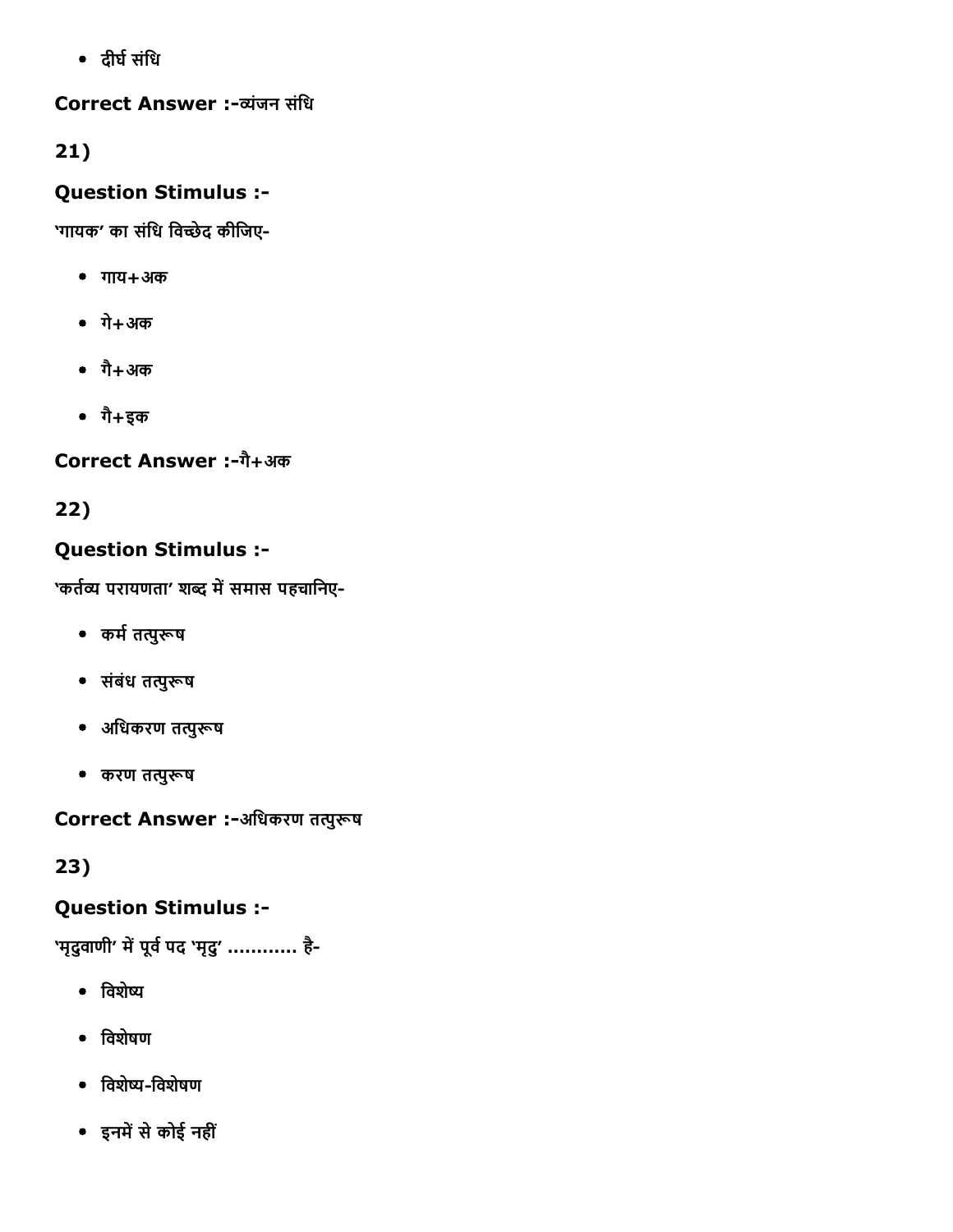### Correct Answer :-विशेषण

### 24)

#### Question Stimulus :

अनेकार्थक शब्द 'गुरू' के लिए निम्न में से गलत विकल्प का चयन कीजिए-

- $\bullet$  शिक्षक
- उत्कोच
- $\bullet$  माता-पिता
- छंद में दीर्घ

**Correct Answer :-उत्कोच** 

#### 25)

#### Question Stimulus :

अनेकार्थक शब्द 'काल' के लिए निम्न में से गलत विकल्प का चयन कीजिए-

- कामदेव
- $^{\bullet}$  शत्रु
- यमराज
- समय

Correct Answer :-कामदेव

26)

### Question Stimulus :

निम्न विकल्पों में से एक वाक्य सही है, सही वाक्य का चयन कीजिए-

- एक िकलो आलुओंको लाओ
- एक िकलो आलूलाओ
- एक िकलो आलुएँलाओ
- उपर्युक्त सभी

### Correct Answer :-एक किलो आलू लाओ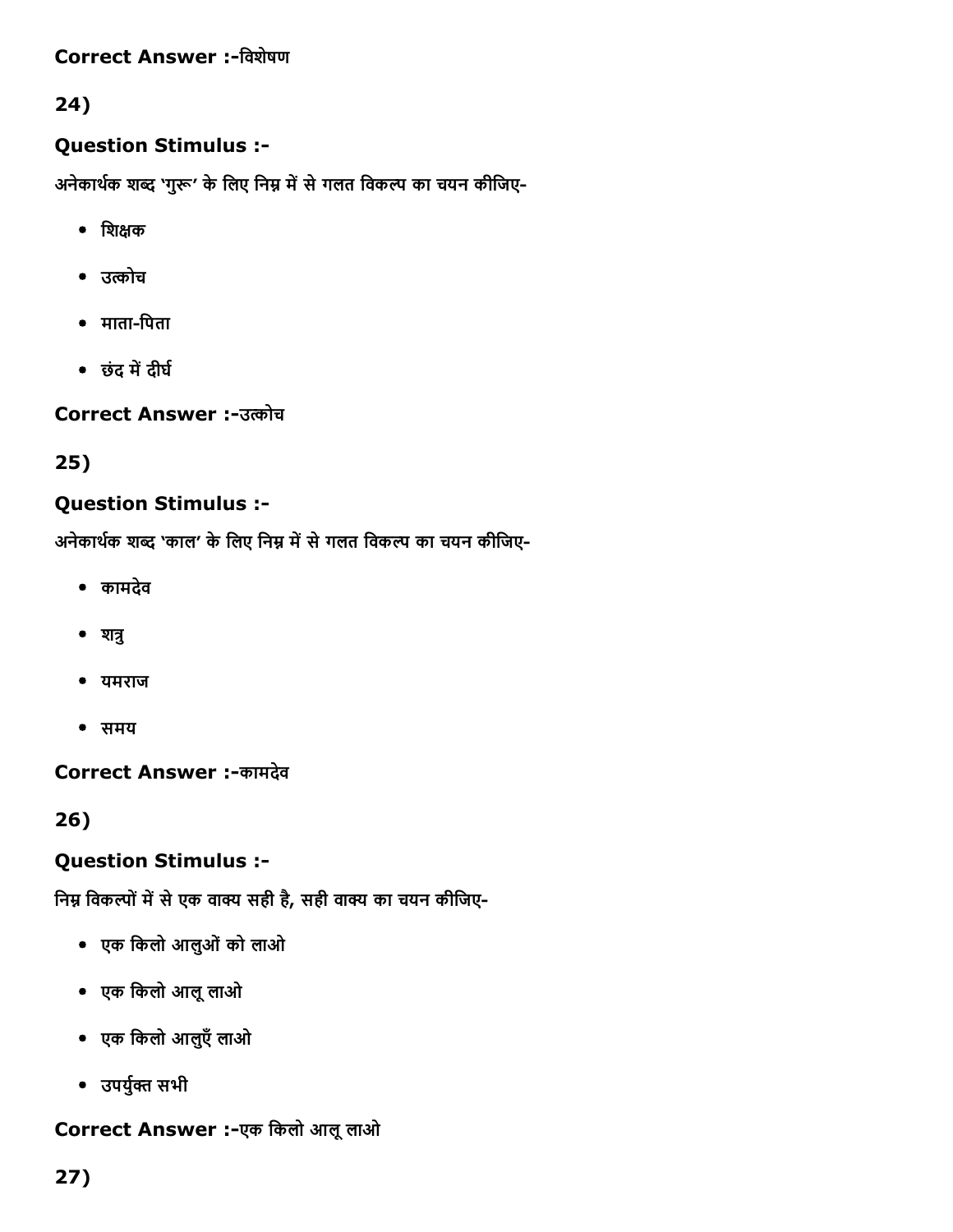### Question Stimulus :

निम्न में से एक वाक्य गलत है, गलत वाक्य का चयन कीजिए-

- तुम चलो मैं आता हूँ
- उसने चारो-पाँचों जलेबी खाई
- दूध में क्या पड़ गया
- मैं रातभर जागता रहा

#### Correct Answer :-उसने चारो-पाँचों जलेबी खाई

### 28)

### Question Stimulus :

''जो धन कमाते हो उसमें से थोड़ा अवश्य बचाना चाहिए'' में वाक्य का प्रकार पहचानिए-

- िविधवाचक
- िवפּयवाचक
- प्रश्नवाचक
- इच्छावाचक

Correct Answer :-इच्छावाचक

29)

### Question Stimulus :

निम्न में शुद्ध वर्तनी पहचानिए-

- $\bullet$  परिणती
- जलाپजली
- वाल्मीकि
- ितथी

Correct Answer :-वाल्मीकि

30)

Question Stimulus :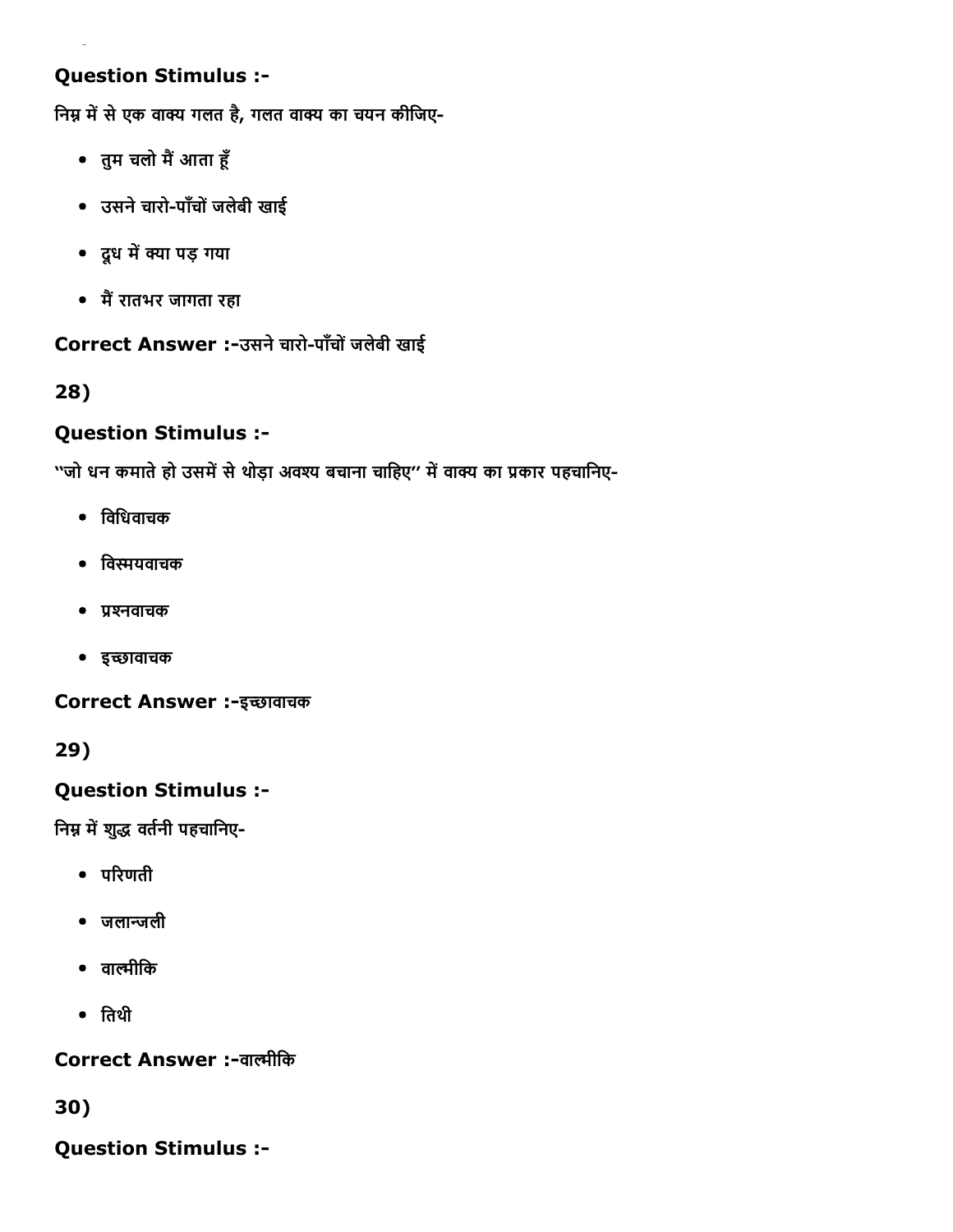निम्न में अशुद्ध वर्तनी पहचानिए-

- अन्यथः
- िवशेषतः
- सामान्यतः
- $\bullet$  परिणामतः

Correct Answer :-अन्यथः

## 31)

### Question Stimulus :

''एक तो करेला दूजा नीम चढ़ा'' लोकोक्ति का अर्थ है-

- असंभव कार्य
- एक गुण दो दुर्गुण
- दोहरा सद्ुगण
- दोहरा दुर्गुण

Correct Answer :-दोहरा दुर्गुण

32)

# Question Stimulus :

नीचे पंक्तियों के सामने उनके अर्थ लिखे हैं। इनमें से गलत अर्थ वाली पंक्ति छांटिए-

- लंगोटी में फाग खेलना दरिद्रता में आनंद
- गाल बजाना डीगंमारना
- पटरी बैठना विचार मिलना
- कौड़ी का तीन बहुत अच्छा होना

# Correct Answer :-कौड़ी का तीन - बहुत अच्छा होना

33)

## Question Stimulus :

निम्न अनुच्छेद का संक्षेपण कीजिए-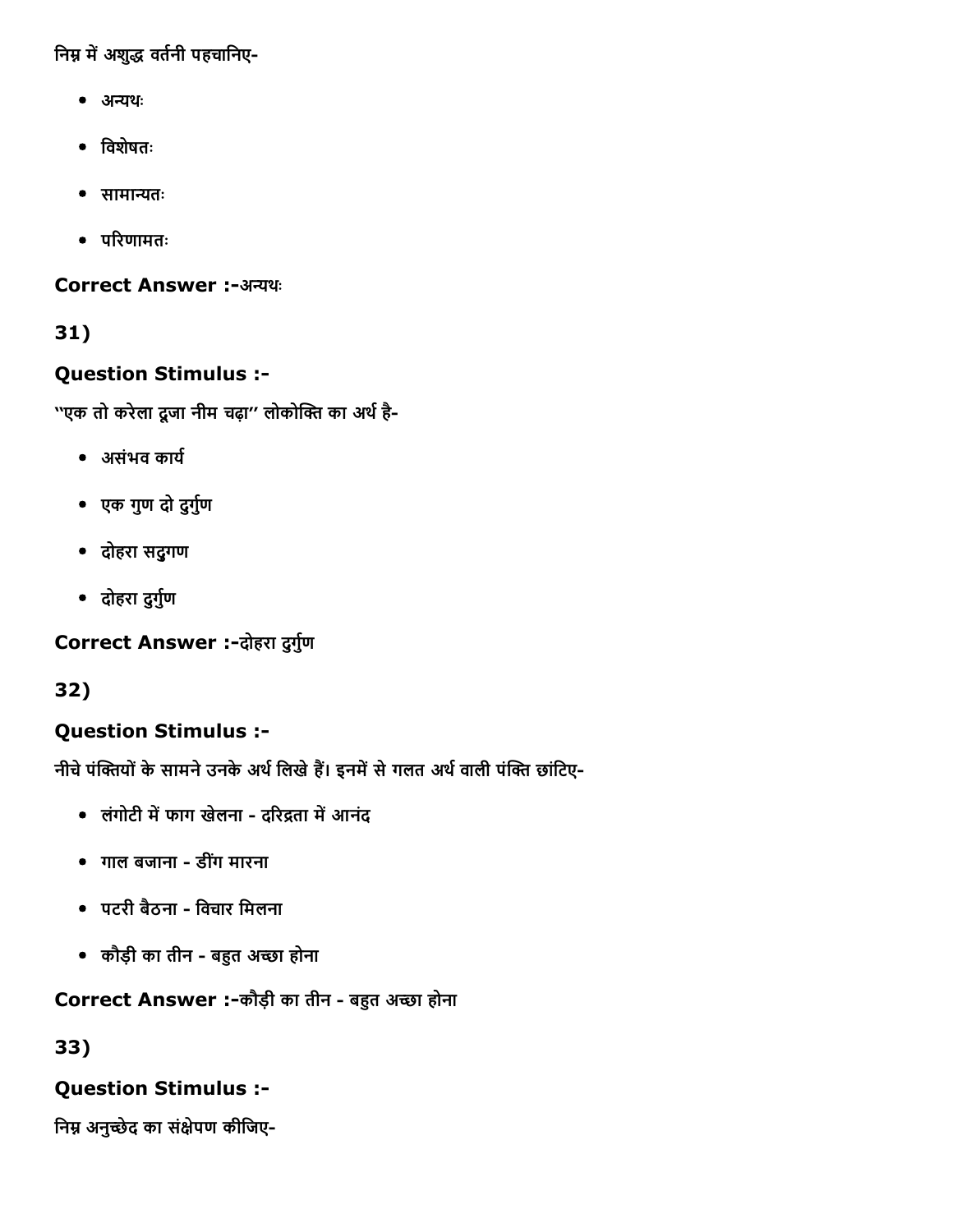पराधीनता का अर्थ है किसी के अधीन होना। किसी और के इशारे पर जिन्दगी जीना। ऐसी जिन्दगी जीने में कोई रस नहीं है। सभी मानव अपनी तरह के हैं। उन्हें संतुष्टी अपने ढ़ंग से मिलती है इसलिए वे अपने मन से कर्म करते हैं। कोई दूसरा व्यक्ति उन्हें मनमाने ढंग से चलाता है तो उन्हें बहुत घुटन होती है। पिजरे में बंद पक्षी भी यही कामना करता है-

न अњा न दादी दे, चाहेरोटी आधी दे।

पर तूमेरा िपंजरा खोल, उड़नेकी आजादी दे।।

- स्वतंत्रता की रक्षा
- परिहत सरस धम└नहींभाई
- पराधीन सपने हुँ सुख नांहि
- उपर्युक्त सभी

Correct Answer :-पराधीन सपने हुँ सुख नांहि

34)

### Question Stimulus :

निम्न पहेली के सही उत्तर का चयन कीजिए-

छोटी सी छोकरी, लालबाई नाम।

पहनेवह घाघरा एक पैसेदाम।।

- गाजर
- $\bullet$  मिर्ची
- चकुंदर
- टमाटर

**Correct Answer :-मिर्ची** 

35)

## Question Stimulus :

निम्न पहेली के सही उत्तर का चयन कीजिए-

आरकस बारकस नौ सौ खूटा।

गाय छेमारकणई दूध छेमीठा।

- घोसंला
- मधुमक्खी का छत्ता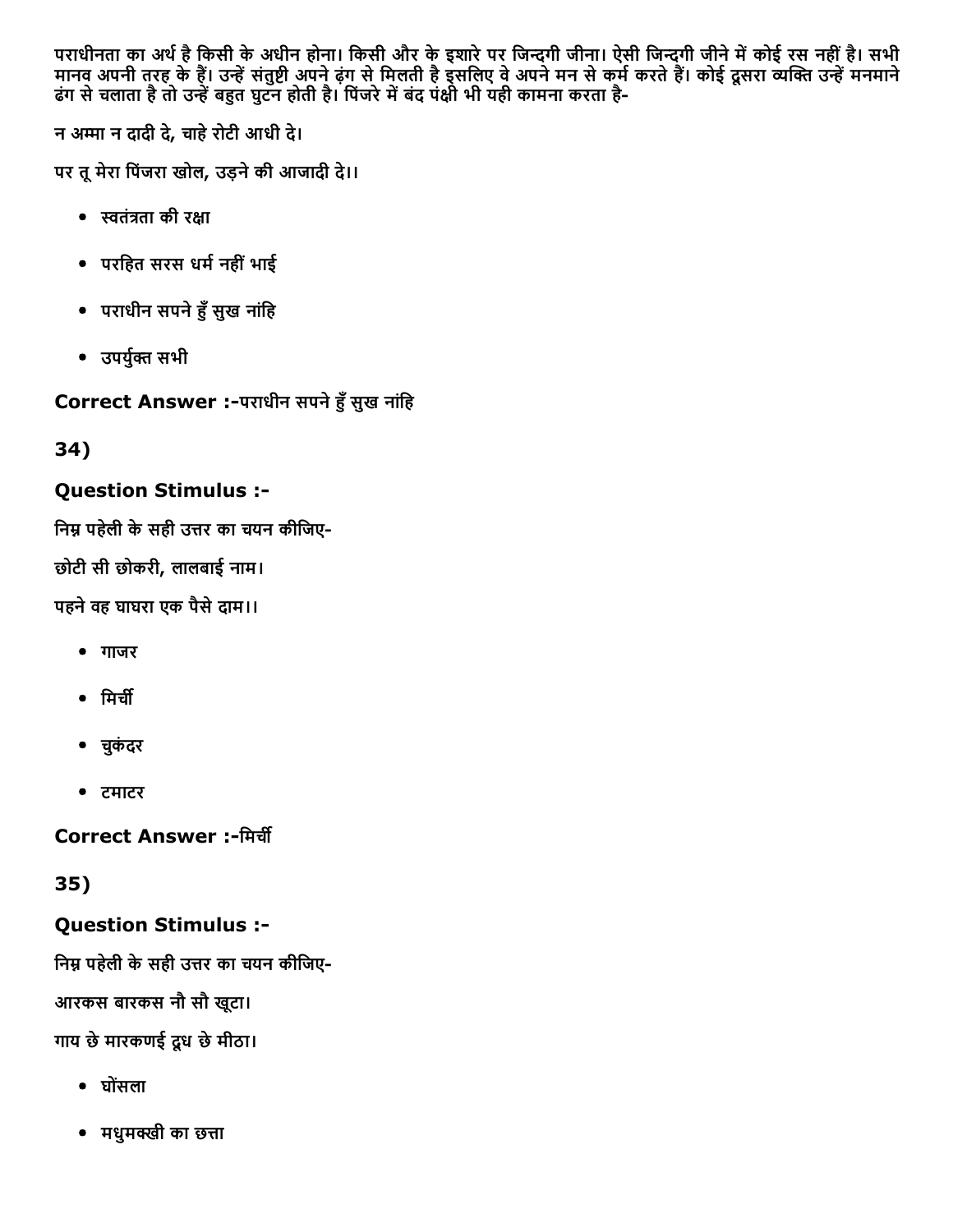- मकड़ी का जाल
- इनमें से कोई नहीं

Correct Answer :-मधुमक्खी का छत्ता

36)

# Question Stimulus :

स्थायी भाव जाग्रत होने पर होने वाली शारीरिक चेष्टाओं को ......... कहा जाता है-

- िवभाव
- अनुभाव
- संचारीभाव
- स्थायीभाव

Correct Answer :-अनुभाव

37)

Question Stimulus :

निम्न पंक्ति में छंद पहचानिए-

''मातृ भू सी मातृ भू है, अन्य से तुलना नहीं।

भव्य भावों में भयानक, भावना भरना नहीं ॥"

- गीितका
- बसंतितिलका
- इंद्रिरा
- स्वागता

Correct Answer :-गीतिका

38)

# Question Stimulus :

निम्न पंक्ति में छंद पहचानिए-

"नीलाम्बर परिधान हरित पट पर सुंदर है

सूर्य चंद्र युग-मुकुट,मेखला रत्नाकार है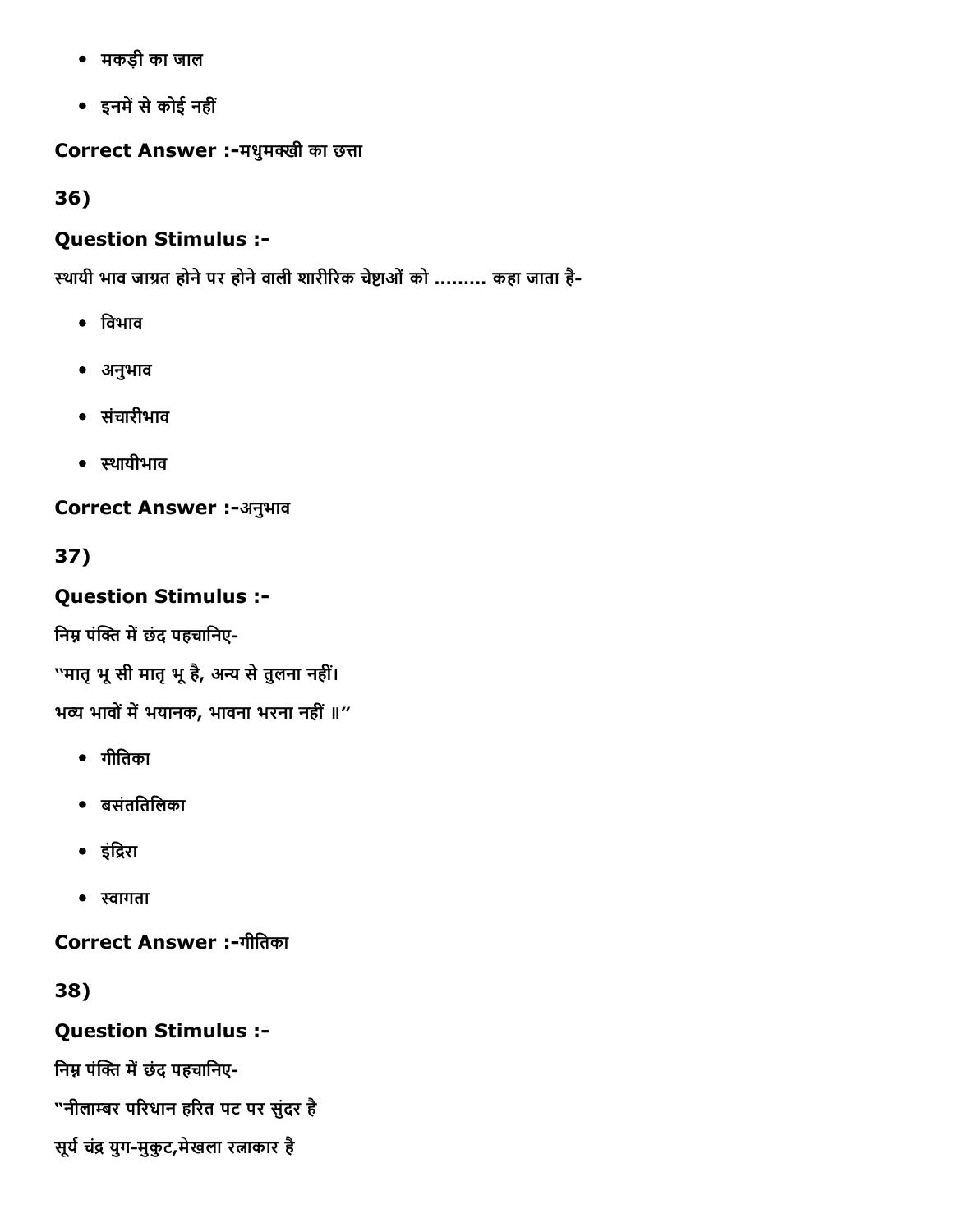नदियाँ प्रेम-प्रवाह, फूल तारे मंडल हैं

बंदीजन खग-वृंद, शेषफन सिंहासन हैं"

- बरवै
- प्रतिभा
- सरसी
- रोला

**Correct Answer :-रोला** 

39)

### Question Stimulus :

निम्न पंक्तियों में अलंकार पहचानिए-

''प्रेम अमिय मंदर विरहु, भरत पयोधि गंभीर।

मथि प्रगटेउ सुर साधुहित कृपा सिंधु रघुवीर।।"

- रूपक अलंकार
- उपमा अलंकार
- संदेह अलंकार
- ▌ांितमान अलंकार

Correct Answer :- रूपक अलंकार

40)

## Question Stimulus :

मध्य प्रदेश की पहली मासिक पत्रिका 1915 में किस नगर में प्रकाशित हुई ?

- भोपाल
- इंदौर
- ग्वालियर
- जबलपुर

## Correct Answer :-इंदौर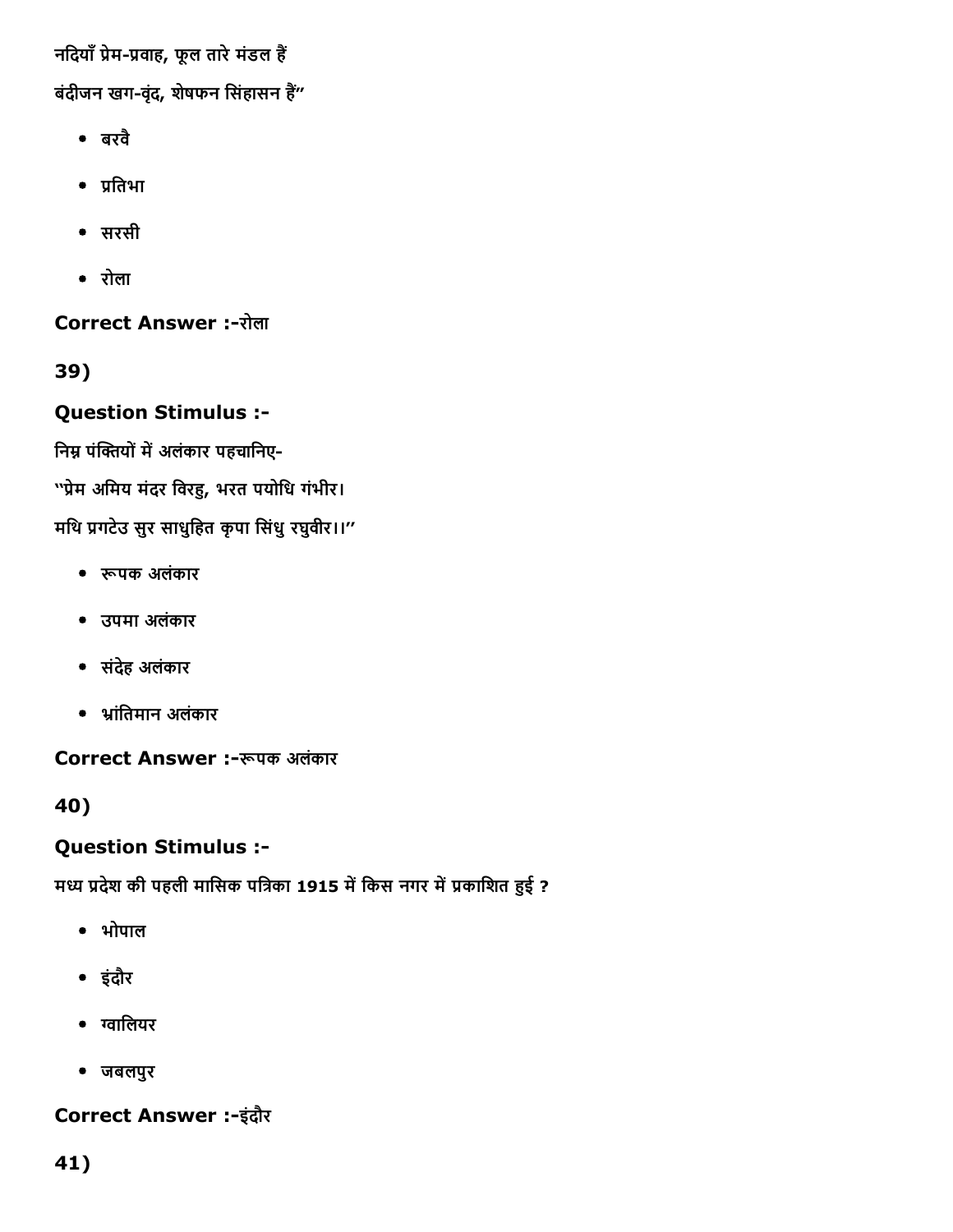### Question Stimulus :

निम्न में से कौन सी पत्रिका भोपाल से प्रकाशित होती है ?

- वसुधा
- साक्षात्कार
- पूर्वाग्रह चैमासा
- उपरोक्त सभी

Correct Answer :-उपरोक्त सभी

42)

## Question Stimulus :

निम्न लिखित 6 वाक्याशों में से प्रथम व अंतिम निश्चित हैं, शेष को उचित क्रम में व्यवस्थित कीजिए।

- (1) कबीर अकेले संत कवि हैं
- (य) को सर्वोच्य मूल्य के
- (र) जिन्होंने समस्त धार्मिक
- (ल) नकार कर सहज जीवन-पद्धति
- (व) आडम्बरों एवं बाह्याचारों को
- (6) रूप में प्रतिष्ठित किया है
	- र व ल य
	- य र ल व
	- व र य ल
	- र ल य व

Correct Answer :- र व ल य

43)

# Question Stimulus :

निम्न लिखित 6 वाक्याशों में से प्रथम व अंतिम निश्चित हैं, शेष को उचित क्रम में व्यवस्थित कीजिए।

(1) विश्व की रंग संस्कृतियों में

- (य) तथा अनुपम सौंदर्य दृष्टि
- (र) अपनी प्राचीनता, अनोखी कल्पनाशीलता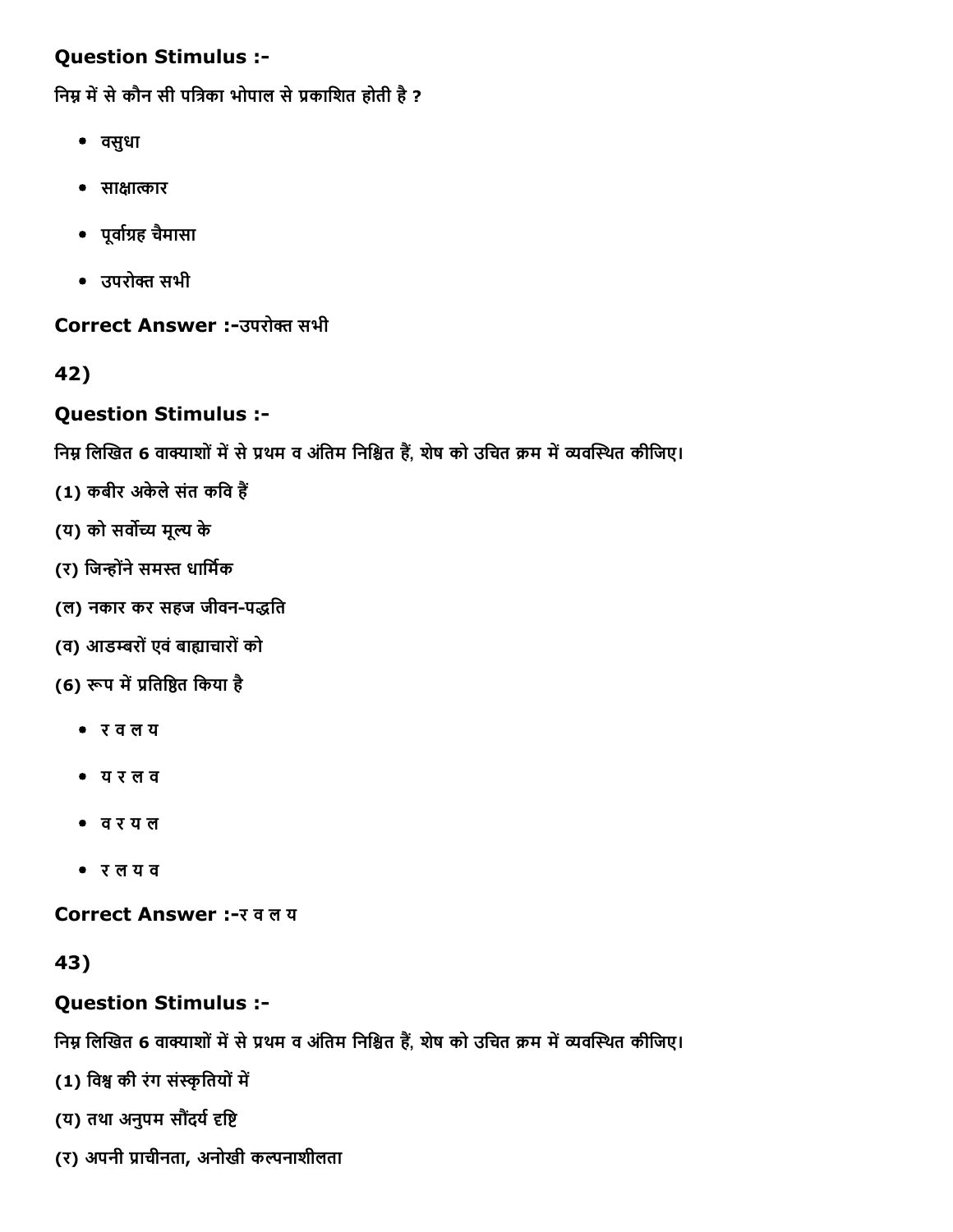(ल) भारतीय रंगमंच परम्परा

- (व) केकारण आज भी
- (6) अपना विशिष्ट स्थान रखता है
	- य र ल व
	- व ल र य
	- ल र य व
	- र ल य व

Correct Answer :-ल र य व

44)

#### Question Stimulus :

अभी-अभी राधा सो गई है?

- समान्य भूतकाल
- आसन्न भूतकाल
- पूर्ण वर्तमान काल
- संदिग्ध पूर्ण वर्तमान काल

Correct Answer :-आसन्न भूतकाल

45)

Question Stimulus :

"प्रति वर्ष नदी में बाढ़ आ जाती है" वाक्य में किस प्रकार की संज्ञा है

- व्यक्तिवाचक
- जाितवाचक
- भाववाचक
- गुणवाचक

#### Correct Answer :-जातिवाचक

46)

Question Stimulus :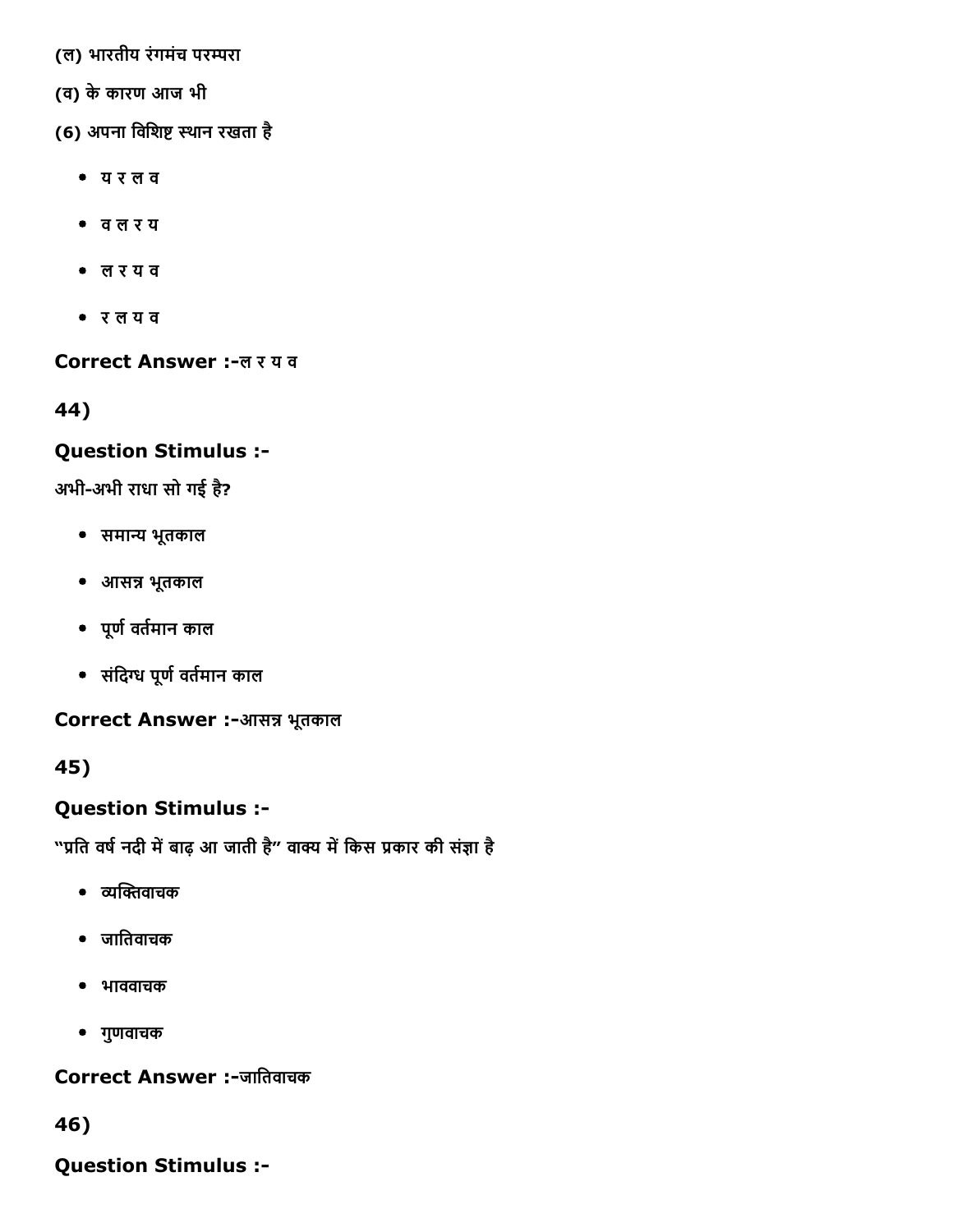- '' कामायनी '' महाकाव्य के रचनाकार का नाम है-
	- रामधारीिसंह िदनकर
	- केशवदास
	- जयशंकर प्रसाद
	- चदंवरदाई

Correct Answer :-जयशंकर प्रसाद

# 47)

## Question Stimulus :

शिष्य के द्वारा गुरु को पत्र में संबोधन होगा-

- प्रिय गुरुजी
- श्रद्धेय गुरुजी
- सप्रेम नमस्ते
- भवदीय

Correct Answer :-श्रद्धेय गुरुजी

48)

# Question Stimulus :

सामाजिक पत्र के अन्तर्गत निम्न में से कौन सा पत्र आता है?

- पुस्तक मंगाने हेतु पत्र
- बधाई पत्र
- शुیक माफ करनेहेतु
- इनमें से कोई नहीं

# Correct Answer :- बधाई पत्र

49)

# Question Stimulus :

"करुणा कादंबिनी" रचना के रचनाकार का नाम चुनिए-

• अम्बिकादन्त बाजपेयी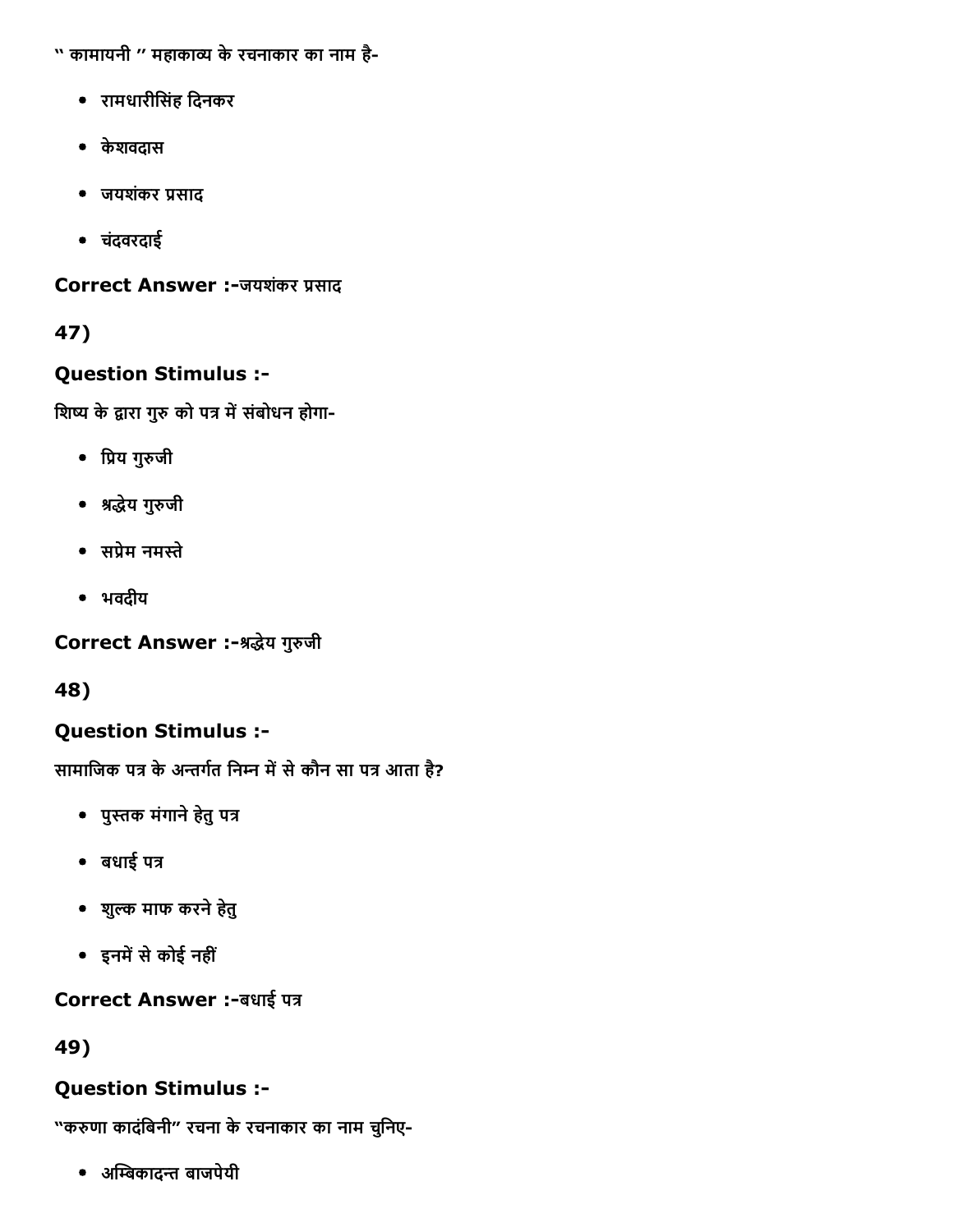- गया प्रसाद शुक्ल
- मुक्ति बोध
- डॉ. िवनय

Correct Answer :-गया प्रसाद शुक्ल

50)

### Question Stimulus :

निम्न में से कौन सी रचना "सुमित्रा नंदन पंत" की है?

- ▀भात फेरी
- ╟ंकार
- बूढ़ा चाँद
- उर्मिला

Correct Answer :-बूढ़ा चाँद

51)

## Question Stimulus :

नीचे लिखे वाक्य में कौन सा विराम चिन्ह छूटा है-

खद्दरधारी राजनेता देश को गुलाम बनाकर छोड़ेंगे।

- कोष्ठक चिन्ह
- पूण└िवराम
- लोप विराम चिन्ह
- अवतरण विराम चिन्ह

Correct Answer :-कोष्ठक चिन्ह

52)

# Question Stimulus :

किस वाक्य में सही विराम चिन्हों का प्रयोग हुआ है?

- अन्याय, अन्याय; सरासर अन्याय!
- अन्याय; अन्याय; सरासर अन्याय!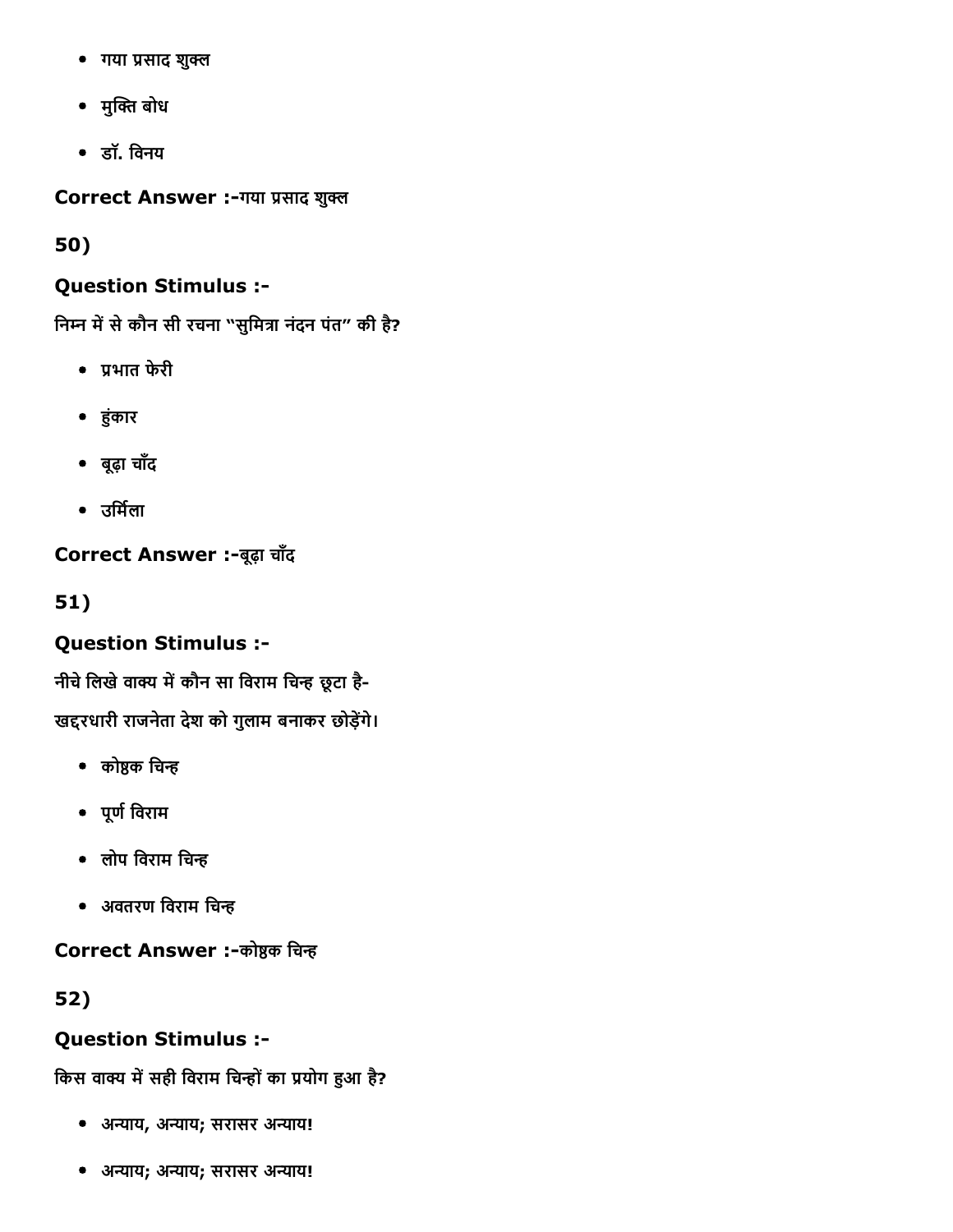- अन्याय! अन्याय!! सरासर अन्याय!!!
- अन्याय। अन्याय। सरासर अन्याय।

Correct Answer :-अन्याय! अन्याय!! सरासर अन्याय!!!

53)

#### Question Stimulus :

"एक आँख से देखना" मुहावरे का सही अर्थ है-

- एक आँख वाला व्यक्ति
- उिचतअनुिचत का िवचार करना
- उचित-अनुचित का विचारकिए बिना व्यवहार करना
- समानता का ᪄Ȁयवहार करना

Correct Answer :-समानता का व्यवहार करना

54)

#### Question Stimulus :

"यथा राजा तथा प्रजा" लोकोक्ति का सही अर्थ है-

- जैसा राजा करेगा प्रजा के साथ वैसा ही होगा
- जैसा तुम दूसरों के साथ करोगे वैसा ही दूसरे तुम्हारे साथ करेंगे
- स्वामी के अनुसार सेवक भी होते हैं
- जैसा स्वामी चहेगा अनुचर वैसा ही करेंगे

Correct Answer :-स्वामी के अनुसार सेवक भी होते हैं

55)

#### Question Stimulus :

निम्न में से ह्रस्व स्वर कौन से हैं?

- क, अ, प, आ
- अ, ई, उ, ऊ
- अ, इ, उ, ऋ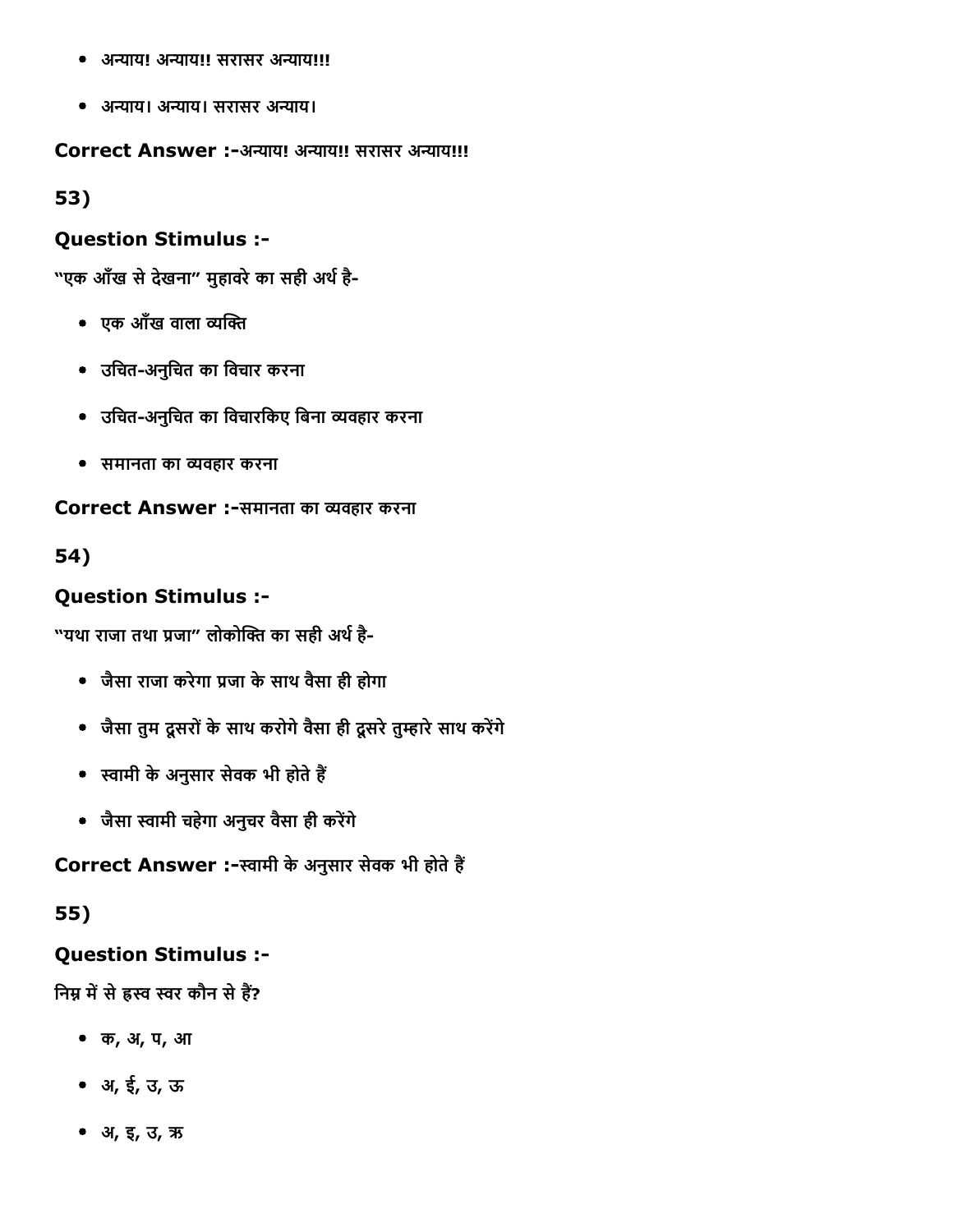आ, ई, ऊ, ऋ

Correct Answer :-अ, इ, उ, ऋ

56)

# Question Stimulus :

'ष' वर्ण है-

- दंत्य
- मूर्द्धन्य
- तालव्य
- $•$   $~\sigma$  $~\sigma$  $~\sigma$

Correct Answer :-मूर्द्धन्य

57)

# Question Stimulus :

रचना की दृष्टि से वाक्य कितने प्रकार के होते हैं?

- दो
- तीन
- पांच
- चार

**Correct Answer :-तीन** 

58)

# Question Stimulus :

निम्न शब्द-युग्म के विकल्पों में से सही अर्थ-भेद का चयन कीजिए-

'टुक-टूक'

- थोड़ाटुकड़ा
- थोड़ाकम
- थोड़ा-अधिक
- टुकड़ाटुक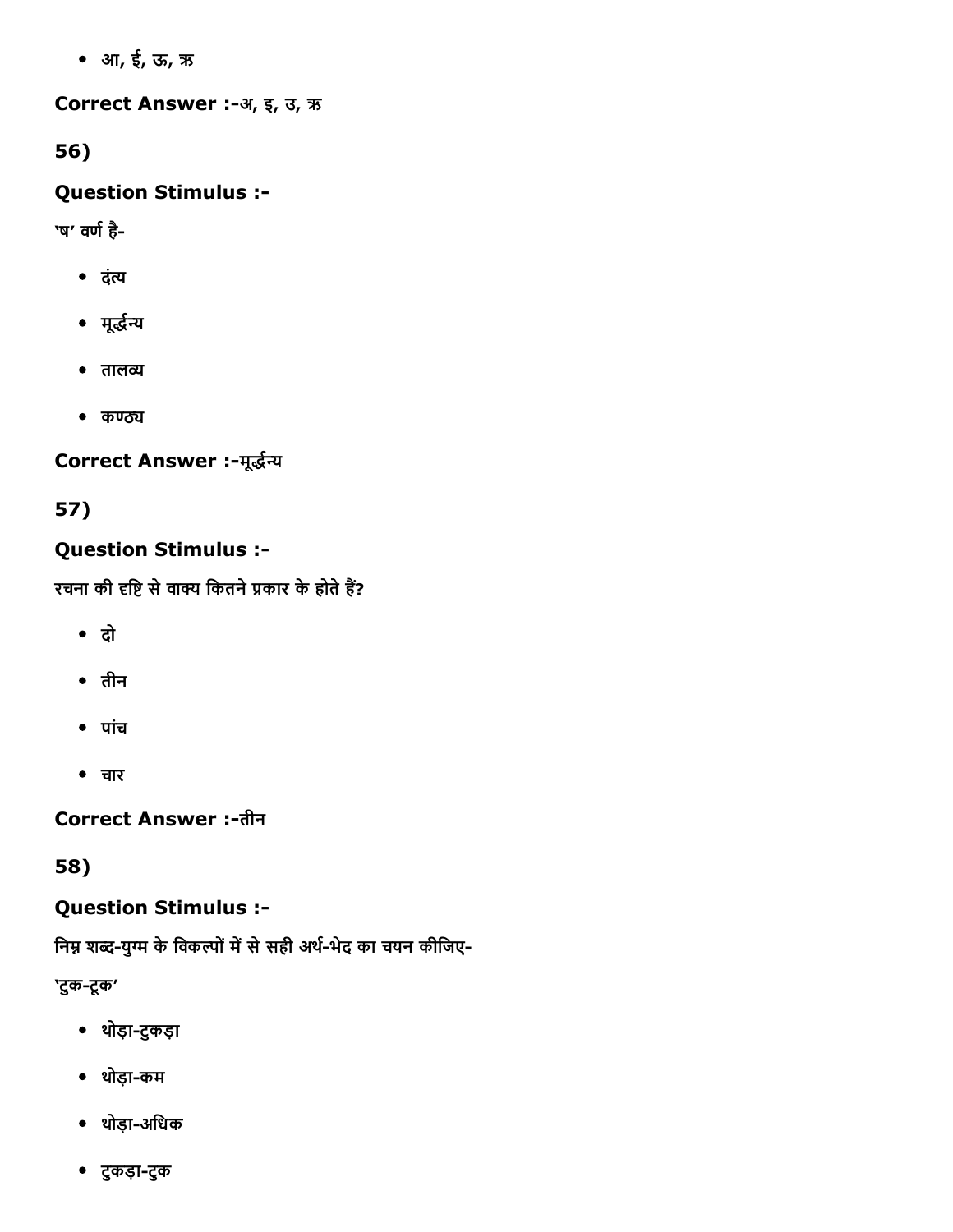## Correct Answer :-थोड़ा-टुकड़ा

## 59)

## Question Stimulus :

निम्न शब्द युग्म के विकल्पों में कोई एक विकल्प सही नहीं है। गलत युग्म का चयन कीजिए-

- $\bullet$  पाणि-पानी
- फल-फाल
- पासिनकट
- प्रहार-परिहार

Correct Answer :-पास-निकट

60)

## Question Stimulus :

किस समूह के सभी शब्द पर्यायवाची हैं?

- दर्पण, आइना, काँच, मुकुर
- गात, तन, घट, घड़ा
- अनल, नयार, अिनल, समीर
- रिव, हंस, पतंग, सरोज

Correct Answer :- दर्पण, आइना, काँच, मुकुर

61)

## Question Stimulus :

'नराधम' का विलोम चुनिये:-

- अधम
- नरपुंगव
- निकृष्ट
- अच्छा

## Correct Answer :नरपुंगव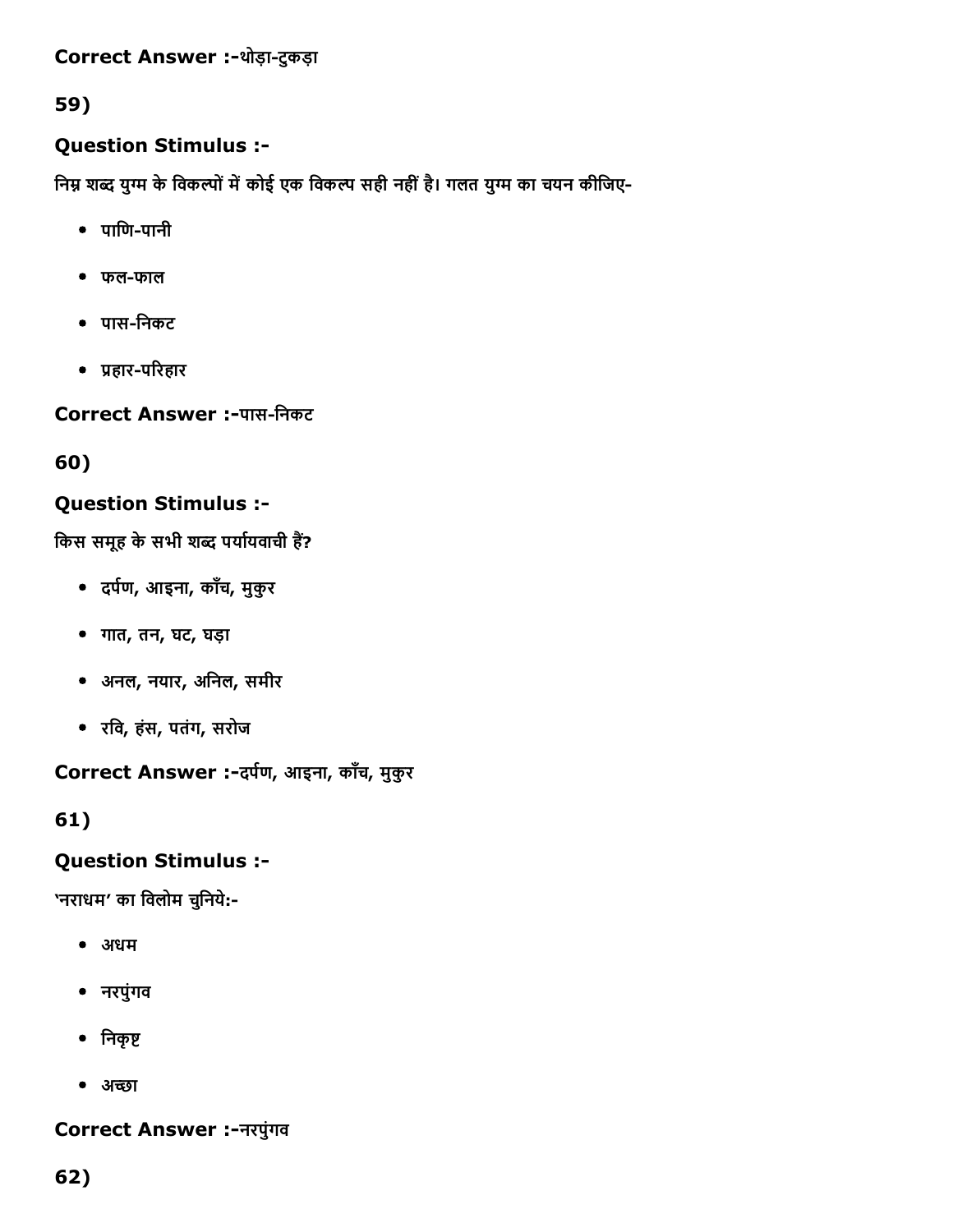## Question Stimulus :

निम्न में से कौन सा तद्भव शब्द है?

- िदनकर
- िदवाकर
- ▀भाकर
- सूरज

Correct Answer :-सूरज

63)

## Question Stimulus :

जिन पंक्तियों को पढ़कर मन में ममता के भाव आए, तो वहाँ किस रस की निष्पत्ति होती है?

- ▓ृंगार रस
- वीर रस
- वा暠सیय रस
- इनमें से कोई नहीं

Correct Answer :-वात्सल्य रस

64)

## Question Stimulus :

"जलता है यह जीवन-पतंग में उपमेय है-"

- जीवन
- पतंग
- जीवन-पतंग
- जलता

Correct Answer :-जीवन

65)

Question Stimulus :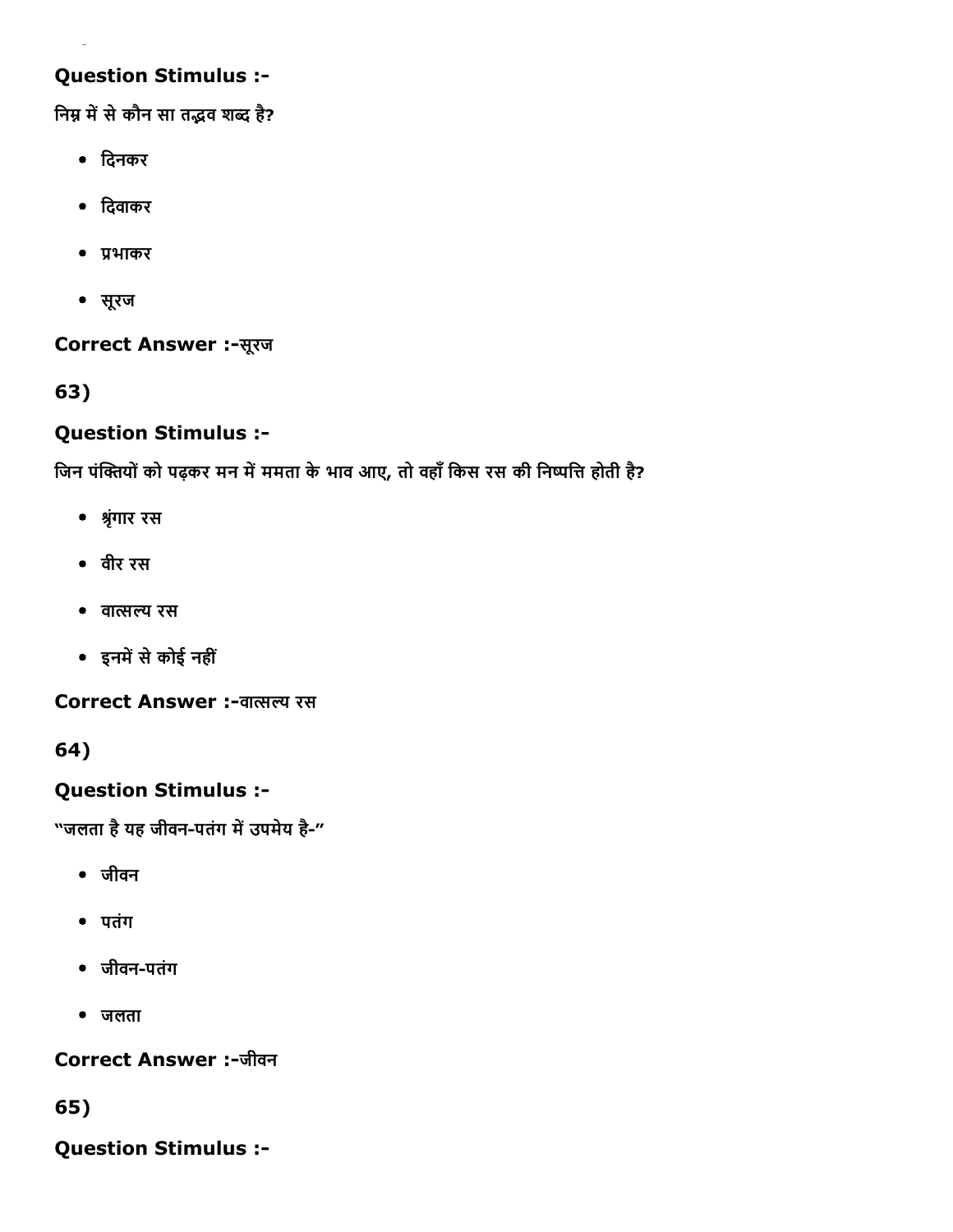'सम्मुख' में उपसर्ग है-

- सम
- समा
- सम्
- स

Correct Answer :-सम्

66)

## Question Stimulus :

निम्न में से किस में सही सामासिक पद है?

- पुरुष्कृत
- दिवारात्रि
- पाδरजात
- इनमें से कोई नहीं

Correct Answer :-दिवारात्रि

67)

## Question Stimulus :

निम्न में से किस शब्द में 'इन' अथवा 'ई' प्रत्यय नहीं है?

- अर्थी
- हהּी
- पंिडताइन
- रोगी

Correct Answer :-रोगी

68)

## Question Stimulus :

ग्रियर्सन के अनुसार- भारत में कितनी बोलियाँ हैं?

525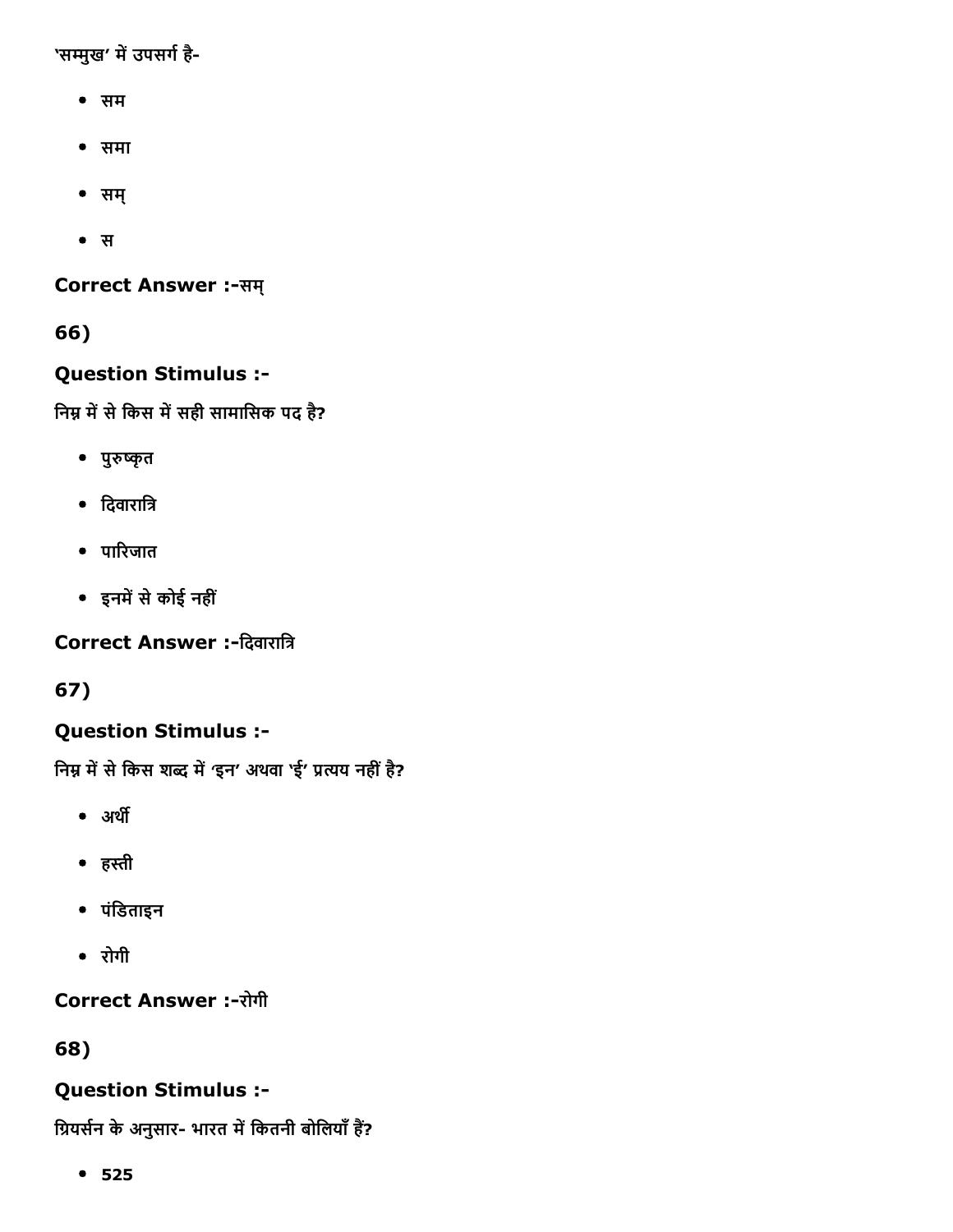- 515
- 544
- 550

**Correct Answer :-544** 

69)

## Question Stimulus :

पहला विश्व हिंदी सम्मेलन कहाँ हुआ?

- पटना
- नागपुर
- $\bullet$  कलकत्ता
- मेरठ

Correct Answer :नागपुर

70)

## Question Stimulus :

खड़ी बोली का मूल नाम है

- मैिथली
- कौरवी
- अवधी
- भोजपुरी

Correct Answer :-कौरवी

## **Topic:- General Knowledge** 1)

## Question Stimulus :

Which sector is the largest employer in India? / कौन-सा क्षेत्र भारत में सबसे बड़ा नियोजक क्षेत्र है?

- Indian Armed Forces / भारतीय सशזּ बल
- Indian Railways / भारतीय रेल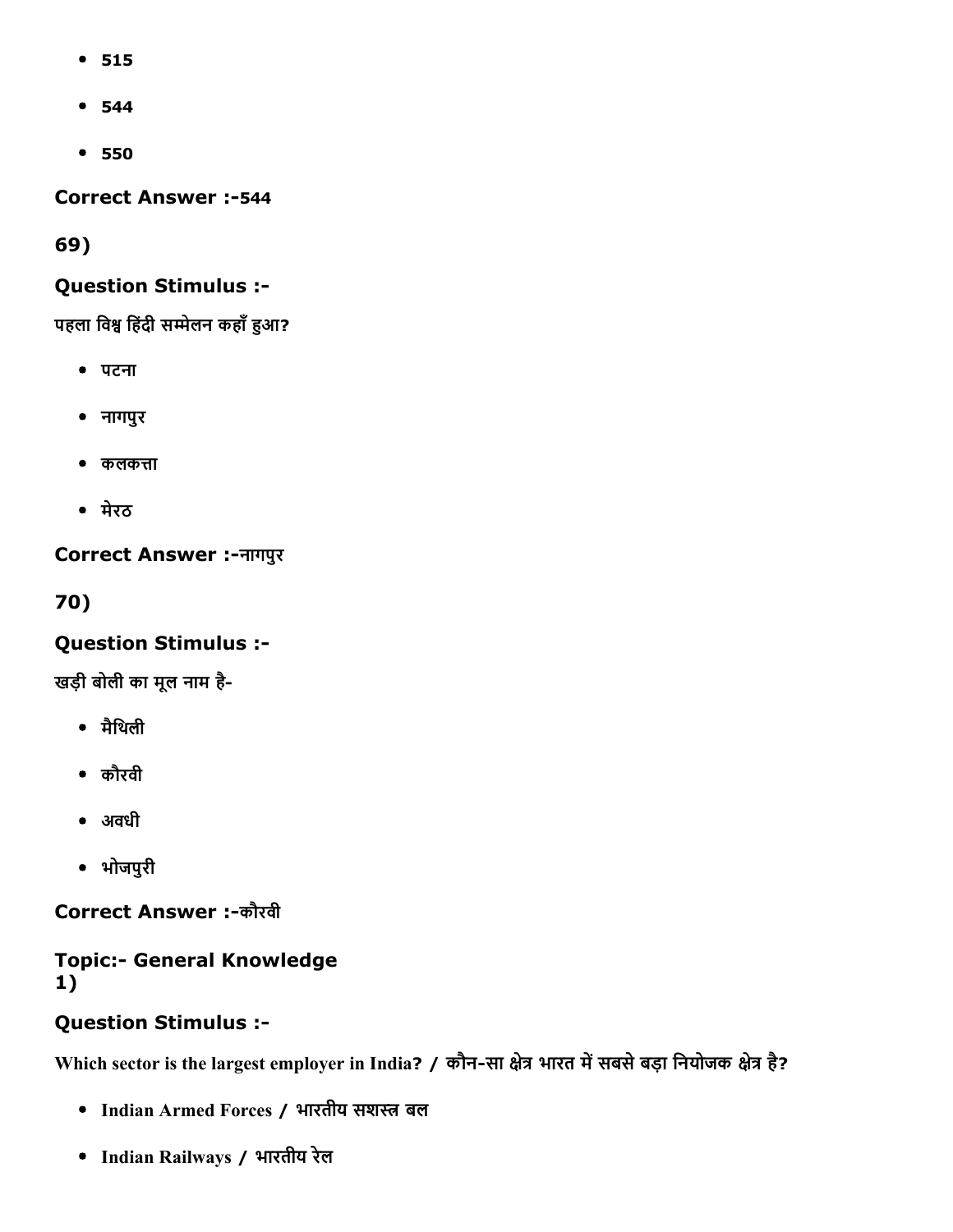- National Health Service / राष्ट्रीय स्वास्थ्य सेवा
- Banking / बैंकिंग

Correct Answer :-Indian Railways / भारतीय रेल

2)

## Question Stimulus :

Match the following and select the correct answer from the codes given below: / निम्न को मिलाएँ और नीचे दिए गए कोडों के आधार पर सही उत्तर का चयन करें:

| List-I                  | List-II                   |
|-------------------------|---------------------------|
| 1. Kerala               | a. Golden temple          |
| 2. Uttar Pradesh        | b. Siddhi Vinayak temple  |
| 3. Maharashtra          | c. Kashi Viswanath Temple |
| 4. Punjab               | d. Padmanabhaswamy Temple |
| सुचि-I                  | सुचि-II                   |
| 1. केरल                 | a. स्वर्ण मंदिर           |
| 2. उत्तर प्रदेश         | b. सिद्धिविनायक मंदिर     |
| 3. महाराष्ट्            | c. काशी विश्वनाथ मंदिर    |
| 4. पंजाब                | d. पद्मनाभस्वामी मंदिर    |
| 1-d, 2-c, $3-b$ , $4-a$ |                           |
| • 1-d, 2-c, 3-a, 4-b    |                           |

- 1-c, 2-d, 3-b, 4-a
- 1-d, 2-b, 3-c, 4-a

Correct Answer :-1-d, 2-c, 3-b, 4-a

## 3)

## Question Stimulus :

What is the time difference between longitudes? / रेखांश के बीच समय का क्या अंतर होता है ?

• 2 minute 4 seconds / 2 मिनट 4 सैकण्ड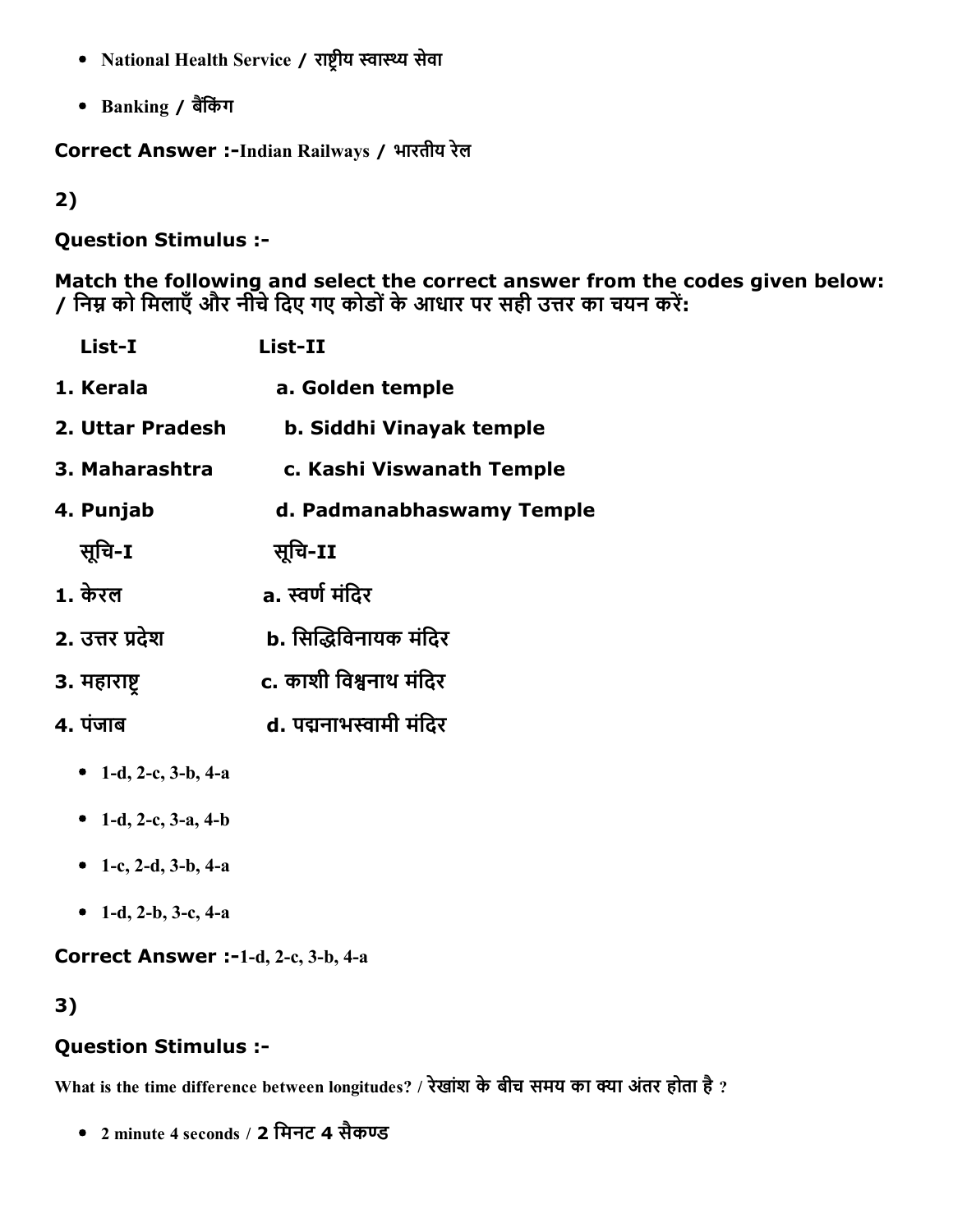- $\bullet$  4 second / 4 सैकण्ड
- 4 minute / 4 िमनट
- 4 minute 2 second / 4 मिनट 2 सैकण्ड

Correct Answer :4 minute / 4 िमनट

## 4)

## Question Stimulus :

Which of the following types of coal contains over 90 percent carbon and is smokeless? / कोयले के निम्न प्रकारों में से किसमें 90 प्रतिशत कॉर्बेन होता है और वह धुआँ रहित है?

- $Pe$ at / पीट
- Bituminous coal / िबटुमेनी कोयला
- Lignite / लिग्नाइट )भूरा कोयला(
- Anthracite / एंथ्रासाईट

Correct Answer :-Anthracite / एंथ्रासाईट

## 5)

## Question Stimulus :

What does 'XP' in *Microsoft Windows XP* stand for? माइक्रोसॉफ़्ट विंडोज एक्स पी में "एक्स पी" का क्या अर्थ है?

- Extra Product / एक्स्ट्रा प्रोडक्ट
- Experience / एक्स्पीरियेंस
- Entry Product / एंट्री प्रोडक्ट
- Extra Power / एक्स्ट्रा पॉवर

Correct Answer :-Entry Product / एंट्री प्रोडक्ट

6)

## Question Stimulus :

Which of the following is not a security or privacy threat? / इनमें से एक से सुरक्षा या गोपनीयता का खतरा नहीं है?

Piggybacking / िपगीबैिकंग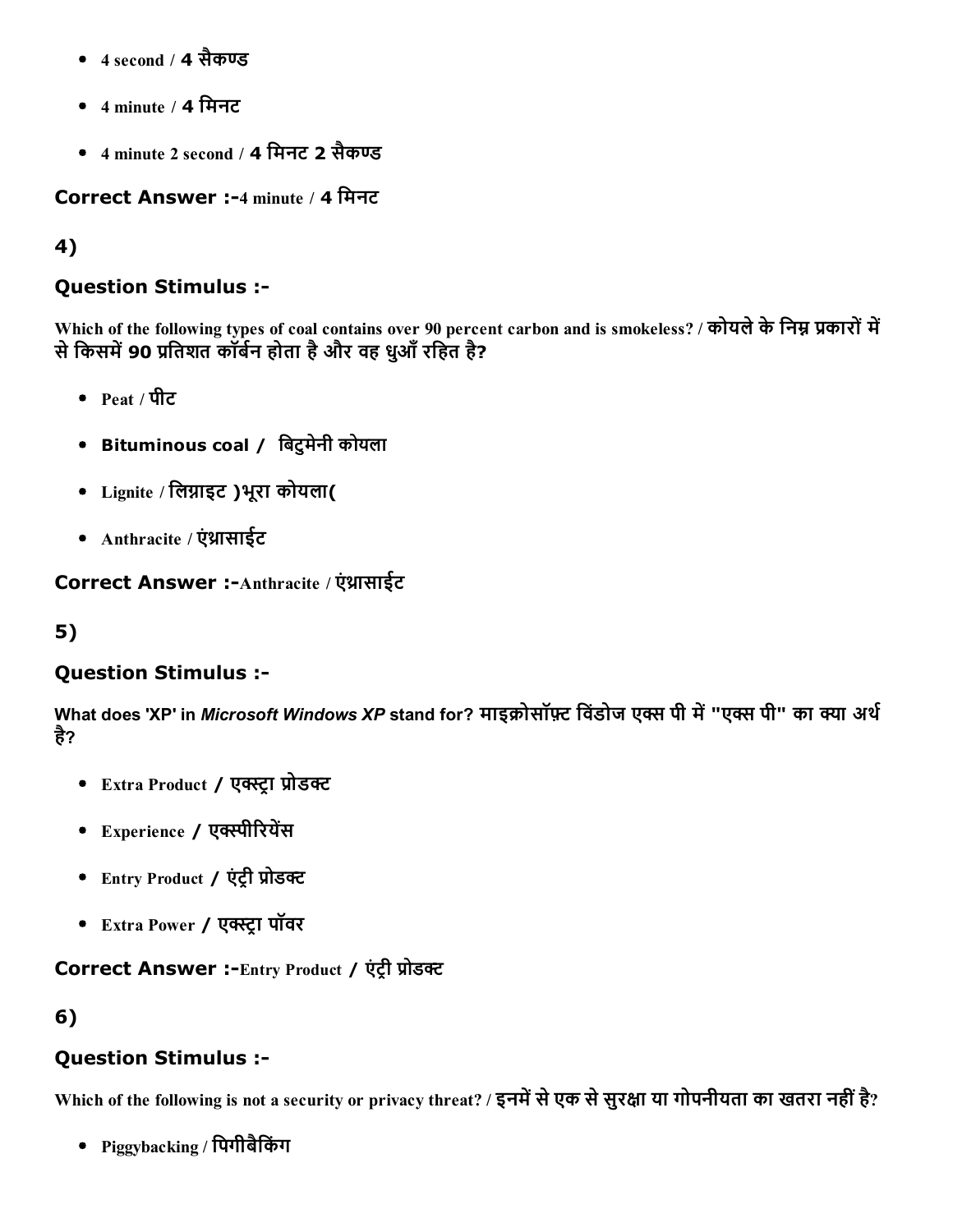- Cracking / क्रैकिंग
- Virus / वाइरस
- Debugging / िडबिगंग

Correct Answer :-Debugging / डिबगिंग

# 7)

#### Question Stimulus :

The main watershed of most of the peninsular river lies in the\_\_\_\_\_\_ / अधिकांश प्रायद्वीपीय नदियों का मुख्य जलविभाजक \_\_\_\_\_\_\_में पाया जाता है

- $\Delta$ ravalli Hills / आरोवली पर्वत
- Rajmahal Hills / राजमहाल हिल्स
- Western Ghats / पश्चिमी घाटी
- $\bullet$  Siwalik Hills / शिवालिक पर्वत

Correct Answer :-Western Ghats / पश्चिमी घाटी

## 8)

## Question Stimulus :

Which of the following is the largest peninsula is the world? / निम्नलिखित में से कौन विश्व का सबसे बड़ा प्रायद्वीप है?

- Arabian Peninsula / अरबी प्रायद्वीप
- Indian peninsula / भारतीय प्रायद्वीप
- Malay Peninsula / मलय प्रायद्वीप
- None of the above / उपरोक्त कोई नहीं

Correct Answer :-Arabian Peninsula / अरबी प्रायद्वीप

#### 9)

## Question Stimulus :

Dollu Kunitha is a famous drum dance of \_\_\_\_\_\_\_. / डोल्लू कुनिथा ---------- का प्रसिद्ध ड्रम नृत्य है।

- Karnataka / कर्नाटक
- Kerala / केरल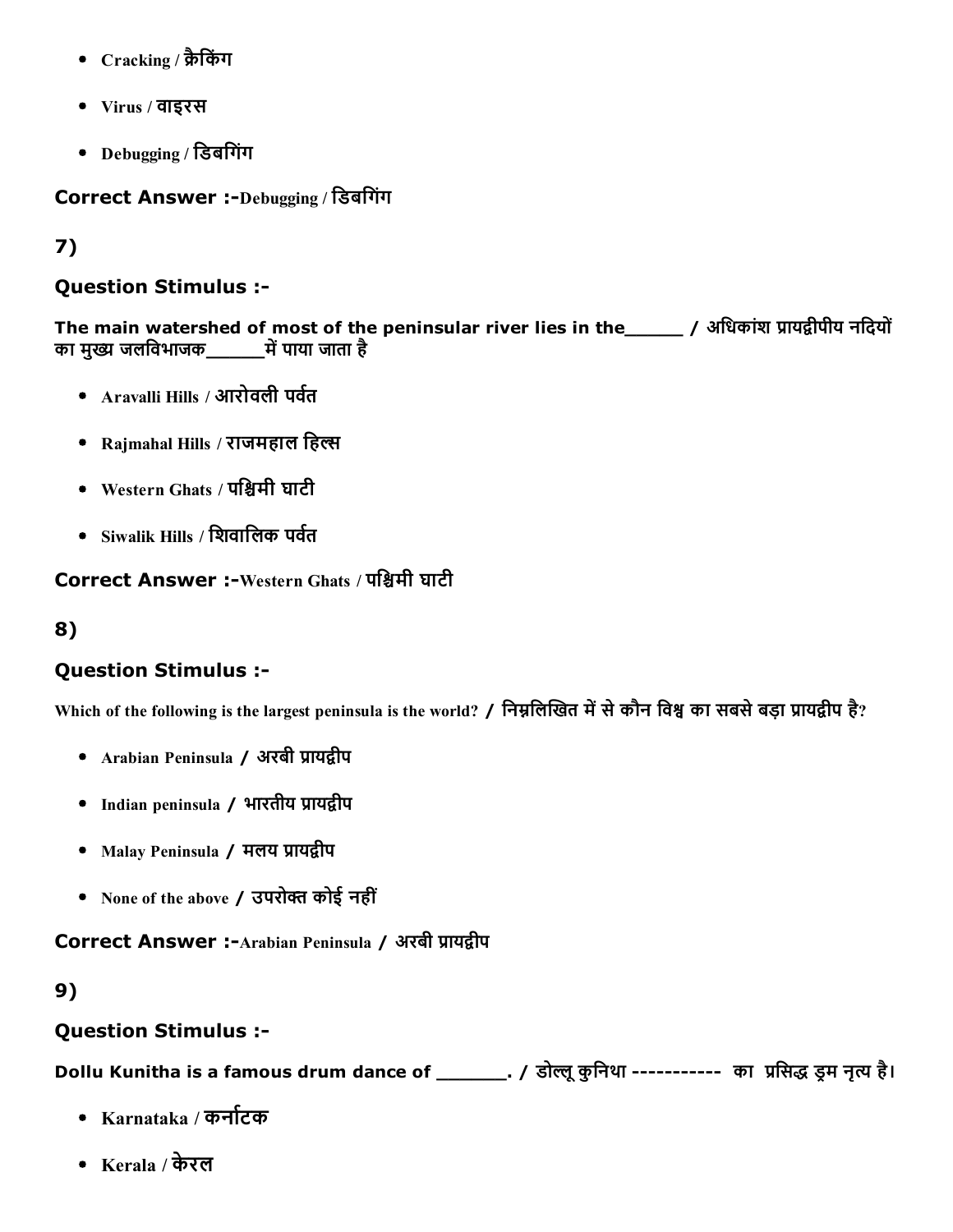- Telangana / तेलंगाना
- Tamilnadu / तिमल नाडु

## Correct Answer :-Karnataka / कर्नाटक

10)

## Question Stimulus :

Which among the following was first metal used by man? / निम्न में से कौन सी धातु मनुष्य द्वारा सबसे पहले उपयोग की गई थी?

- Silver / चांदी
- Diamond / हीरा
- Copper / तांबा
- Iron / लौह

## Correct Answer :-Copper / तांबा

## 11)

## Question Stimulus :

Which of the following state is in the border of Tripura? / निम्न में से कौन सा राज्य त्रिपुरा की सीमा में है?

- Bihar / िबहार
- $\bullet$  Sikkim / सिक्किम
- Arunachal Pradesh / अरूणाचल प्रदेश
- Mizoram/ मिणपुर

Correct Answer :-Mizoram/ मणिपुर

# 12)

## Question Stimulus :

Soor Sarovar Bird Sanctuary is located in which district of Uttar Pradesh? / सूर सरोवर पक्षी अभयारण्य उत्तर प्रदेश के किस जिले में स्थित है?

- Allahabad / इलाहाबाद
- Aligarh / अलीगढ़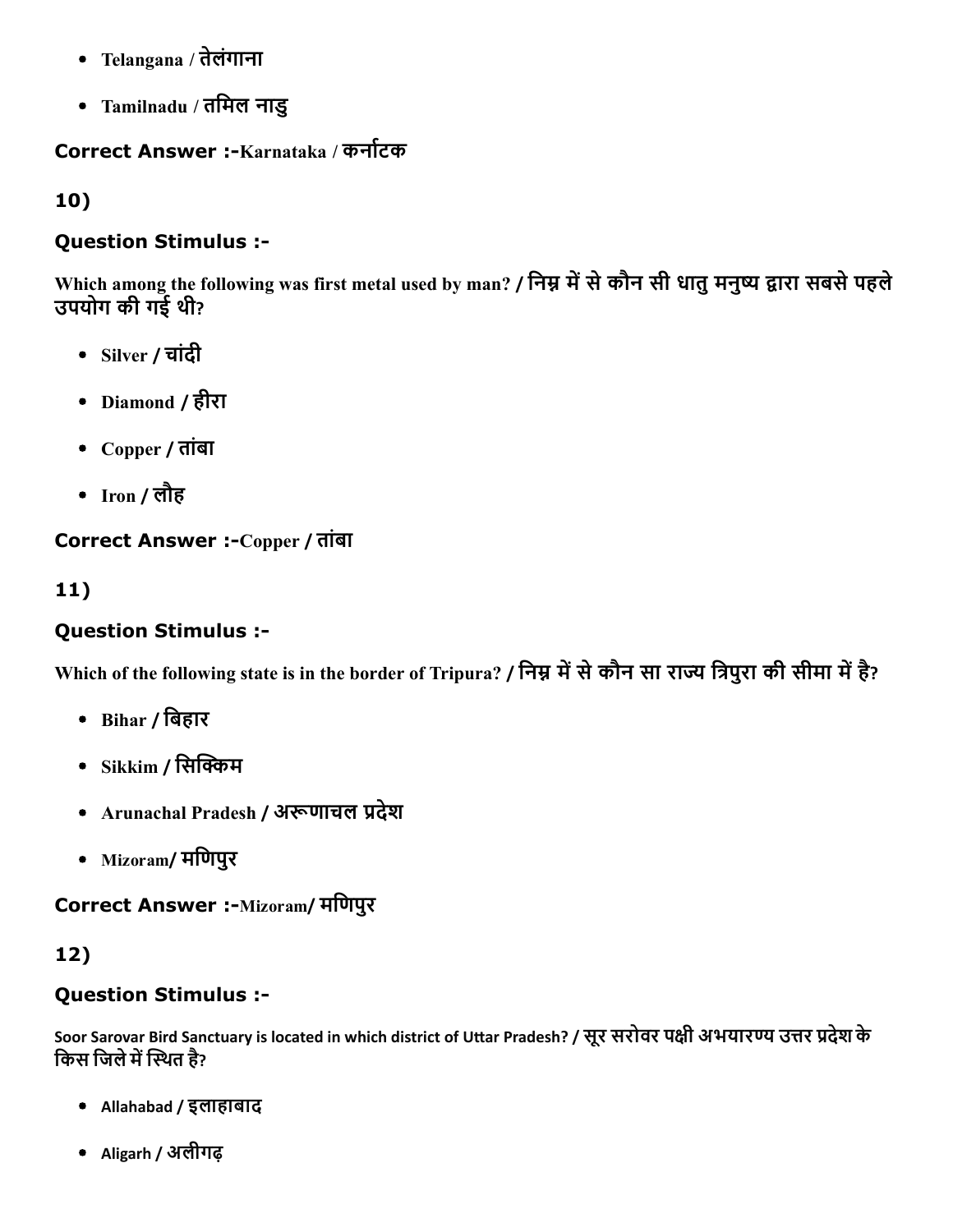- Agra / आगरा
- Azamgarh / आजमगढ़

**Correct Answer :-Agra / आगरा** 

13)

#### Question Stimulus :

Which of the following Indian States is called the Land of The Rising Sun? / निम्नलिखित भारतीय राज्यों में से कौन सा, उगते सूरज की भूमि कहा जाता है?

- Madhya Pradesh / मध्य प्रदेश
- Uttar Pradesh / उत्तर प्रदेश
- Arunachal Pradesh / अरुणांचल प्रदेश
- $\bullet$  Himachal Pradesh / हिमाचल प्रदेश

Correct Answer :-Arunachal Pradesh / अरुणांचल प्रदेश

14)

#### Question Stimulus :

In which of the following countries is the Temple of Tooth located? / निम्न में से किस देश में, दांत का मंदिर स्थित है?

- India / भारत
- Sri Lanka / ▓ी लंका
- Nepal / नेपाल
- Bhutan / भूटान

Correct Answer :-Sri Lanka / श्री लंका

## 15)

#### Question Stimulus :

London is located across the \_\_\_\_\_\_\_\_\_\_\_\_river. / लंदन\_\_\_\_\_\_\_\_\_\_\_\_ नदी के पार स्थित है।

- Danube / डेन्यूब
- Subterranean / भूिमगत
- Lea / लिआ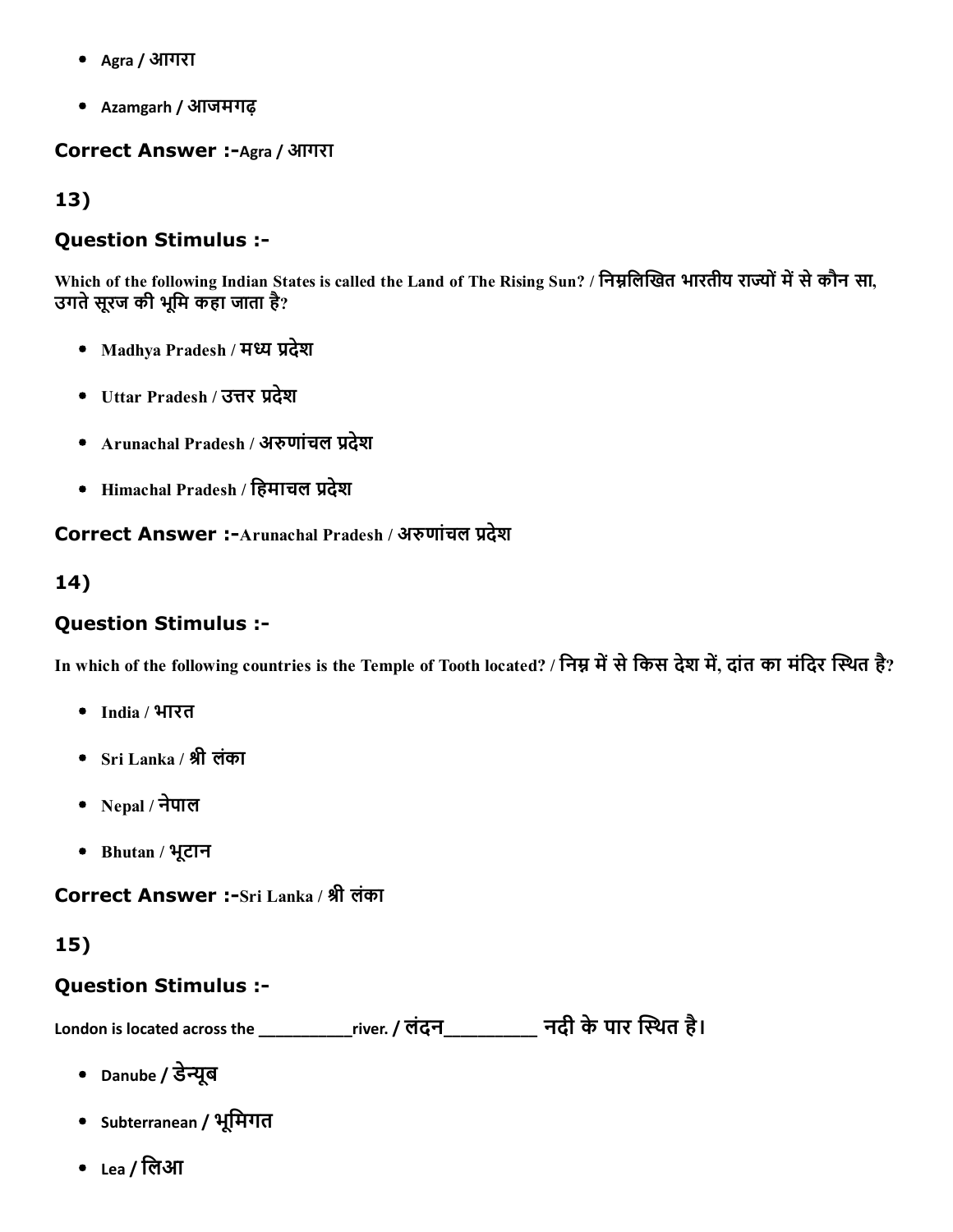• Thames / थेम्स

### Correct Answer :-Thames / थेम्स

## 16)

## Question Stimulus :

Who among the following was India's first one-day cricket captain? / निम्नलिखित में से कौन भारत के पहले एक दिवसीय क्रिकेट कप्तान थे?

- Ajit Wadekar / अजीत वाडेकर
- Sourav Ganguly / सौरभ गागुँली
- Sunil Gavaskar / सुनील गावאַर
- Mohammed Azharuddin / मोहम्मद अजहरुद्दीन

Correct Answer :-Ajit Wadekar / अजीत वाडेकर

## 17)

## Question Stimulus :

Which cricketer has recorded the fastest century in Test match history? / टेस्ट क्रिकेट के इतिहास में किस क्रिकेटर ने सबसे तेज शतक दर्ज किया ?

- AB de Villiers / ए बी डी विल्लियर्स
- Virat Kohli / िवराट कोहली
- David Warner / डेविड वार्नर
- Brendon McCullum / ब्रेनडन मेककॅल्लम

Correct Answer :-Brendon McCullum / ब्रेनडन मेककॅल्लम

## 18)

## Question Stimulus :

Who among the following is known as 'Kangaroos' / निम्न में से कौन 'कंगारू' कहलाते हैं

- South Africa / दक्षिण अफ्रिका
- Australia / ऑस्ट्रेलिया
- England / इंगलैंड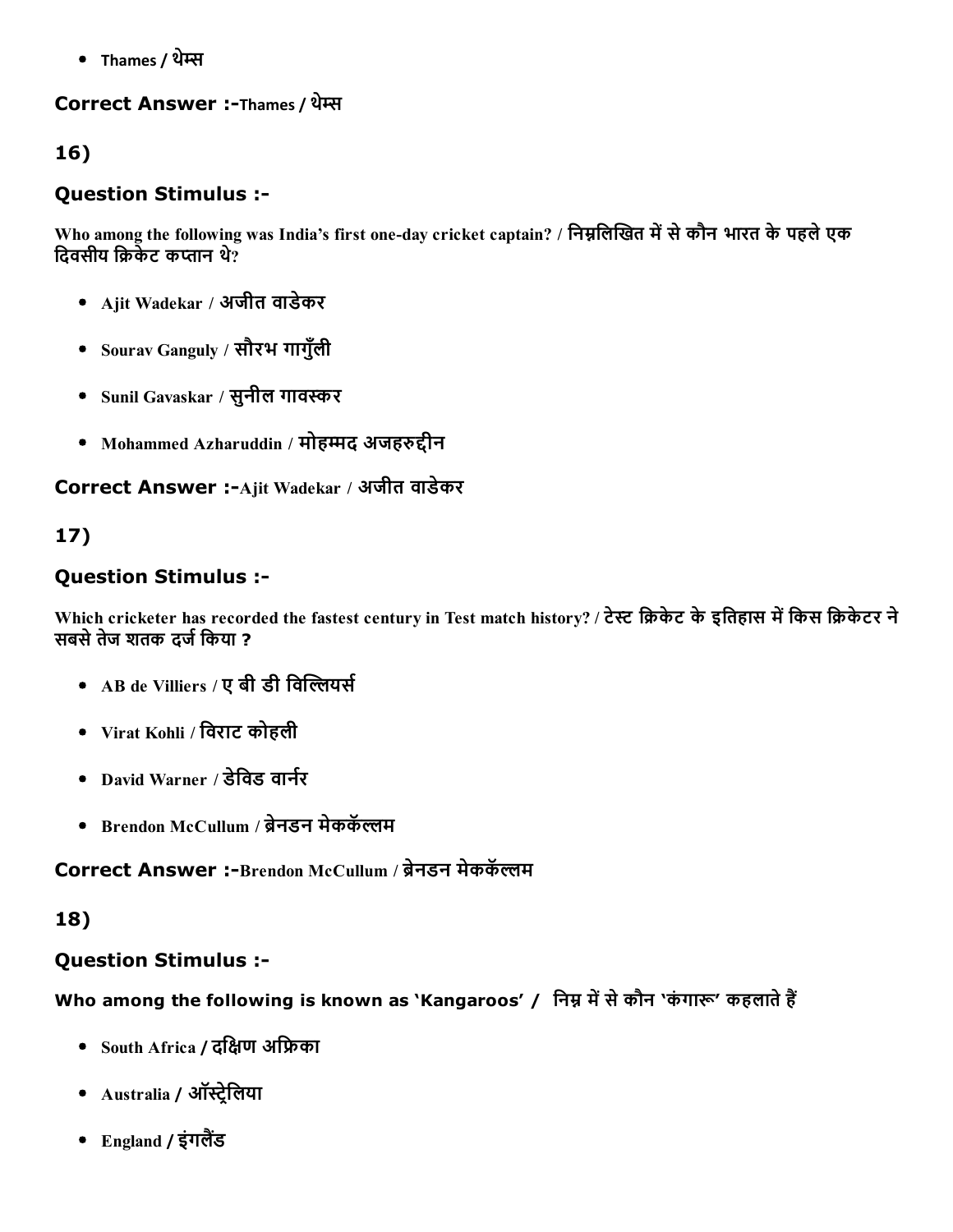Sri Lanka / ▓ीलंका

Correct Answer :-Sri Lanka / श्रीलंका

19)

## Question Stimulus :

Where was 2nd Asian All Star Athletics Championship organized in September 2008? / सितम्बर 2008 में कहाँ सेकंड एशियन ऑल स्टार एथलेटिक्स चैम्पियनशिप आयोजित करी गयी थी ?

- Mysore / मैसूर
- Mumbai / मुंबई
- Bhopal / भोपाल
- Kolkata / कोलकाता

Correct Answer :-Bhopal / भोपाल

20)

## Question Stimulus :

Which among the following is NOT member of SAARC?/ निम्न में कौन सा SAARC का सदस्य नहीं है?

- Nepal / नेपाल
- Maldives / मालदीव
- Iran / ईरान
- Sri Lanka / ▓ीलंका

Correct Answer :-Iran / ईरान

21)

## Question Stimulus :

 $\equiv$  is the successor body of the Company Law Board. /  $\equiv$   $\equiv$   $\frac{1}{2}$  कंपनी लॉ बोर्ड का उत्तराधिकारी निकाय है।

- National Company Law Tribunal / राष्टीय कम्पनी विधि अधिकरण
- Income Tax Appellate Tribunal / आयकर अपीलीय अिधकरण
- Central Administrative Tribunal / केंद्रीय प्रशासनिक अधिकरण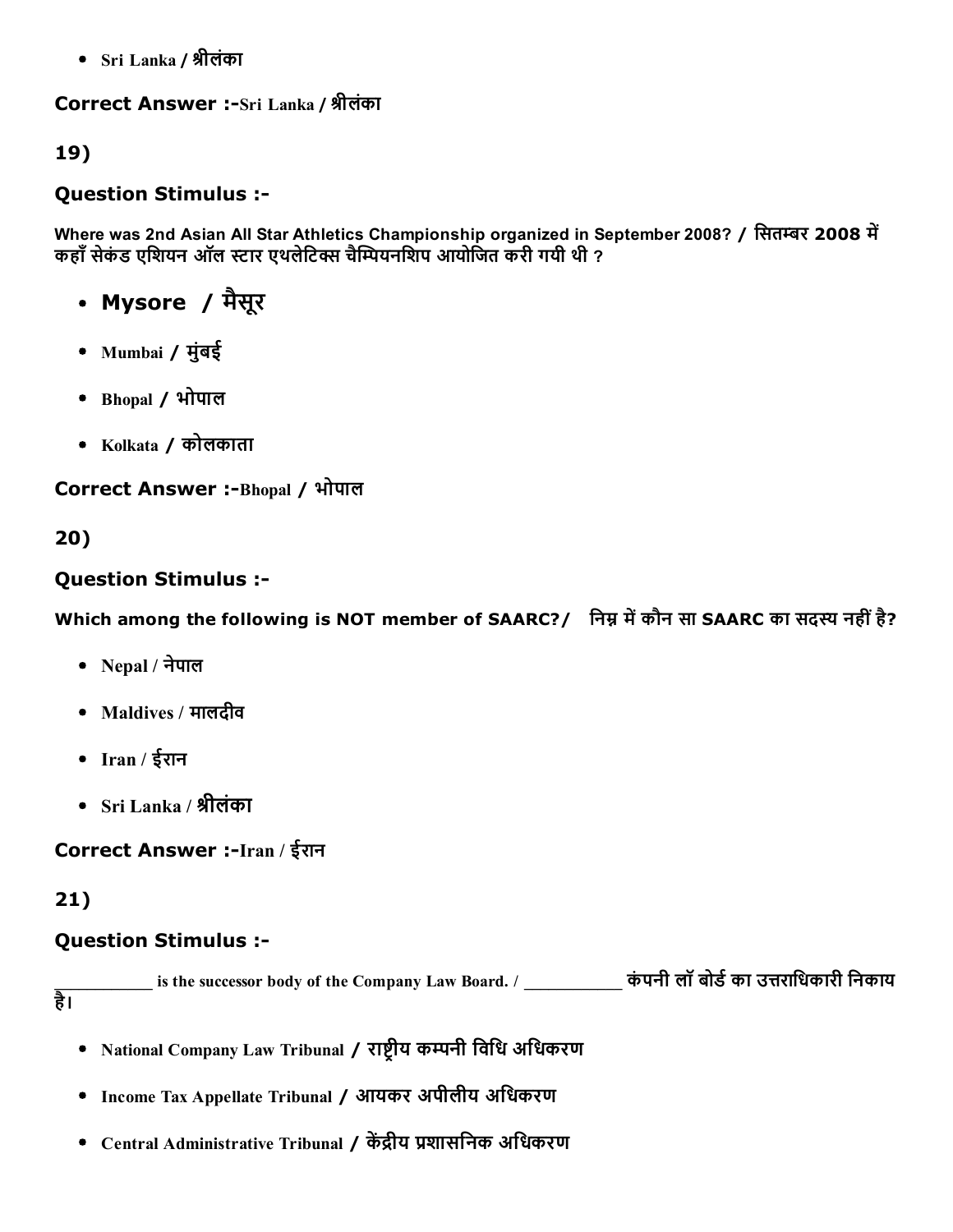• Securities Appellate Tribunal / प्रतिभूति अपीलीय अधिकरण

## Correct Answer :-National Company Law Tribunal / राष्ट्रीय कम्पनी विधि अधिकरण

## 22)

### Question Stimulus :

Which among the following is the largest sugarcane producing State of India / निम्न में से कौन सा राज्य भारत का सबसे बड़ा गन्ना उदपादक राज्य है?

- Maharashtra / महाराष्ट्
- Karnataka / कर्नाटक
- Gujarat / गुजरात
- Uttar Pradesh / उत्तर प्रदेश

#### Correct Answer :-Uttar Pradesh / उत्तर प्रदेश

## 23)

### Question Stimulus :

Which among the following countries is the largest producer of rice?

## / निम्न में से कौन सा देश चावल का सबसे बड़ा उत्पादक देश है?

- Indonesia / इंडोनेिशया
- Bangladesh / बांग्लादेश
- India / भारत
- China / चीन

Correct Answer :-China / चीन

## 24)

## Question Stimulus :

DuPont analysis is an expression which breaks \_\_\_\_\_\_\_ into three parts. / डुपोंट वेश्लेषण एक ऐसी अभिव्यक्ति है जो\_\_\_\_\_\_\_को तीन िहוֹो म┼तोड़ती है।

- Gross Profit / सकल लाभ
- Return on Equity (ROE) / रिटर्न ऑन इकुइटी (आर.ओ.ई)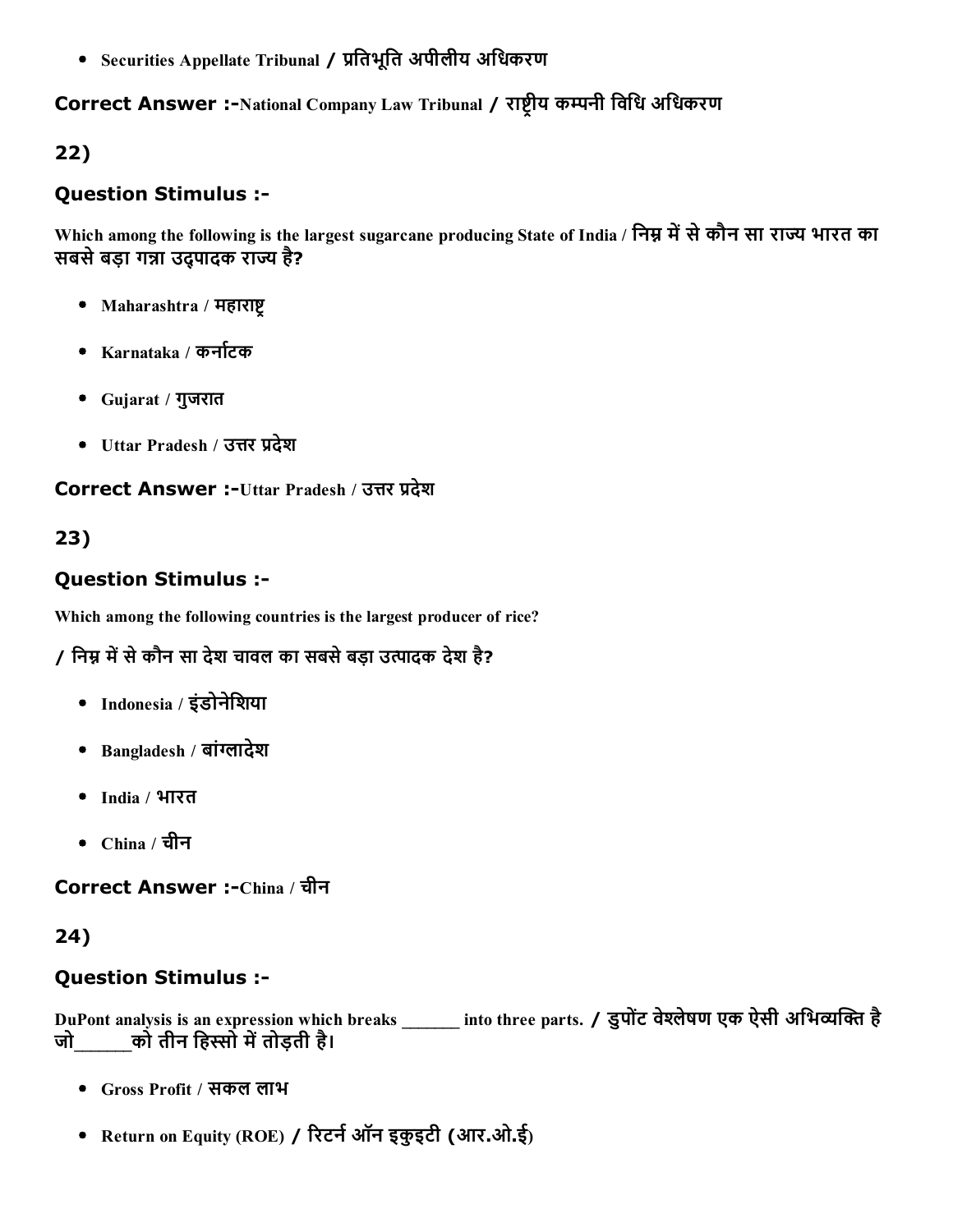- Net Profit / नेट लाभ
- Current Asset / चालू परिसंपत्ति

Correct Answer :-Return on Equity (ROE) / रिटर्न ऑन इकुइटी (आर.ओ.ई)

25)

## Question Stimulus :

Who among the following Prime Ministers is not a Bharat Ratna awardee? / निम्न में से किस प्रधानमंत्री को भारत रत्न परस्कार नहीं मिला था?

- Lal Bahadur Shastri / लाल बहादुर शस्त्री
- Rajiv Gandhi / राजीव गाँधी
- Indira Gandhi / इंदिरा गाँधी
- V.P. Singh / वी.पी सिंह

Correct Answer :-V.P. Singh / वी.पी सिंह

26)

## Question Stimulus :

Who was the first CAG of India? / भारत केपहलेसी.ए.जी कौन थ?े

- Shashikant Sharma / शशिकांत शर्मा
- Vinod Rai / िवनोद राय
- AK Roy / ए.केरॉय
- V Narahari Rao / वी नरहरी राव

Correct Answer :-V Narahari Rao / वी नरहरी राव

## 27)

## Question Stimulus :

Who was the first Supreme Allied Commander of the North Atlantic Treaty Organization? / नार्थ एटलांटिक ट्रीटी ऑर्गेनाइजेशन के प्रथम सुप्रीम एलाइड कमांडर कौन थे?

- Harry Truman / हैरी डूमैन
- Winston Churchill / विंस्टन चर्चिल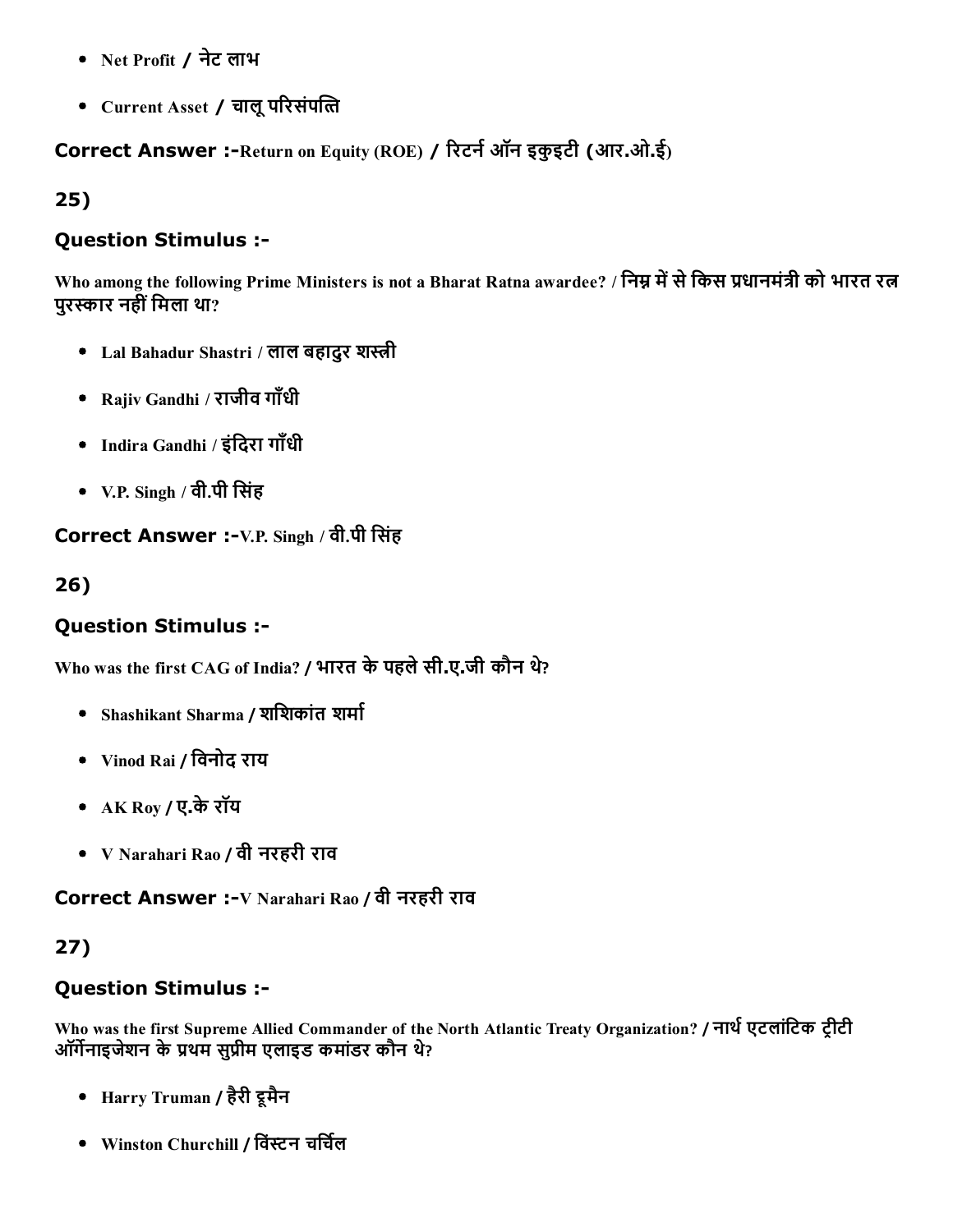- George HW Bush / जॉर्ज एच.डब्ल्यू बुश
- Dwight Eisenhower / ड्वाइट आइजनहावर

Correct Answer :Dwight Eisenhower / ड्वाइट आइजनहावर

28)

#### Question Stimulus :

Who made the first Telephone call? / सर्वप्रथम टेलीफोन कॉल किसने किया?

- Queen Victoria/ कीन विक्टोरिया
- Hello / हैलो
- Winston Churchill / विंस्टन चर्चिल
- Alexander Graham Bell / अलेक्सेंडर ग्राहम बेल

# Correct Answer :-Alexander Graham Bell / अलेक्सेंडर ग्राहम बेल

29)

#### Question Stimulus :

Who among the following was NOT a Vice President of India? / निम्नलिखित में से कौन भारत के उपराष्ट्रपति नहीं थ?े

- Bhairon Singh Shekhawat / भैरों सिंह शेखावत
- Ramaswamy [Venkataraman](https://en.wikipedia.org/wiki/R._Venkataraman) / रामास्वामी वेंकटरमन
- [Chandra](https://en.wikipedia.org/wiki/Chandra_Shekhar_Singh) Shekhar / चंद्र शेखर
- Basappa [Danappa](https://en.wikipedia.org/wiki/B._D._Jatti) Jatti / बसप्पा दनप्पा जट्टी

Correct Answer :- [Chandra](https://en.wikipedia.org/wiki/Chandra_Shekhar_Singh) Shekhar / चंद्र शेखर

30)

#### Question Stimulus :

Who is the father of Zoology? / प्राणि विज्ञान के जनक कौन है?

- Theophrastus / थिओफ्रेस्टस
- Vesalius / वेसिलअस
- Mendel / मेंडेल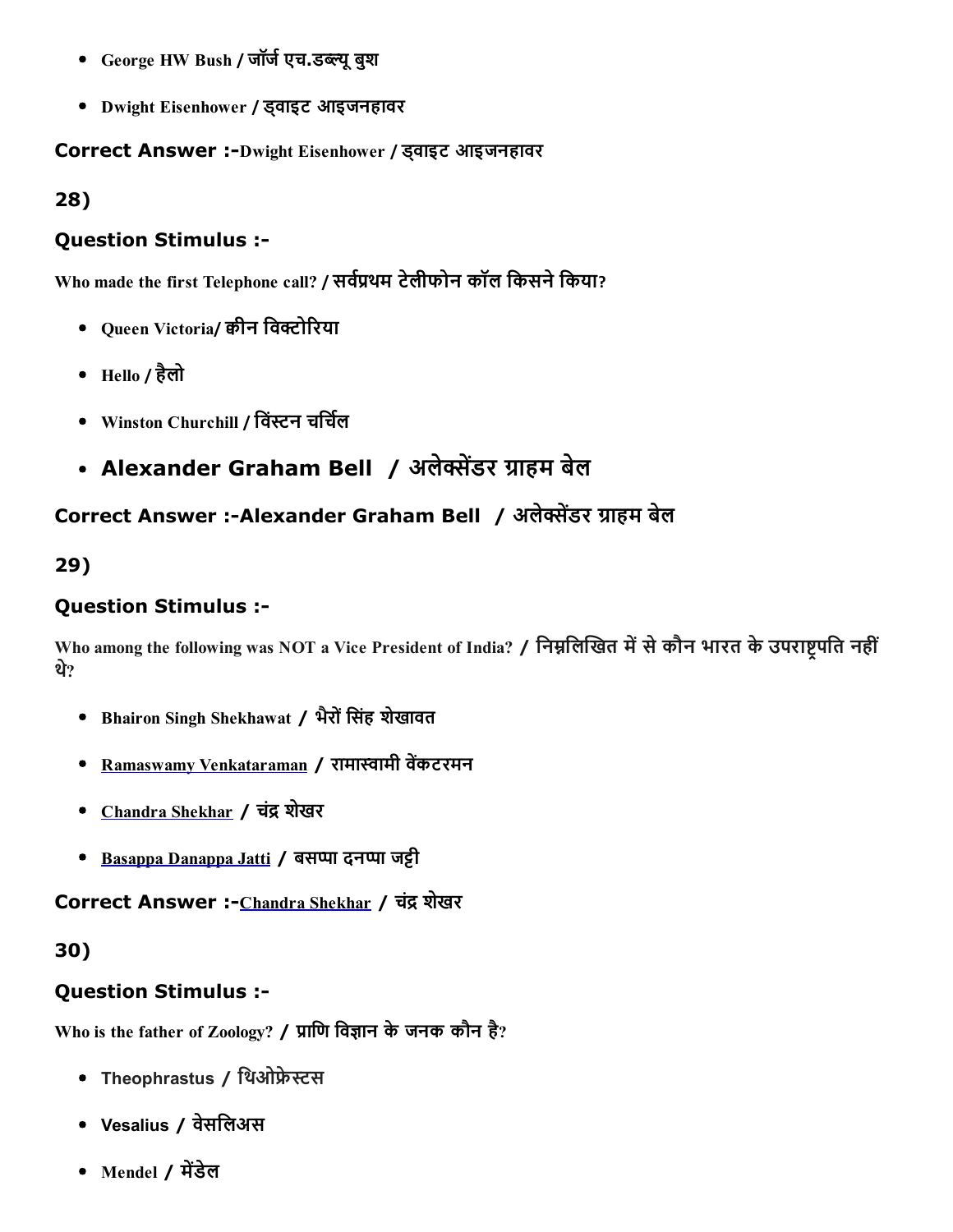• Aristotle / अरस्तु

## Correct Answer :-Aristotle / अरस्तु

# 31)

# Question Stimulus :

The National Flag of India was designed by / भारत का राष्ट्रीय ध्वज इनके द्वारा डिजाइन किया गया था

- Pingali Venkayya / पिंगली वेंकय्या
- Jawaharlal Nehru / जवाहरलाल नेहरु
- Mahatma Gandhi / महात्मा गाँधी
- Subhas Chandra Bose / सुभाष चन्द्र बोस

Correct Answer :-Pingali Venkayya / पिंगली वेंकय्या

## 32)

## Question Stimulus :

Among the following, which is the highest designation in Indian army? / निम्नलिखित में से भारतीय सेना में सर्वोच्च पद कौन सा है ?

- Lieutenant General / लेफ्टिनेंट जनरल
- Brigadier / ि█गेिडयर
- Major General / मेजर जनरल
- Colonel / कर्नल

Correct Answer :-Lieutenant General / लेफ्टिनेंट जनरल

# 33)

# Question Stimulus :

When is the "Indian Electrical Equipment Industry Mission Plan" planned to be completed? / ''भारतीय िवद्ुयत उपकरण उद्योग लक्ष्य योजना" को कब पूरा करने की योजना है?

- 2018  $\bullet$
- $2020$
- $-2022$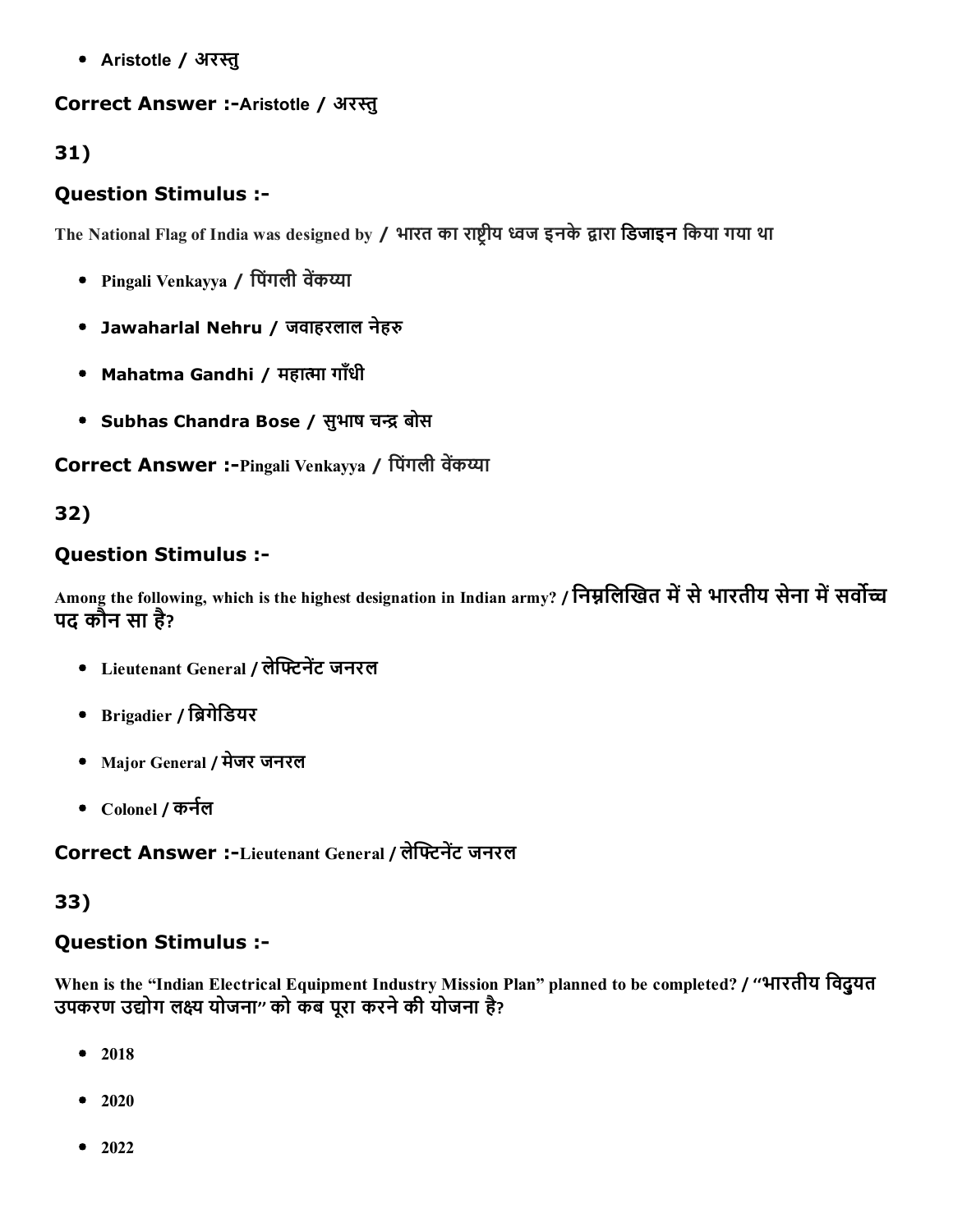• 2032

#### Correct Answer :-2022

34)

#### Question Stimulus :

The Union Council of Ministers is collectively responsible to ---------- / केंद्रीय मंत्रिपरिषद सामूहिक रूप उत्तरदायी है----------- का

- Prime Minister / प्रधानमंत्री
- Rajya Sabha / राज्य सभा
- President / राष्ट्र पति
- Lok Sabha / लोक सभा

# Correct Answer :Lok Sabha / लोक सभा

### 35)

### Question Stimulus :

Both Ashoka and Chandragupta were . / दोनों अशोक और चंद्रगुप्त थे।

- Guptas / गुЧ
- $\bullet$  Mauriyas / मौर्य
- Marathas / मराठा
- Rastrakutas / राष्ट्रकूट

Correct Answer :-Mauriyas / मौर्य

#### 36)

# Question Stimulus :

'Geeta-Govindam' by Kavi Jaydeva was written in \_\_\_\_./ कवि जयदेव द्वारा 'गीत गोविन्दम' \_\_\_\_ मे लिखा गया था।

- Sanskrit / संस्कृत
- Kannada / कन्नड़
- Maithili / मैिथली
- $\bullet$  Malayalam / मल्यालम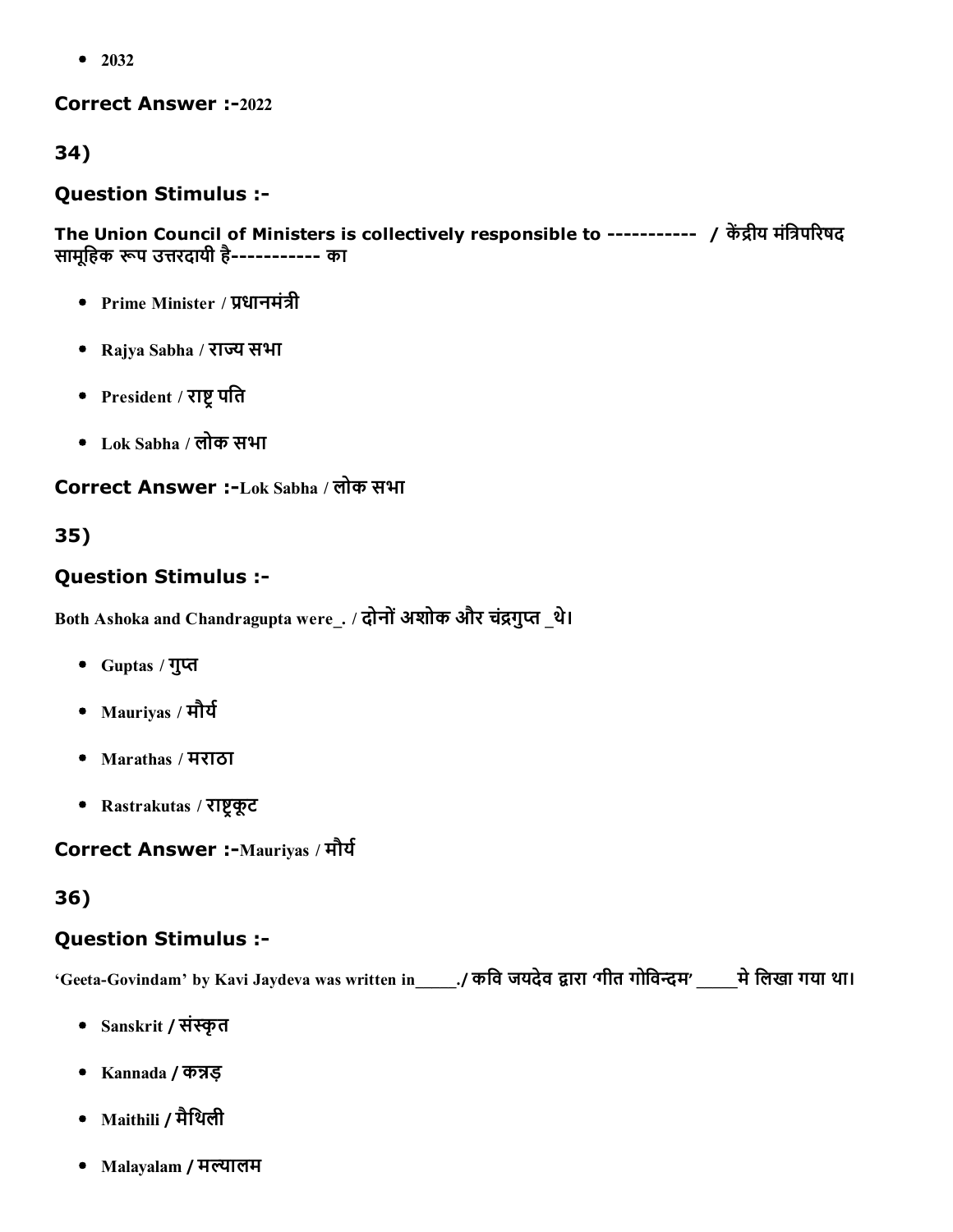# 37)

## Question Stimulus :

Who among the following issued the lion slayer-type of coins? / निम्न में से किसने शेर की आकृति वाले सिक्के जारी िकये?

- Adil Shah / आदिल शाहा
- Krishnadevaraya / कृष्णदेवराय
- Harsha /  $\overline{\epsilon}$ र्षा
- Chandragupta-II / चंन्द्रगुप्ता-II

#### Correct Answer :-Chandragupta-II / चंन्द्रगुप्ता-II

### 38)

## Question Stimulus :

Who among the following was on board Sukhoi-30 when it took-off on 25 November 2009 from Pune? / निम्न में से कौन सुखोई - 30 में शामिल था जब विमान ने 25 नवम्बर 2009 को पुणे से उड़ान भरी?

- M.S. Dhoni / एम.एस. धोनी
- $\bullet$  Pratibha Patil / प्रतिभा पाटिल
- A.P.J. Abdul Kalam / ए.पी.जे. अब्दुल कलाम
- Aishwarya Rai / ऐश्वर्या राय

Correct Answer :-Pratibha Patil / प्रतिभा पाटिल

## 39)

#### Question Stimulus :

Which among the following states has lowest density of population / निम्न में से किस राज्य में आबादी का घनत्व सबसे कम है?

- Sikkim / सिक्किम
- Arunachal Pradesh / अरूनाचल प्रदेश
- Goa / गोवा
- Kerala / केरल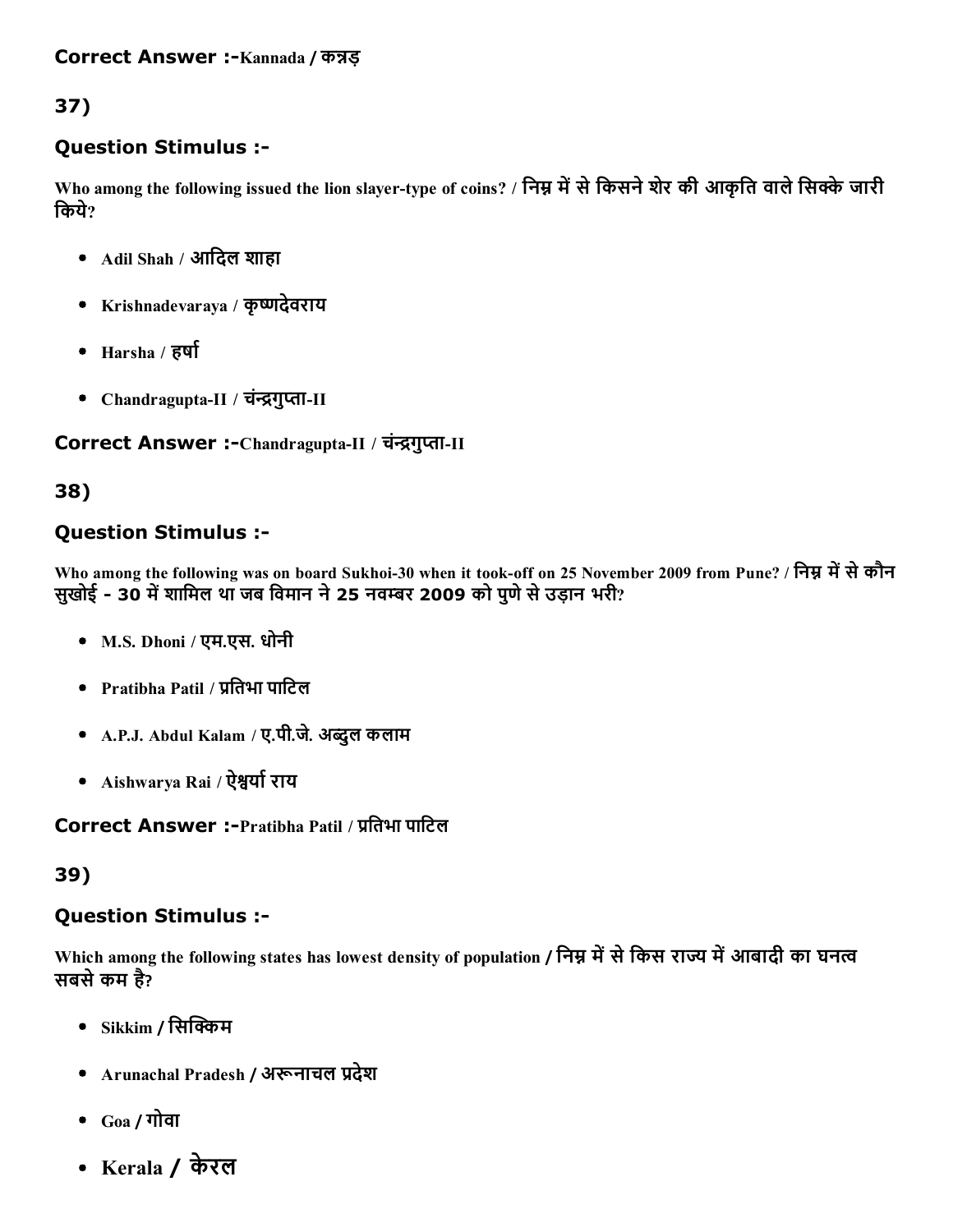## 40)

## Question Stimulus :

NASA successfully launched a super pressure balloon from \_\_\_\_\_\_\_\_\_\_\_\_\_\_\_\_/ नासा ने सफलतापूर्वक एक सुपर दबाव वाले गुब्बारे का \_\_\_\_\_\_\_\_\_\_\_\_ देश से प्रमोचन किया था।

- USA / यू.एस.ए
- New Zealand / न्यूज़ीलैंड
- China / चीन
- India / भारत

## Correct Answer :-New Zealand / न्यूज़ीलैंड

## 41)

## Question Stimulus :

Who founded in London, the Indian Home Rule Society?/ लन्दन में इण्डिया होम रूल सोसाइटी की स्थापना किसने की?

- Lal Hardayal/ लाल हरदयाल
- Madan Lal Dhingra/ मदन लाल धीगंरा
- Sardar Ajeet Singh/ सरदार अजीत िसंह
- Shyamji Krishna Verma/ श्यामजी कृष्णा वर्मा

Correct Answer :-Shyamji Krishna Verma/ श्यामजी कृष्णा वर्मा

## 42)

## Question Stimulus :

Which of the following states is NOT on the border of Kerala? / निम्न में से कौन सा राज्य केरल की सीमा पर नहीं है?

- Andhra Pradesh / आन्ध्र प्रदेश
- Karnataka / कर्नाटक
- Tamil Nadu / तिमल नाडु
- None of these / इनमे से कोई नहीं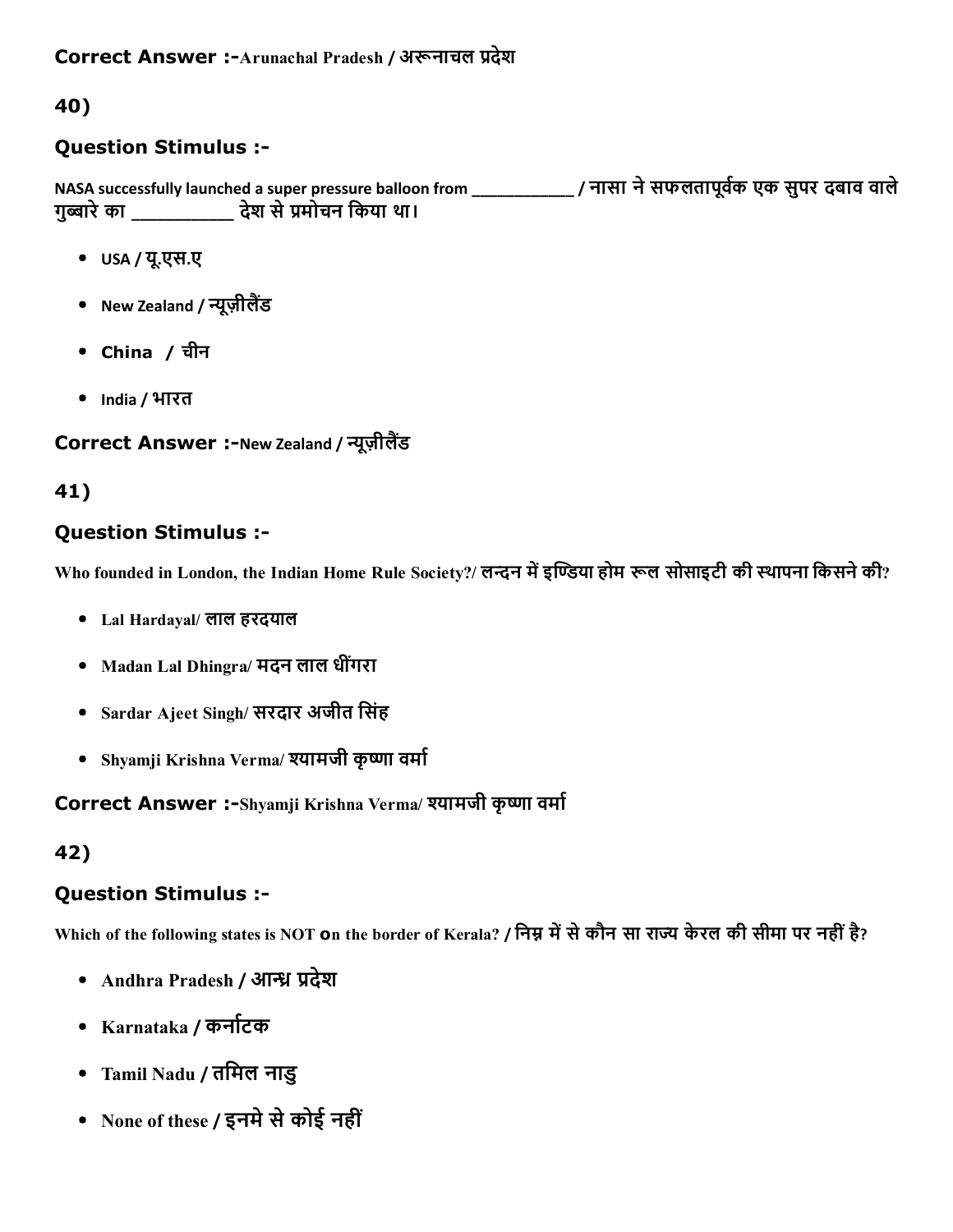## Correct Answer :-Andhra Pradesh / आन्ध्र प्रदेश

43)

## Question Stimulus :

Who is the CEO of NATGRID? / नैटग्रिड (NATGRID) का सीईओ कौन है?

- Ajit Doval / अजीत दोवाल
- L Pachau / एल पचाऊ
- AK Singh Jyoti / ए.के सिंह ज्योति
- AK Patnaik / ए.केपटनायक

Correct Answer :- AK Patnaik / ए.के पटनायक

44)

## Question Stimulus :

Who was conferred the Mohun Bagan Ratna in 2016? / 2016 में मोहन बागान रत्न से किसे सम्मानित किया गया?

- Baichung Bhutia / बाइचुंग भूटिया
- Syed Naeemuddin / सईद नईमुद्दीन
- Karuna Shankar Bhattacharya / करुणा शंकर भट्टाचार्या
- Sunil Chettri / सुनील छेत्री

## Correct Answer :-Syed Naeemuddin / सईद नईमूद्दीन

45)

## Question Stimulus :

When was 'Central Indian Security Forces (CISF)' established? / 'केन्द्रीय भारतीय सुरक्षा बल' (सीआईएसएफ)' की स्थापना कब हुई थी?

- $-1959$
- $1965$
- $-1969$
- $-1975$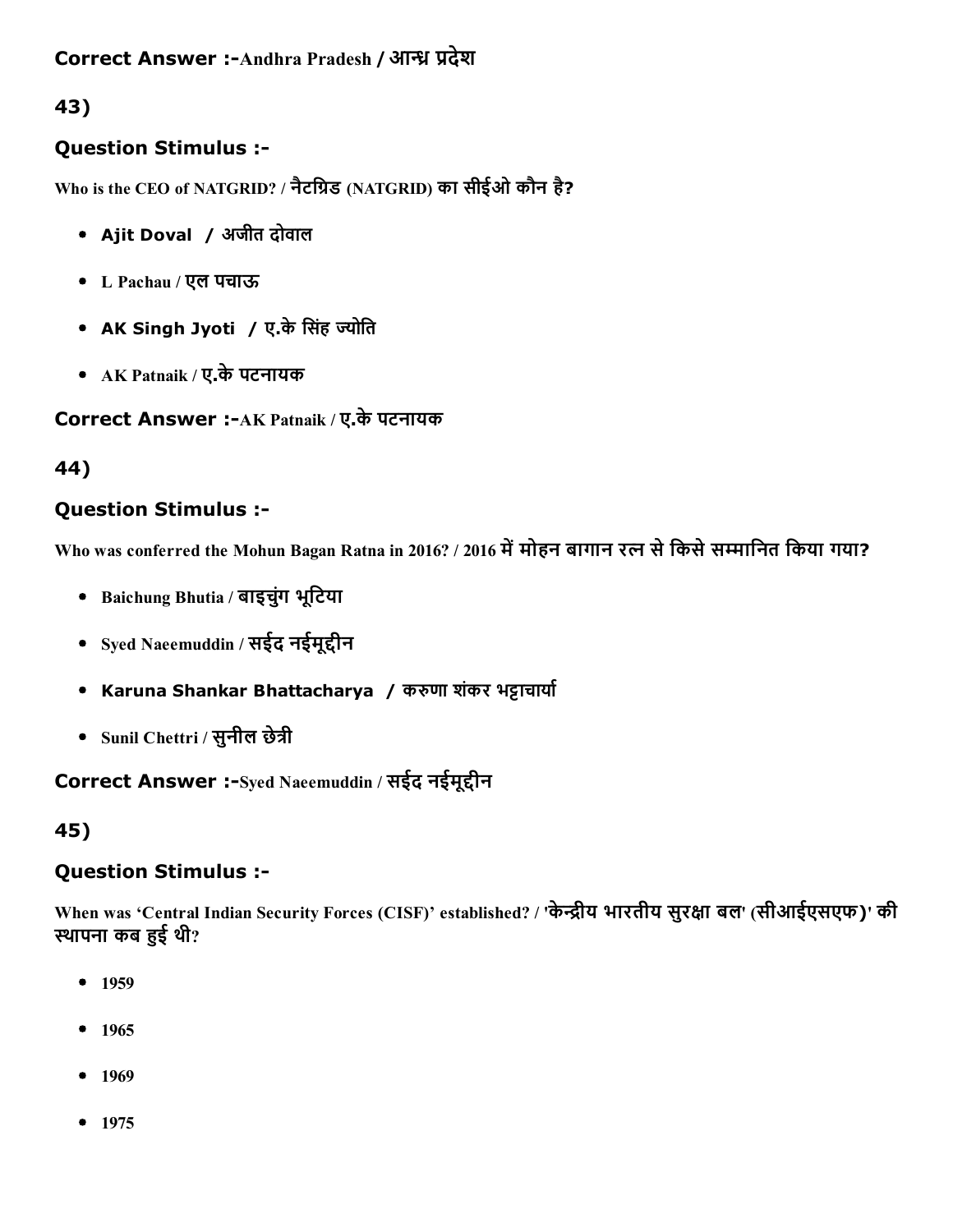**Correct Answer :-1969** 

## 46)

#### Question Stimulus :

World Food Day is celebrated on / विश्व खाद्य दिवस मनाया जाता है

- October 16 / अक्टूबर  $16$
- October 26 / अक्टूबर 26
- October  $6/$  अक्टूबर 6
- October 14 / अक्टूबर  $14$

#### Correct Answer :- October 16 / अक्टूबर 16

## 47)

## Question Stimulus :

## Which among the following states has the largest concentration of stupas? /

निम्न में से किस राज्य में स्तूपों का विशालतम संकेद्रण है?

- $\bullet$  Himachal Pradesh / हिमाचल प्रदेश
- Madhya Pradesh / मध्य प्रदेश
- Arunachal Pradesh / अरुणाचल प्रदेश
- Uttar Pradesh / उत्तर प्रदेश

Correct Answer :-Madhya Pradesh / मध्य प्रदेश

#### 48)

## Question Stimulus :

Most important river island in Madhya Pradesh is / मध्य प्रदेश में सबसे महत्वपूर्ण नदी द्वीप है

- Kalbhairava / कालभैरव
- Omkareshwar / ओंकारेश्वर
- Wainganga / वाणगंगा
- Nauradehi / नौरादेही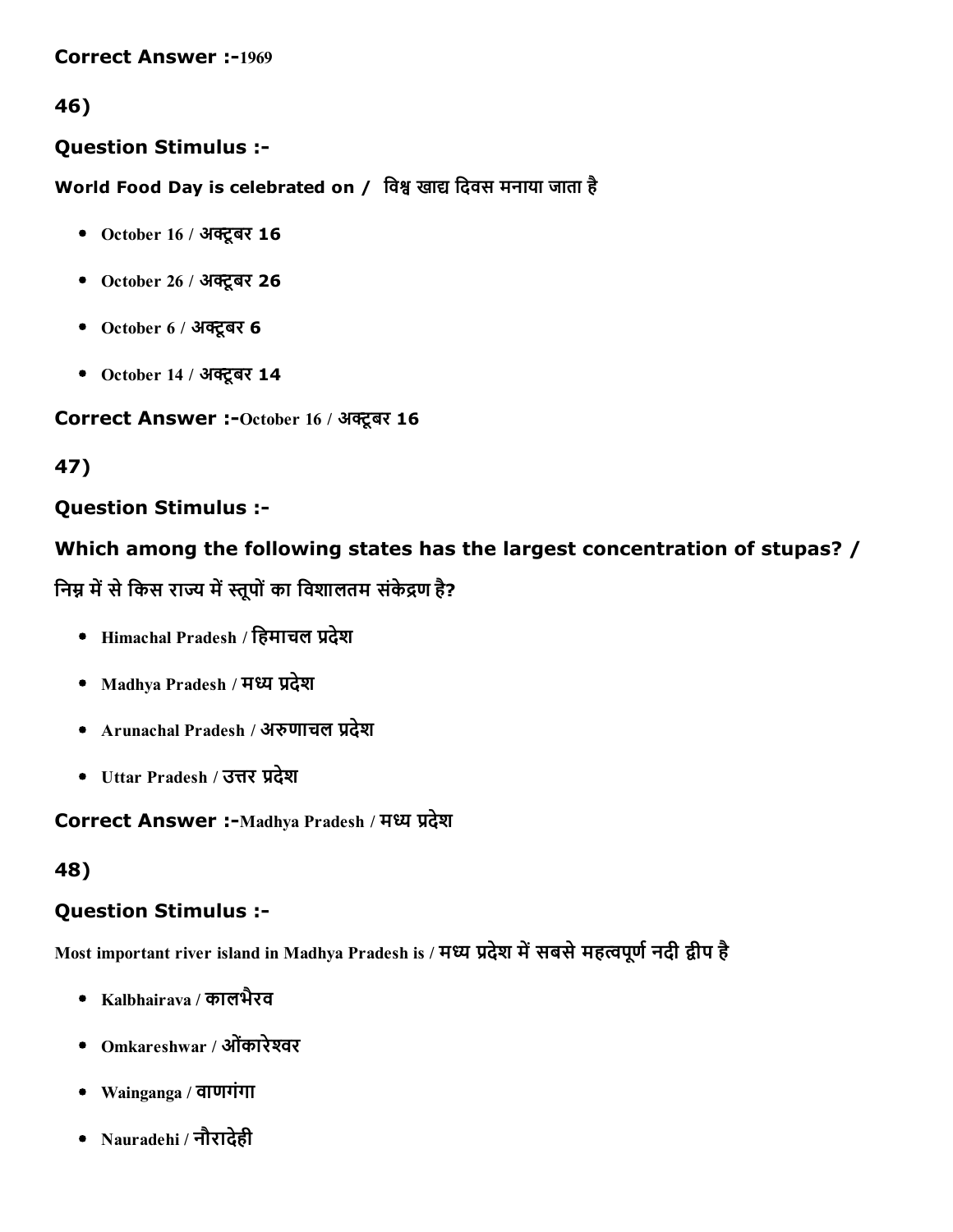## 49)

### Question Stimulus :

When was the 'Hindi Granth Academy' in Bhopal established? / भोपाल में 'हिन्दी ग्रंथ अकादमी' की स्थापना कब की गयी थी?

- $1956$
- $-1969$
- $-1959$
- 1961

#### **Correct Answer :-1969**

## 50)

## Question Stimulus :

Largest river of Madhya Pradesh is / मध्य प्रदेश की सबसे बड़ी नदी है

- Chambal / चम्बल
- Betwa / बेतवा
- Sindh / िसंधू
- Narmada / नर्मदा

### Correct Answer :-Narmada / नर्मदा

## 51)

#### Question Stimulus :

Which of the following rational number lies between 1/4 and 1/2 / निम्न में से कौन सी परिमय संख्या 1/4 और 1/2 के बीच स्थित है

- $3/4$
- $3/8$
- $9/8$
- $-3/2$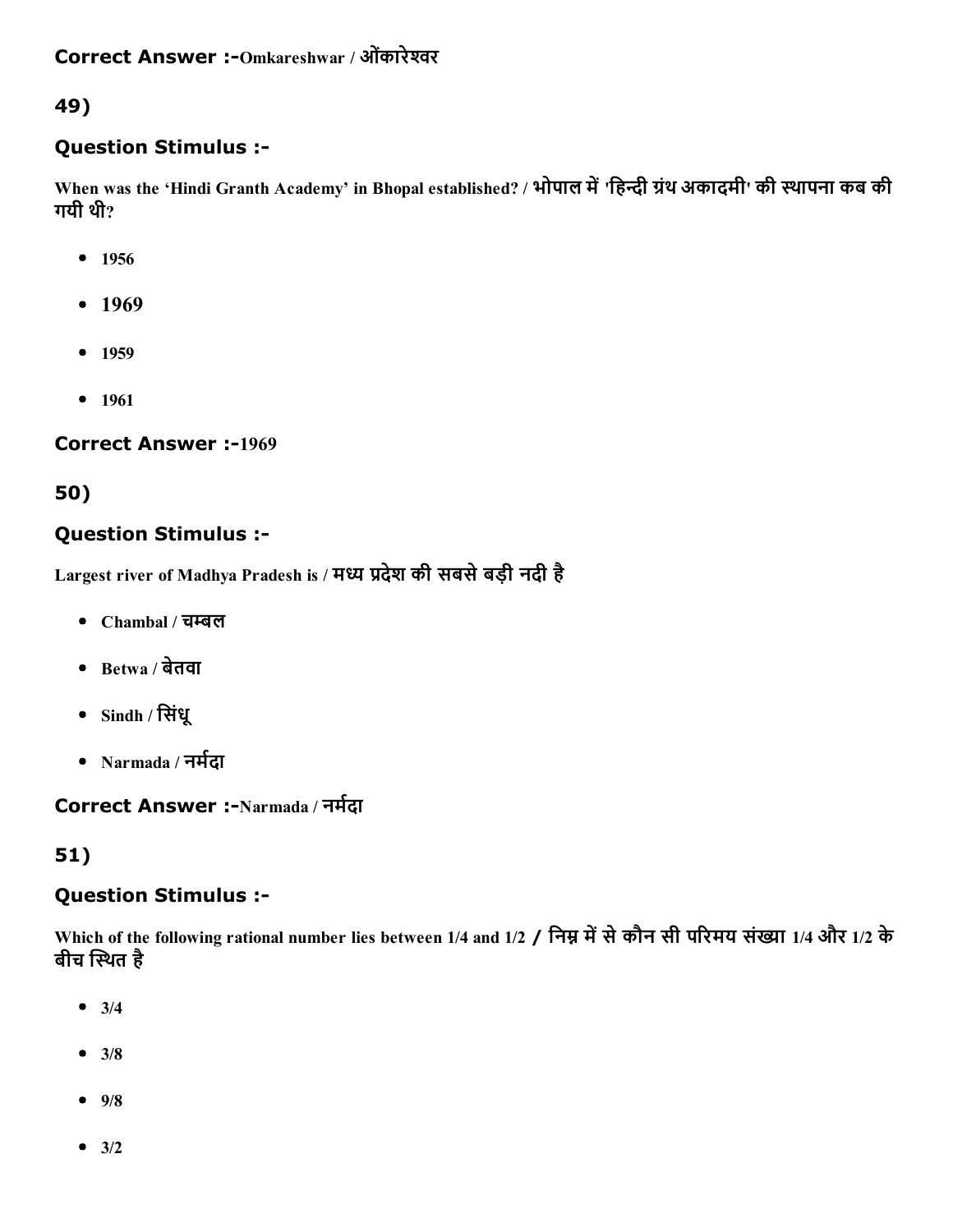# 52)

## Question Stimulus :

If p -  $^q$  = 7 and p q = 30 find the value of p<sup>2</sup>+ q<sup>2</sup>. / यदि p -  $^q$  = 7 और p q = 30 तो p<sup>2</sup>+ q<sup>2</sup> का मान निकालिये।

- $-19$
- $-49$
- $\bullet$  -20
- $109$

**Correct Answer :-109** 

## 53)

## Question Stimulus :

Manu is 7 years older than Meena. If the sum of their age is 25, what is Manu's age? / मनुमीना से7 साल बढ़ी है| यदि उनकी आयु का योग 25 है, तो मनु की आयु क्या है?

- $\cdot$  9 years / 9 वर्ष
- 19years 6 months / 19 वर्ष 6 महीने
- $16$  years /  $16$  वर्ष
- 18 years / 18 वर्ष

Correct Answer :-16 years / 16 वर्ष

54)

Question Stimulus :

A sweet box measures as follows- Length 32cm, Width 20cm and height 10cm.Mini wants to pack 100 sweets in the shape of cubes in it. What should be the size of each sweet? / एक मिठाई के डिब्बे का नाप इस प्रकार से है- लम्बाई 32 सीमी, चौड़ाई 20 सेमी, ऊँचाई 10 सेमी। िमनी घन केआकार की 100 िमठाइँया उसम┼पैक करना चाहती है। प्रत्येक मिठाई का नाप कितना होना चाहिये?

• A sweet box measures as follows- Length 32cm, Width 20cm and height 10cm.Mini wants to pack 100 sweets in the shape of cubes in it. What should be the size of each sweet? / एक मिठाई के डिब्बे का नाप इस प्रकार से है- लम्बाई 32 सीमी, चौड़ाई 20 सेमी, ऊँचाई 10 सेमी। मिनी घन के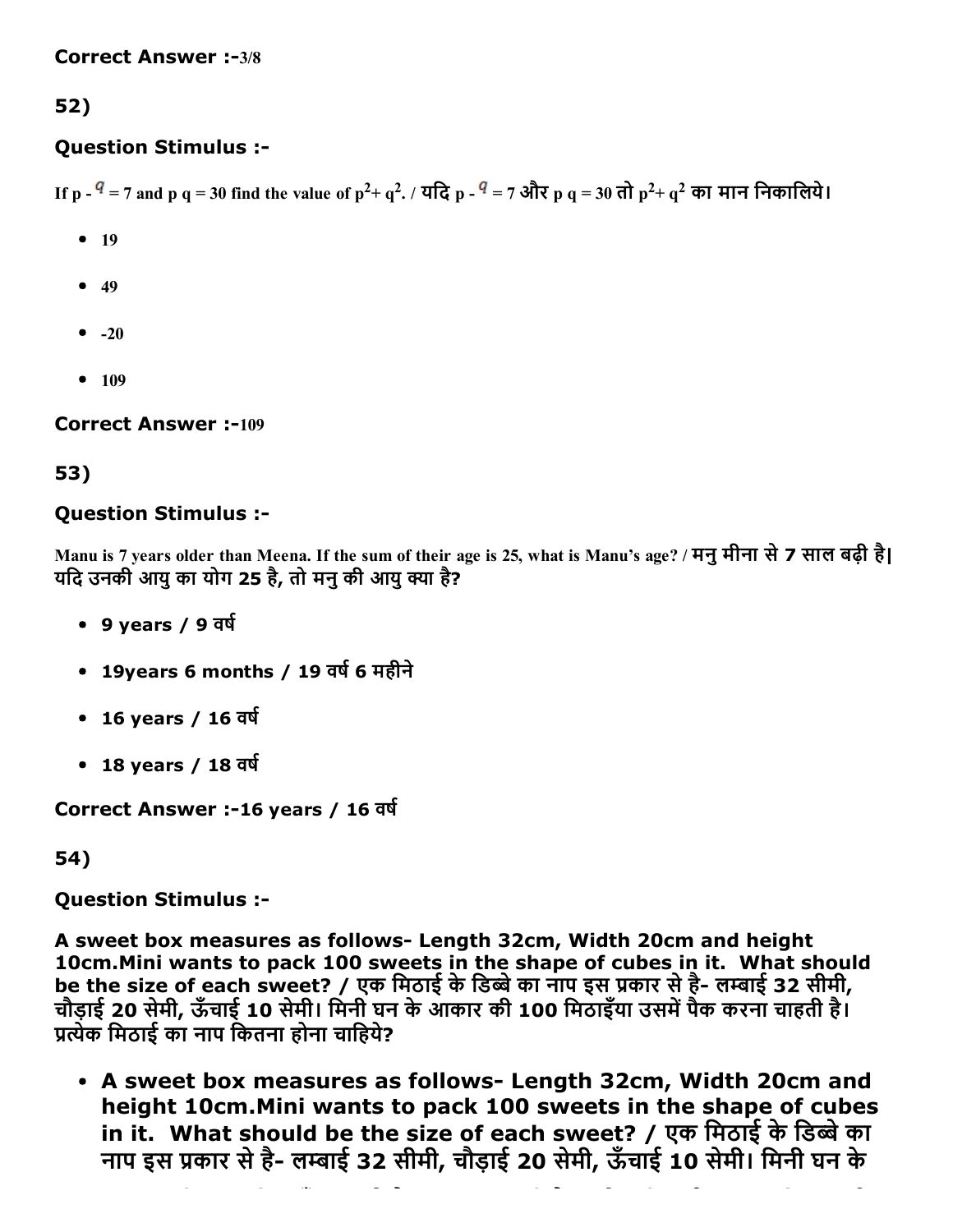आकार की 100 मिठाइँया उसमें पैक करना चाहती है। प्रत्येक मिठाई का नाप कितना होना चाहिये?

- 8cm / 8 सेमी
- 4cm / 4 सेमी
- 2cm / 2 सेमी

Correct Answer :-4cm / 4 सेमी

55)

Question Stimulus :

Find the fourth proportional to: 8 kg: 32 kg :: 17 kg: ----? / 8 किग्रा: 32 किग्रा :: 17 किग्रा: ---- के लिये चौथा समानुपात निकालिये?

- 4.25kg / 4.25 िकलो
- 256 kg / 256 िकलो
- 136 kg / 136 किलो
- 68 kg / 68 िकलो

Correct Answer :-68 kg / 68 किलो

# 56)

# Question Stimulus :

The probability that an integer in the set 1, 2, 3, ...86 is divisible by 2 and not divisible by 3 is  $\overline{\phantom{a}}$ / प्रायिकता कि सेट 1, 2, 3, ...86 में पूर्णांक 2 से विभाजित है और 3 से विभाजित नहीं है

- $30 / 89$
- $31 / 83$
- 29/86
- $28/84$

Correct Answer :-29/86

57)

Question Stimulus :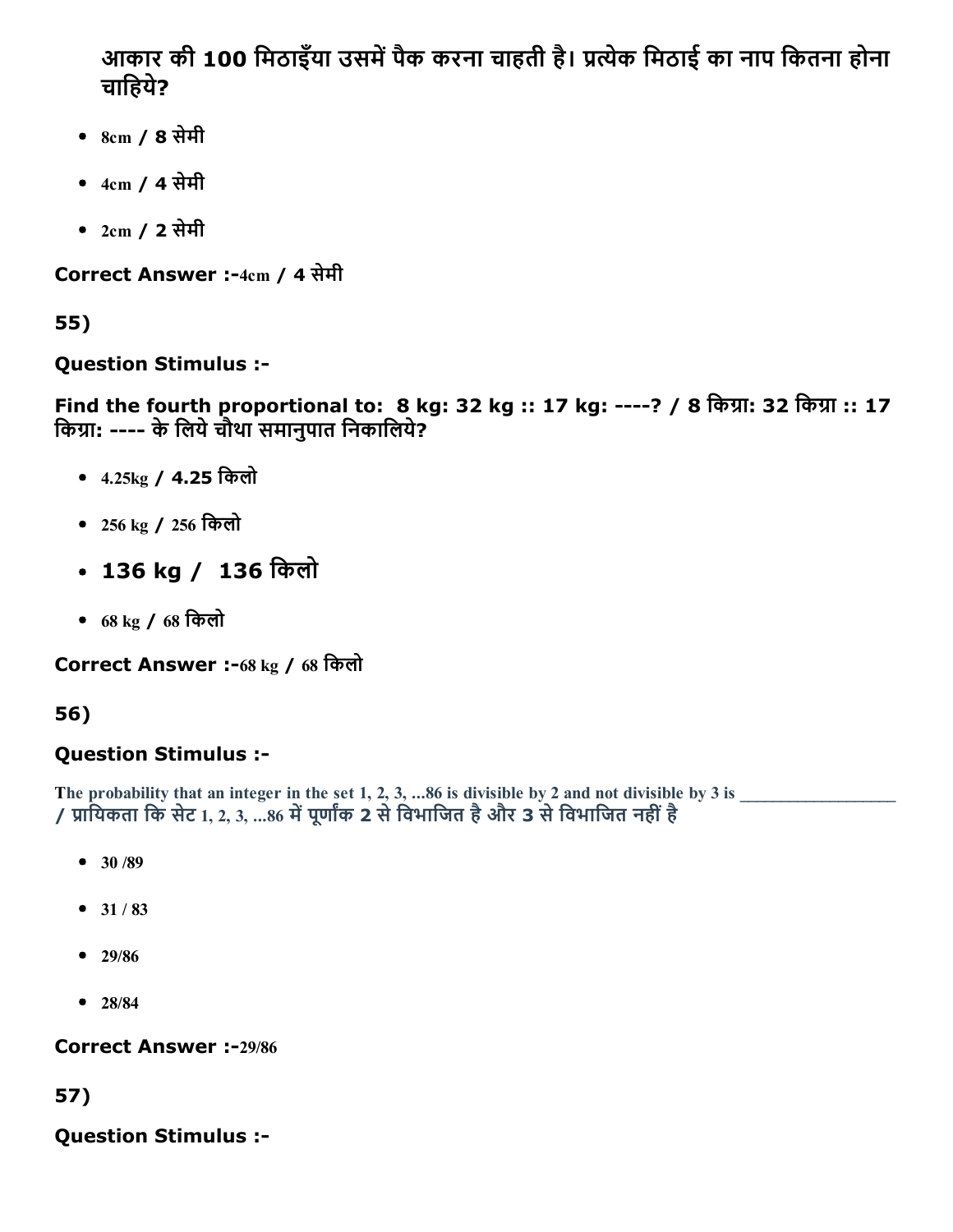The range of the following data 95, 115, 25, 20, 35, 55 is / निम्न डाटा का परिसर है 95, 115, 25, 20, 35, 55

- $115$
- 20
- $55$
- 95

#### **Correct Answer :-95**

#### 58)

#### Question Stimulus :

The adjacent angles on a straight line is in the ratio 4:5. Find the measure of each angle in degrees in the order. / एक सीधी रेखा पर पार्श्वस्थ कोण 4:5 के अनुपात में हैं। प्रत्येक कोण का माप डिग्री में क्रम में निकालिये।

- $40,50$
- 80, 100
- $60, 100$
- $200,160$

**Correct Answer :-80, 100** 

59)

#### Question Stimulus :

If one angle of a polygon is 185<sup>0</sup>, then that polygon is called a--------------------polygon. / यदि बहुभुज का एक कोण 185º है, तो उस बहुभुज को------------------- बहुभुज कहते हैं|

- convex / उत्तल
- concave / अवतल
- Regular / िनयिमत
- Triangle / त्रिकोण

#### **Correct Answer :-concave / अवतल**

60)

Question Stimulus :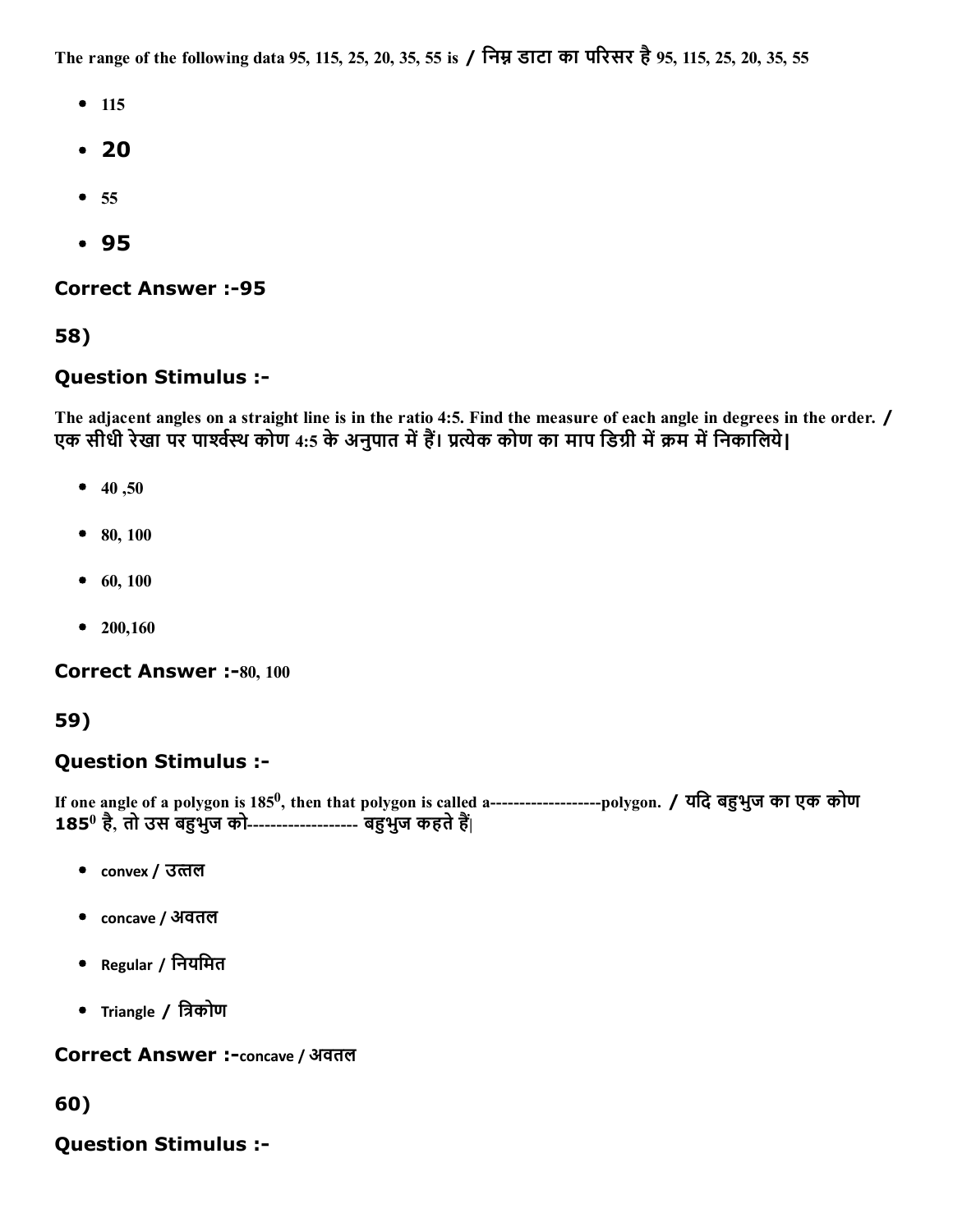

Distance in km on y-axis y-अक्ष पर दूरी किमी में Time in hours---on x-axis x-अक्ष पर समय घण्टों में

A postman cycles from the post office to a neighbouring area to deliver the letters and the parcels. The distance (in km on y-axis) travelled by him at different times is shown by the above graph. What is the distance covered after the 5 hours? / एक डार्किया पत्रों का वितरण करने हेतु डाकखाने से पड़ोसी क्षेत्र तक साइकिल चलाता है| उसके द्वारा विभिन्न समयों में तय की गई दूरी ऊपर ग्राफ द्वारा(y-अक्ष म किमी में) दिखाई गयी है| 5 घण्टों बाद कितनी तय की गई दूरी क्या होगी?

- $30$
- $20$
- 50
- 60

**Correct Answer :-30** 

61)

#### Question Stimulus :

The lowest temperature possible in nature / प्रकृति में संभव सबसे कम तापमान है

- 0 K
- $-273 K$
- 273K
- $273^{\circ}$  C

**Correct Answer :- 0 K** 

62)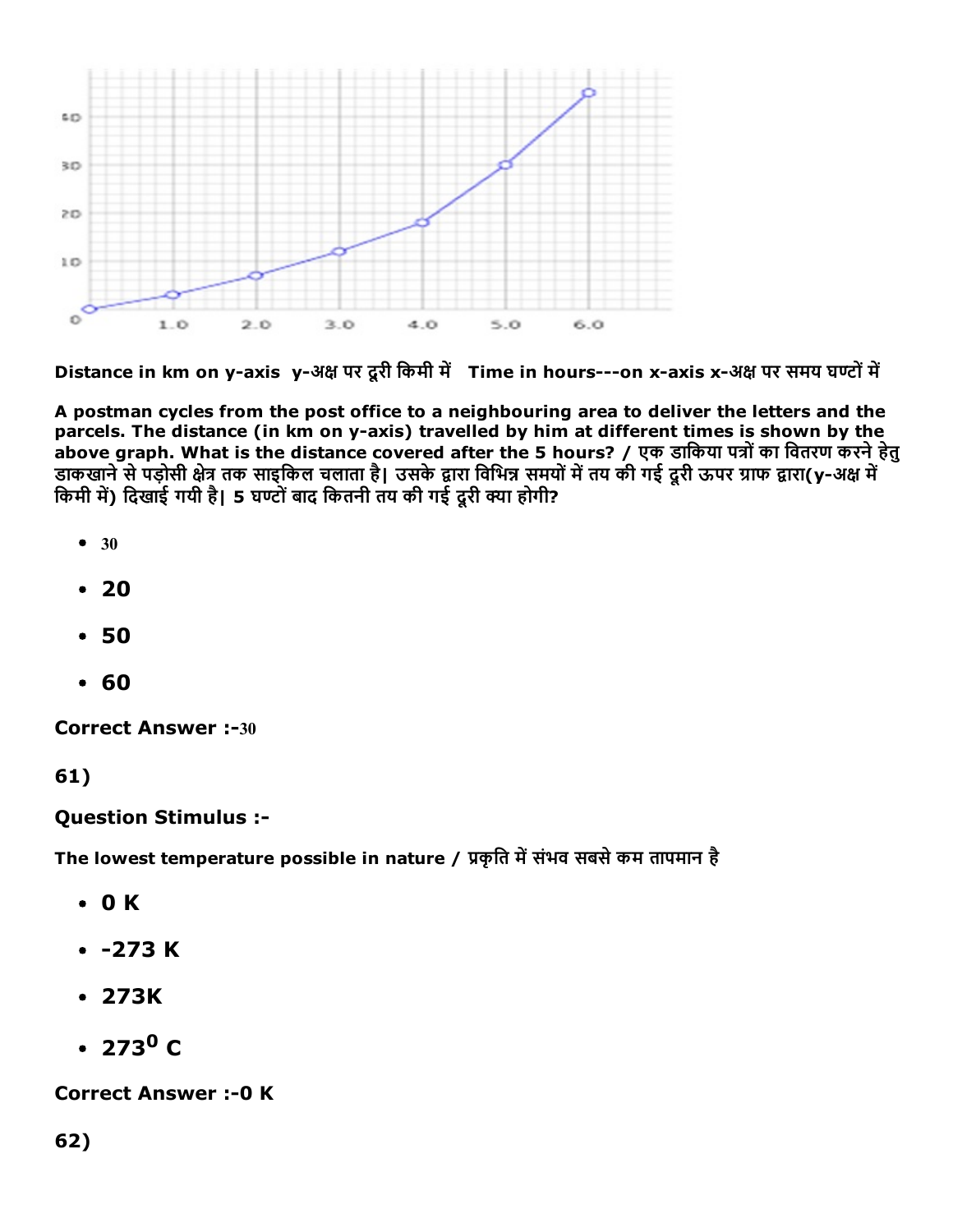### Question Stimulus :

The charge on a cation depends on / धनायन पर आवेश इस पर निर्भर करता है

- The number of protons present in the atom / परमाणु में उपस्थित प्रोटोनों की संख्या
- The number of electrons present in the atom / परमाणु में उपस्थित इलैक्ट्रॉनों की संख्या
- The number of electrons removed from the atom / परमाणु से निकाल दिये गये इलैक्टॉनों की संख्या
- The number of electrons added to the atom / परमाणु में जोड़े गये इलैक्ट्रॉनों की संख्या

Correct Answer :-The number of electrons removed from the atom / परमाणु से निकाल दिये गये इलैक्ट्रॉनों की संġा

## 63)

### Question Stimulus :

A constant force acting on a body of mass 5 kg changes its speed from 2  $\mathrm{ms}^{-1}$  to 4  $\mathrm{ms}^{-1}$  in 20 s, without changing its direction of motion. The magnitude of the force is / एक 5 किलोग्राम द्रव्यमान की वस्तु पर कार्य कर रहा निरंतर बल, उसकी चाल को 2मी/से से 4मी/से में परिवर्तित करता है, बिना उसकी गति की दिशा बदले हुए। बल का परिमाण है

- $0.2 N$
- $0.5 N$
- $^{\bullet}$  2 N
- $-5 N$

**Correct Answer :- 0.5 N** 

64)

#### Question Stimulus :

Which of the following is a possible reading marked on a clinical thermometer? / डॉक्टरी थर्मामीटर पर चयनित किया गया संभव पाठ्यांक कौन सा है?

- 0 <sup>0</sup>C
- 20 <sup>0</sup>C
- 40 <sup>0</sup>C
- $100\text{ }^0\text{C}$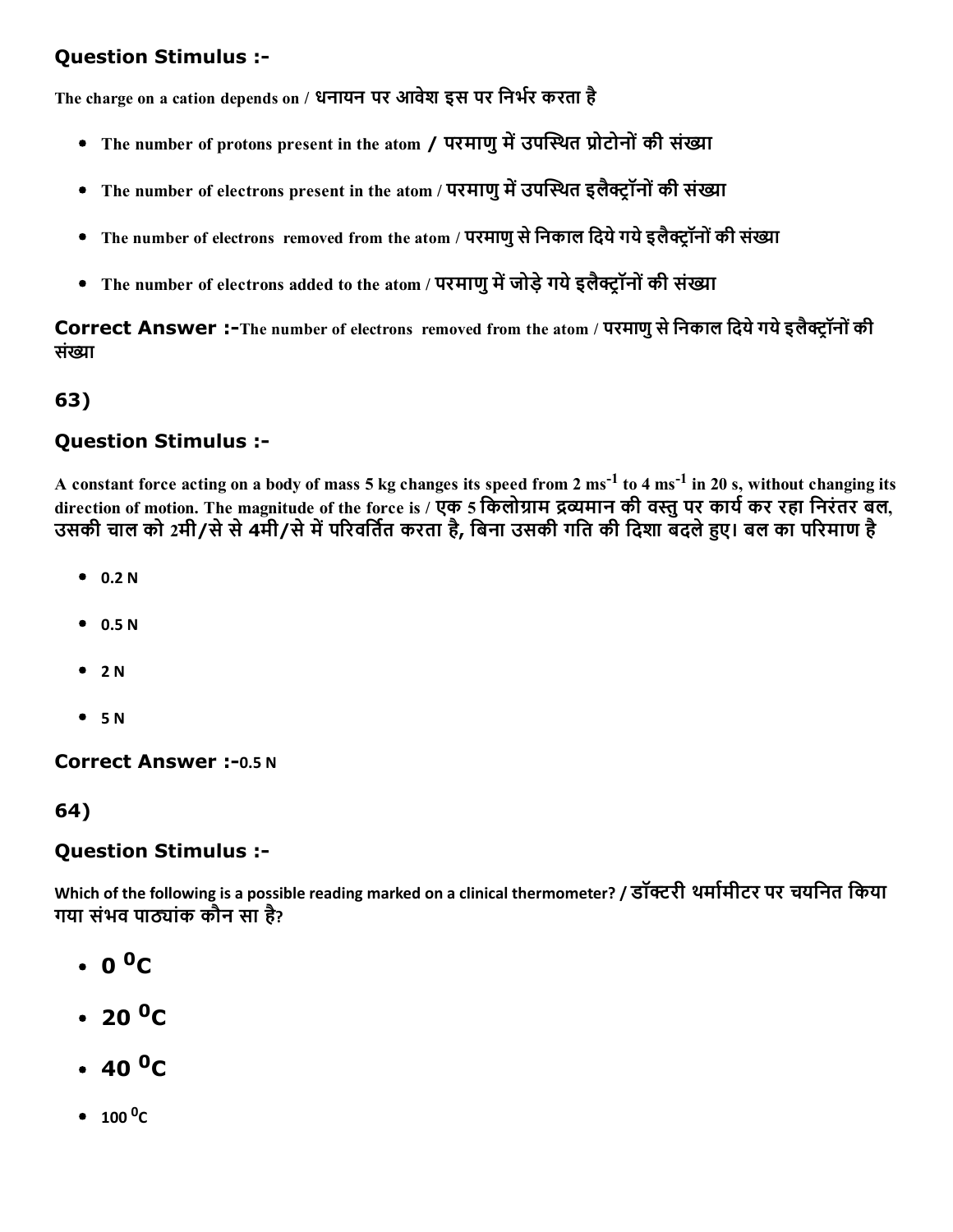## Correct Answer :-40 <sup>0</sup>C

#### 65)

#### Question Stimulus :

Which among the following is a weak acid? / निम्न में से कौन सा एक कमजोर अम्ल है?

- HCl
- $\bullet$  HNO<sub>3</sub>
- CH<sub>3</sub>COOH
- $H<sub>2</sub>SO4$

Correct Answer :- CH<sub>3</sub>COOH

#### 66)

### Question Stimulus :

The browning of Brinjal or Apple when cut & exposed to air is a / कटे हुए बैंगन या सेब को वायु के संपर्क में रखने पर उसका रंग भूरा हो जाना

- Physical change / भौतिक परिवर्तन है
- Chemical change / रासायनिक परिवर्तन है
- Reversible change / उत्क्रमणीय परिवर्तन है
- No change / किसी प्रकार का परिवर्तन नहीं है

Correct Answer :-Chemical change / रासायनिक परिवर्तन है

67)

Question Stimulus :

Which out of the following can be present in both the nucleus and the ribosomes / निम्न में से कौन नाभिक और राइबोसोम दोनों में उपस्थित हो सकते हैं

- DNA / डी.एन.ए
- Free aminoacids / मुफ्त अमीनो अम्ल
- mRNA / एम आर.एन.ए
- tRNA / टी आर.एन.ए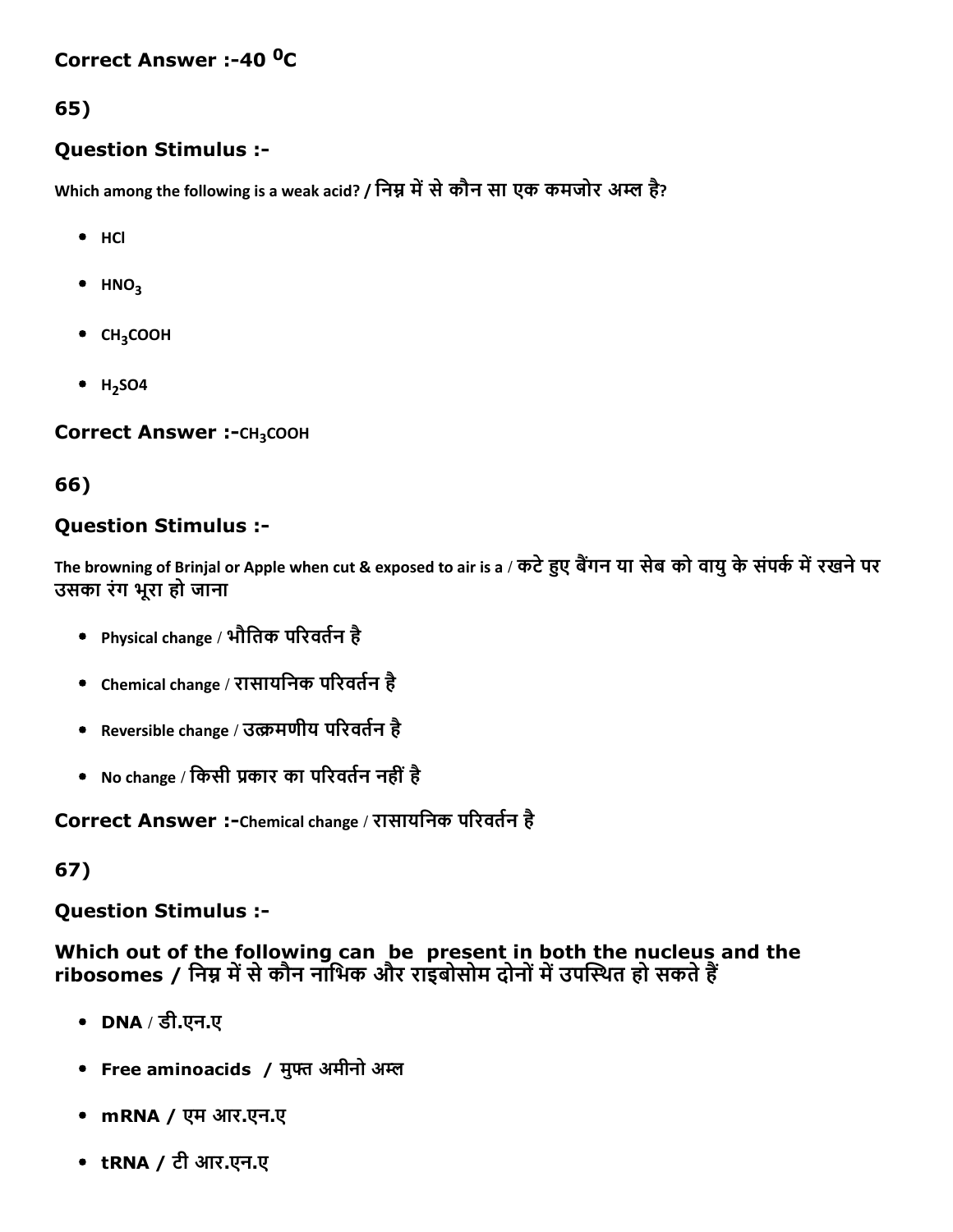Correct Answer :-mRNA / एम आर.एन.ए

68)

## Question Stimulus :

Multilocular ovary normally shows ------------------ placentation / बहुकोष्ठकी अंडाशय सामान्य रूप से------------------अपरान्यास दिखाता है

- Axile / הּंभीय
- Parietal / भित्तीय
- Marginal / उपांत
- Basal /आधाδरक

Correct Answer :-Axile / स्तंभीय

69)

### Question Stimulus :

The term used for the structure used to transfer genetic information from one cell to the other in genetic engineering is\_\_\_\_\_\_\_\_\_\_\_\_\_\_\_\_\_\_/ अनुवांशिक अभियांत्रिकी में एक कोशिका से दूसरी पर अनुवांशिक सूचना स्थानांतरित करने में प्रयुक्त संरचना के लिए जो शब्द प्रयुक्त होता है, वह है \_\_\_\_\_\_\_\_\_\_\_\_\_\_\_.

- Carrier / वाहक
- $t$ -RNA / टी-आरएनए
- m-RNA / एम-आरएनए
- $\bullet$  Vector / वेक्टर

Correct Answer :-Vector / वेक्टर

70)

## Question Stimulus :

The science which uses Fossils to study the history of life on earth is \_\_\_\_\_\_\_\_\_\_ / वह विज्ञान जो पृथ्वी पर जीवन के इतिहास का अध्ययन करने के लिए जीवाश्म का उपयोग करता है \_\_\_\_\_\_

- Archeology / पुरातत्व शास्त्र
- Geology / भूविज्ञान
- Palaentology / जीवाश्म विज्ञान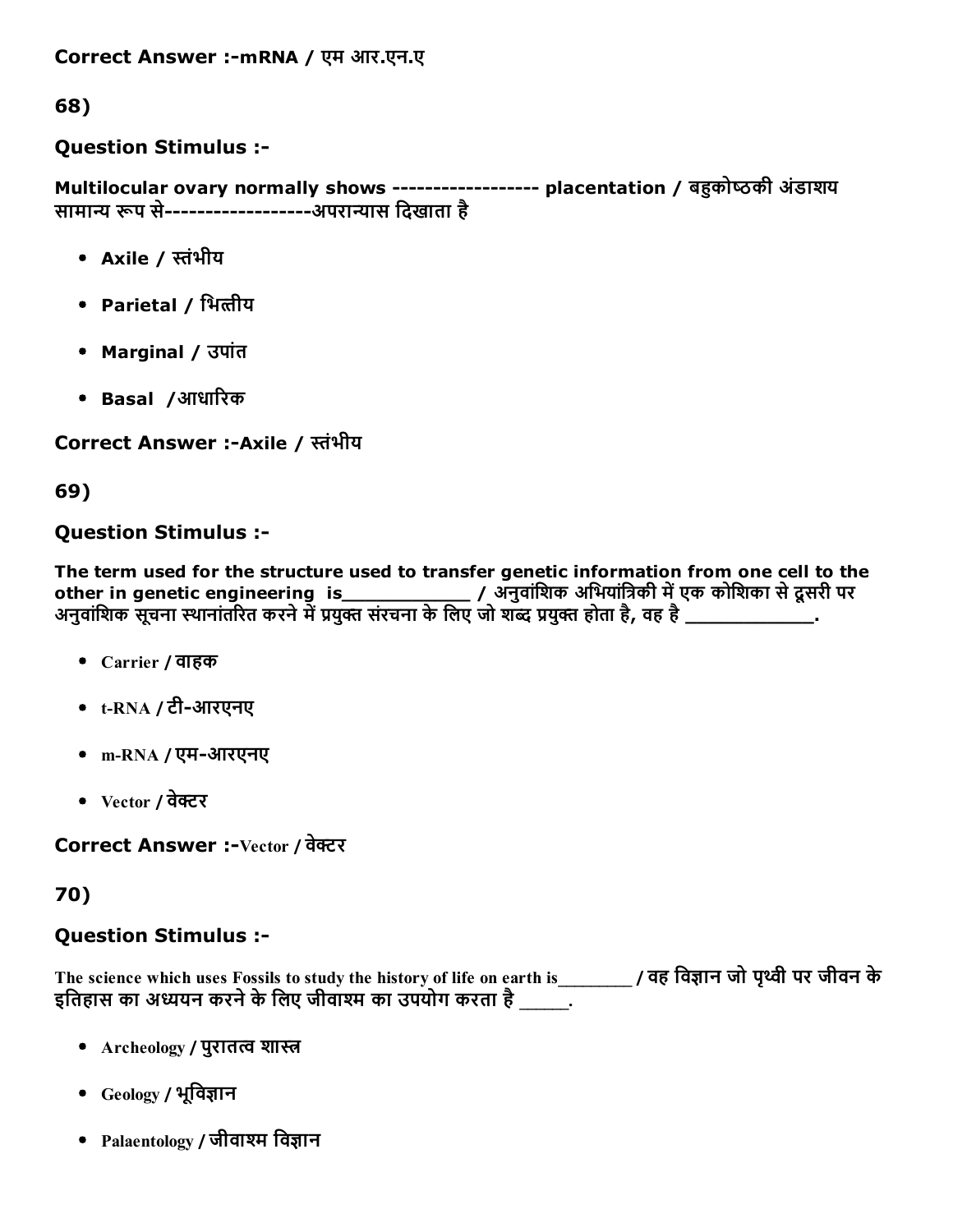• Life history / जीवनवृत्त

#### Correct Answer :-Palaentology / जीवाश्म विज्ञान

## 71)

### Question Stimulus :

The average of all odd numbers between 1 and 100 is? / 1 और 100 के बीच की सभी विषम संख्याओं का औसत क्या है?

- $51$
- $49$
- 50
- 53

**Correct Answer :-50** 

72)

Question Stimulus :

What least number to be added to each of 3, 13 and 43 to ensure that the numbers are in continued proportion? / 3, 13 एवं 43 में कौन सी न्यूनतम संख्या जोड़ी जानी चाहिए जिससे कि ये संख्याएँ िवतत समानुपाितक हो जाएँ?

- $\cdot$  2
- 3
- $4$
- None / कोई नहीं

#### **Correct Answer :-2**

73)

## Question Stimulus :

5/8<sup>th</sup> of 72 is / 72 का 5/8<sup>वाँ</sup> है:

- $63$
- $48$
- 45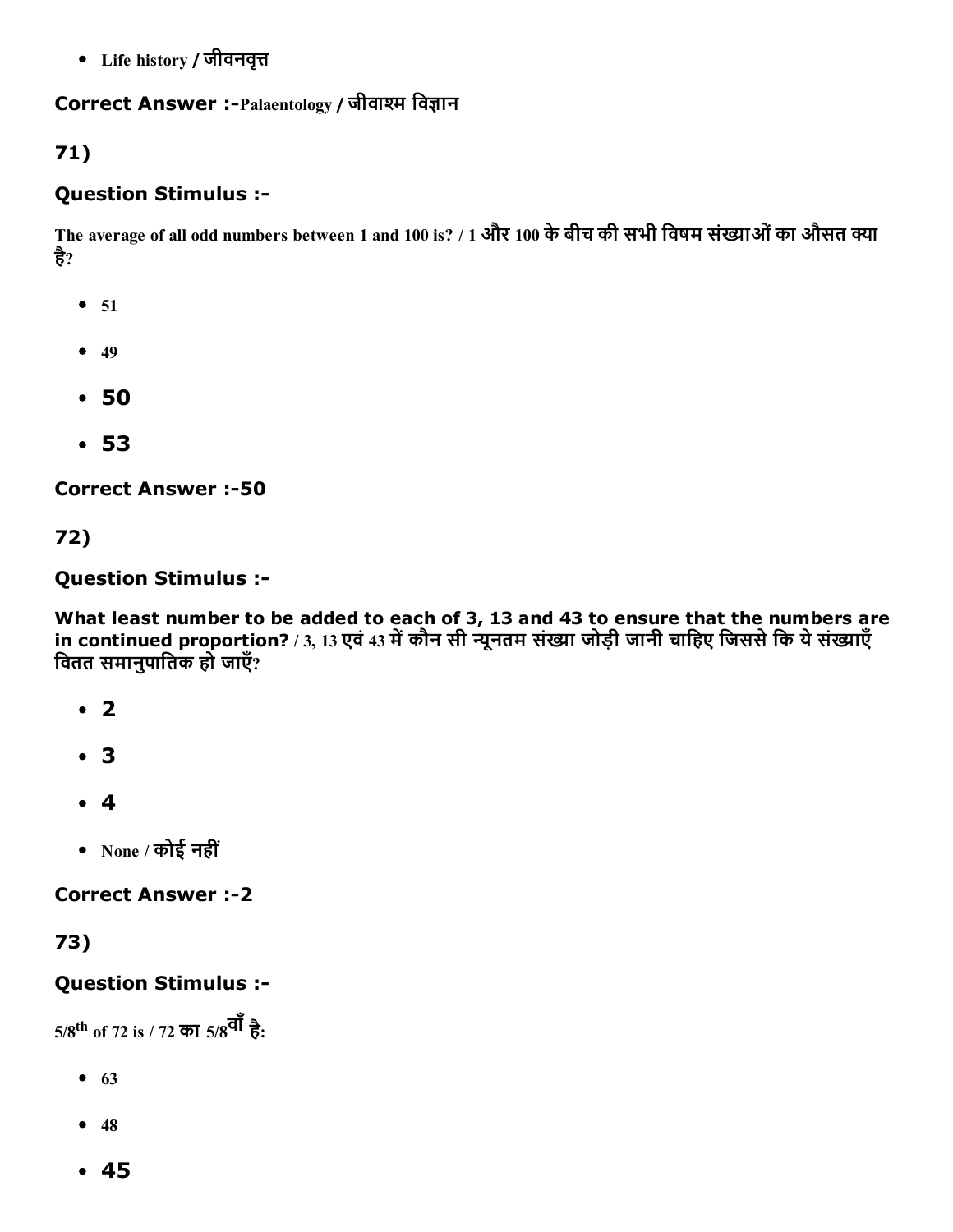60

### **Correct Answer :-45**

74)

## Question Stimulus :

Remainder when you divide 529 by 35 is / जब आप 529 को 35 से विभाजित करते हैं तो शेष: Remainder when you divide 529 by 35 is / जब आप 529 को 35 से विभाजित करते हैं तो शेष:

- $\bullet$  8
- 6
- 4
- 0

**Correct Answer :-4** 

75)

## Question Stimulus :

3 years ago, the average age of 5 members is a family was 17 years. What is their present total age? / 3 साल पहले, एक परिवार में 5 सदस्यों की औसत आयुर्17 वर्ष थी। वर्तमान में सभी की कुल मिलाकर आयु कितनी है?

- $\bullet$  88 years / 88 $\overline{\text{qq}}$
- $-90$  years / 90 वर्ष
- $-95$  years / 95 $\overline{q}\overline{q}$
- $-100$  years /  $100$ वर्ष

Correct Answer :-100 years / 100वर्ष

## 76)

## Question Stimulus :

The average age of a husband and his wife was 26 years at the time of marriage. After 2 yrs, then average of the couple along with their child decreases by 7 years. What is the age of the child? / शादी केसमय एक पित और उसकी पत्नी की औसत आयु 26 वर्ष थी। 2 वर्षों बाद, उनके बच्चे के साथ पति-पत्नि के औसत में 7 वर्षों की कमी आ गयी। बच्चे की आयु कितनी है?

•  $2 \text{ yrs} / 2$ वर्ष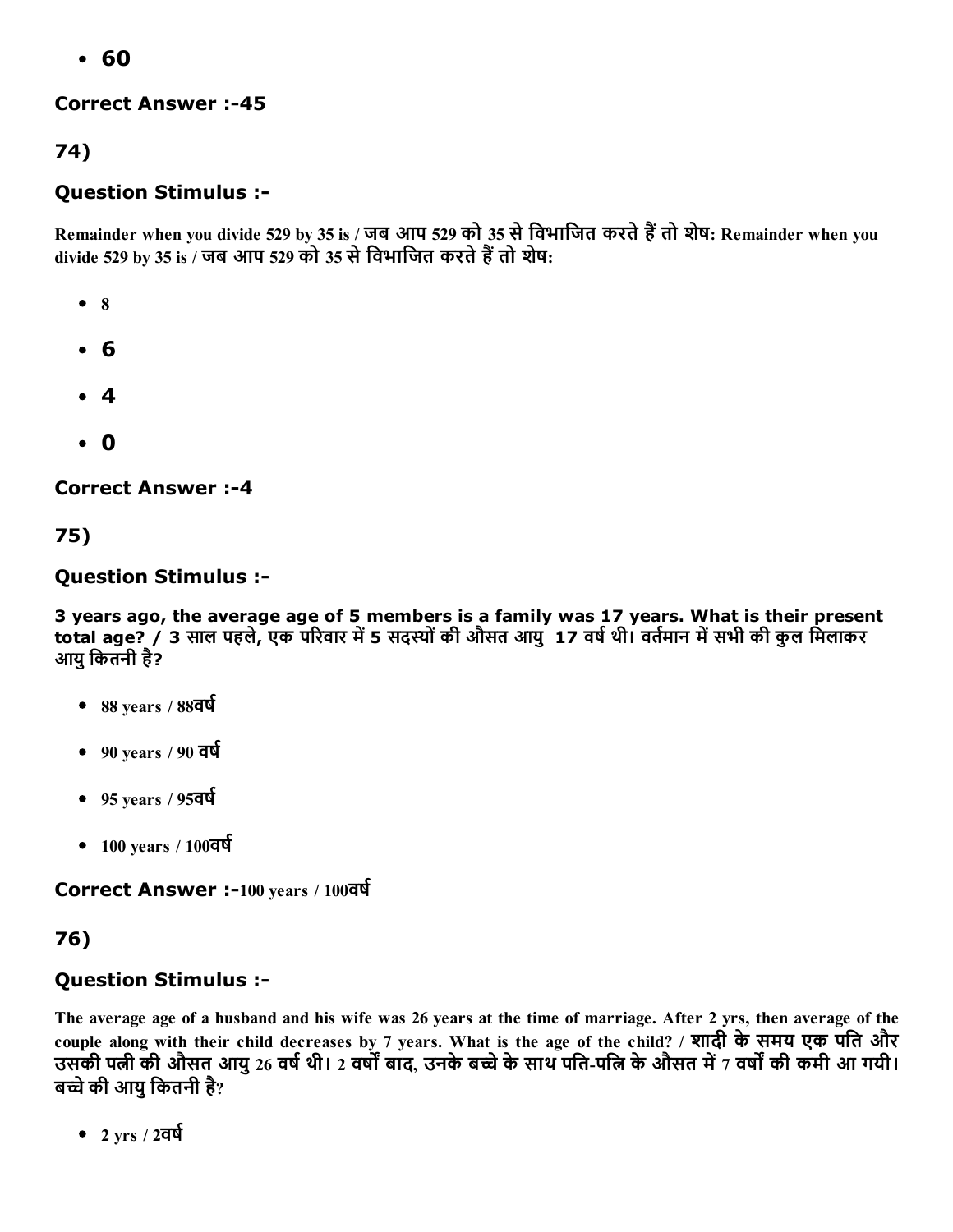- $1 \text{ yrs} / 1$ वर्ष
- $\bullet$  6 months / 6 महीने
- 1.5 yrs / 1.5वर्ष

### Correct Answer :-1 yrs / 1वर्ष

# 77)

## Question Stimulus :

Ahmed asked for a personal loan from a bank for Rs. 1,00,000. Out of that, he had to pay Rs. 20,000 to his landlord, Rs. 3,000 to his partner, and with Rs. 35,000 he had to purchase a motor cycle. How much rupees will be left with Ahmed after all the expenditure? / अहमद एक बैंक से 1,00,000 रूपए के व्यक्तिगत ऋण के लिए कहता है। जिसमें से उसे, 20,000 रूपए अपने मकान मालिक को, 3,000 रूपए अपने सहभागी को एवं 35,000 रूपए से उसे एक मोटर साइकिल खरीदनी है। कुल खर्च के बाद अहमद के पास कितने रूपए बचेंगे?Ahmed asked for a personal loan from a bank for Rs. 1,00,000. Out of that, he had to pay Rs. 20,000 to his landlord, Rs. 3,000 to his partner, and with Rs. 35,000 he had to purchase a motor cycle. How much rupees will be left with Ahmed after all the expenditure? / अहमद एक बैंक से 1,00,000 रूपए के व्यक्तिगत ऋण के लिए कहता है। जिसमें से उसे, 20,000 रूपए अपने मकान मालिक को, 3,000 रूपए अपने सहभागी को एवं 35,000 रूपए से उसे एक मोटर साइकिल खरीदनी है। कुल खर्च के बाद अहमद के पास कितने रूपए बचेंगे?

- Rs. 39,000 / रू. 39,000
- Rs. 42,000 / रू.  $42,000$
- Rs. 43,000 / रू. 43,000
- Rs. 44,000 / रू. 44,000

**Correct Answer :-Rs. 42,000 / रू. 42,000** 

#### 78)

## Question Stimulus :

Fill in the missing alphabets / लुप्त अक्षर भरिए

ba\_\_b\_\_aabb\_\_bb

- $\bullet$  a, a, a
- $\bullet$  b, b, b
- $a, b, a$
- $\bullet$  b, a, b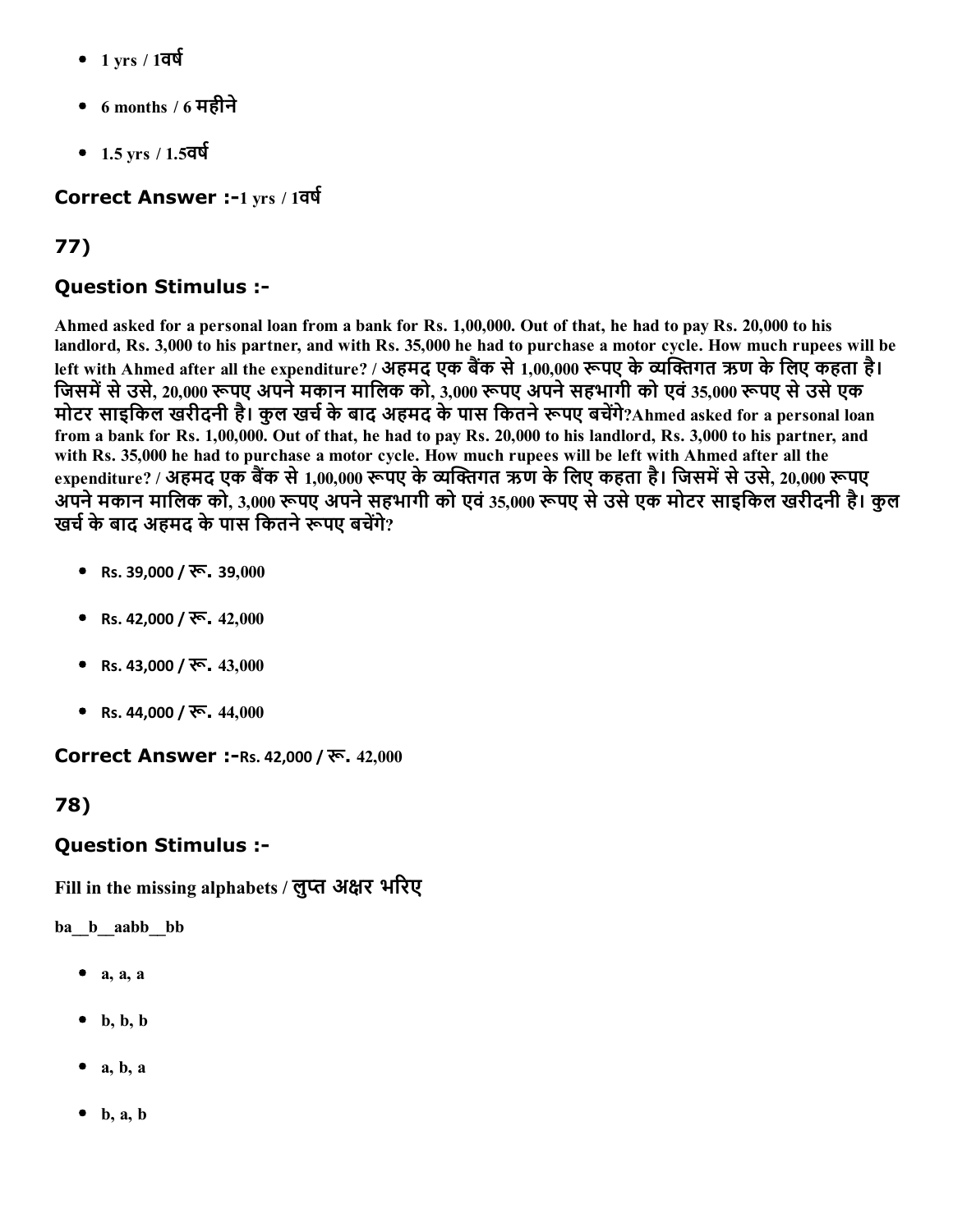#### Correct Answer :-a, a, a

## 79)

#### Question Stimulus :

89% of 200 is / 200 का 89% है:

- $149$
- $160$
- 178
- 188

**Correct Answer :-178** 

#### 80)

#### Question Stimulus :

Which one of the following four addresses is NOT EXACTLY the same as the one given below? / निम्न चार पतों में से कौन सा नीचे दिये गये पते के एकदम समान नहीं है?

Robert S Ingram 1998 Revocable

8 Shaftsbury Ln Hilton Head Island, SC 29926

(843) 3427094

(i) Robert S Ingram 1998 Revocable

8 Shaftsbury Ln Hilton Head Island, SC 29926

(843) 3427094

(ii) Robert S Ingram 1998 Revocable

8 Shaftsbury Ln Hilton Head Island, SC 29926

(843) 342-7094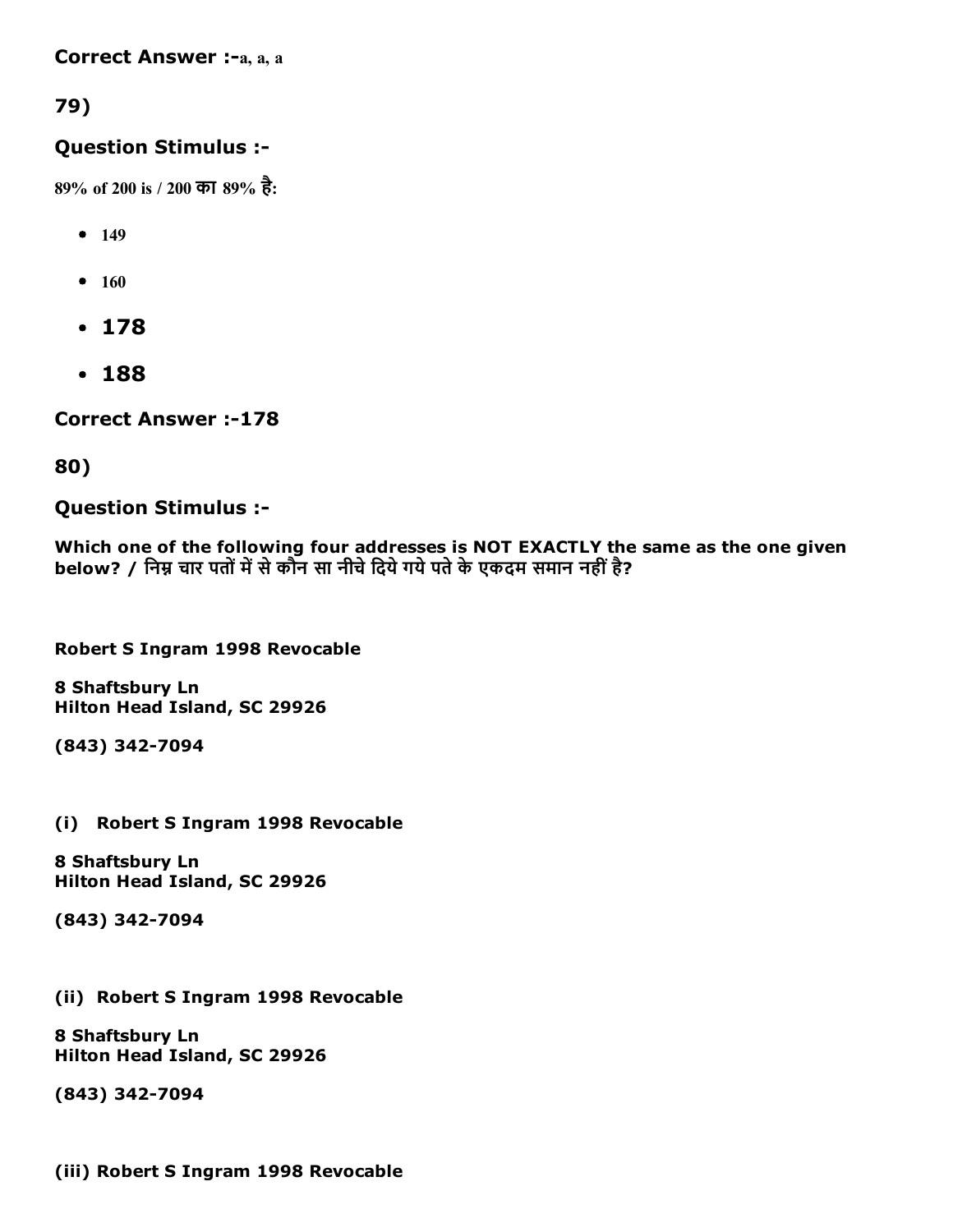#### 8 Shaftsbary Ln Hilton Head Island, SC 29926

(843) 342-7094

#### (iv) Robert S Ingram 1998 Revocable

8 Shaftsbury Ln Hilton Head Island, SC 29926

(843) 342-7094

- $\bullet$  i
- $\bullet$  ii
- $\bullet$  iii
- $\bullet$  iv

**Correct Answer :-iii** 

81)

Question Stimulus :

Which one of the following four addresses is NOT EXACTLY same as the other three? / िनђ चार पतों में से कौन सा एक बाकी तीन के एकदम समान नहीं है?

Mr.Koichiro Matsura

Kinsaka Ltd

2-2-11, Kudan

Chiyoda – ku

Hokkaido – 102

**JAPAN** 

1. Mr.Koichiro Matsuura

Kinsaka Ltd

2-2-11, Kudan

Chiyoda – ku

Hokkaido – 102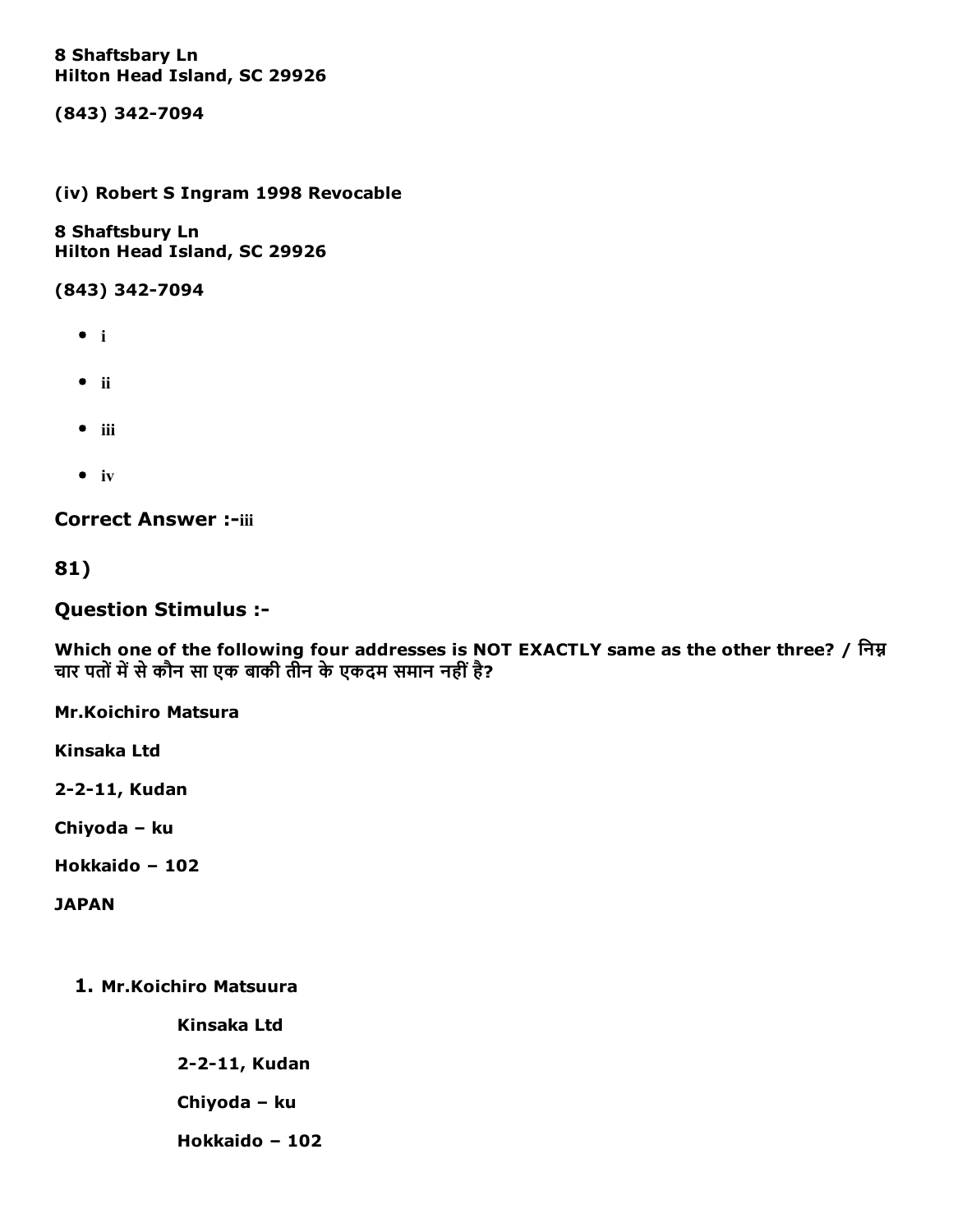- 1. Mr.Koichiro Matsura
	- Kinsaka Ltd 2-2-11, Kudan Chiyoda – ku Hokkaido – 102 **JAPAN**
- 1. Mr.Koichiro Matsuura
	- Kinsaka Ltd
	- 2-2-11, Kudan
	- Chiyoda ku
	- Hokkaido 102
	- JAPAN
- 1. Mr.Koichiro Matsuura
	- Kinsaka Ltd
	- 2-2-11, Kudan
	- Chiyoda ku
	- Hokkaido 102
	- **JAPAN**
- i
- $\bullet$  ii
- $\bullet$  iii
- $\bullet$  iv

**Correct Answer :-ii** 

82)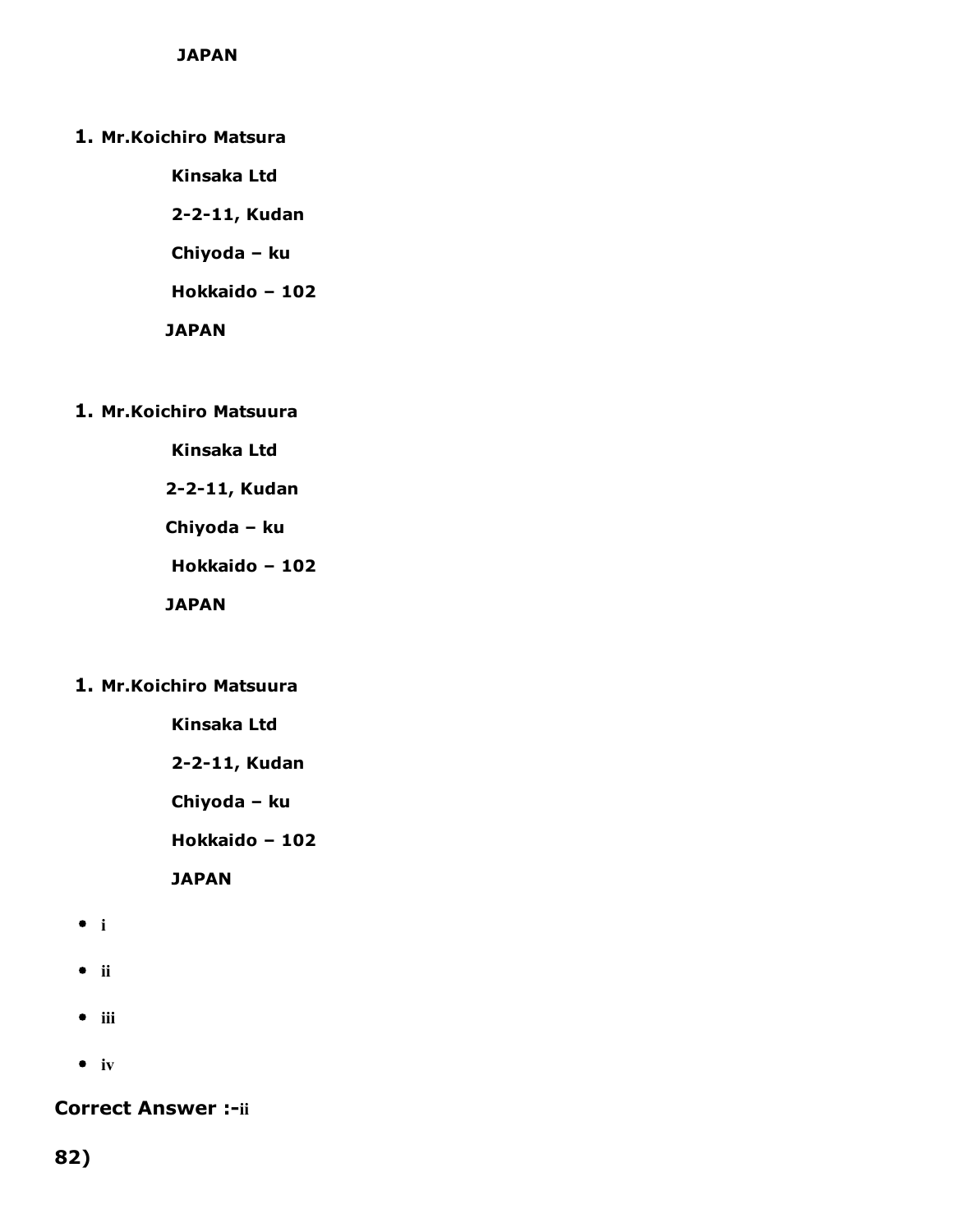## Question Stimulus :

A person walks a certain distance and rides back taking a total time of 37 min. He could walk both ways in 55 min. How long would it take him to ride both ways? / एक व्यक्ति कुल 37 मिनट का समय लेते हुए एक निश्चित दूरी चलता है एवं वाहन से लौटता है। वह दोनों रास्ते 55 मिनट में चल सकता है। वाहन से दोनों रास्तों को तय करने में उसे कितना समय लगेगा?

- 29 min / 29िमनट
- 92 min / 92 िमनट
- 40 min / 40िमनट
- 72 min / 72िमनट

Correct Answer :29 min / 29िमनट

## 83)

## Question Stimulus :

A shop keeper buys 16 bags each Rs.225 he sold it for Rs.250 per bag. How much profit did he get? / एक दुकानदार 16 थैले खरीदता है, प्रत्येक थैले की कीमत रूपये 225 है। प्रत्येक थैले को उसने रूपये 250 में बेच दिया। उसे कितना लाभ प्राप्त हुआ?

- $420$
- 370
- $350$
- $400$

**Correct Answer :-400** 

## 84)

## Question Stimulus :

Find the next term in the series 7,13,21,31,\_\_\_\_\_\_\_\_\_\_ / श्रंखला में अगला पद ज्ञात कीजिए 7,13,21,31,\_\_\_\_\_\_\_\_\_\_.

- $41$
- $43$
- $37$
- 38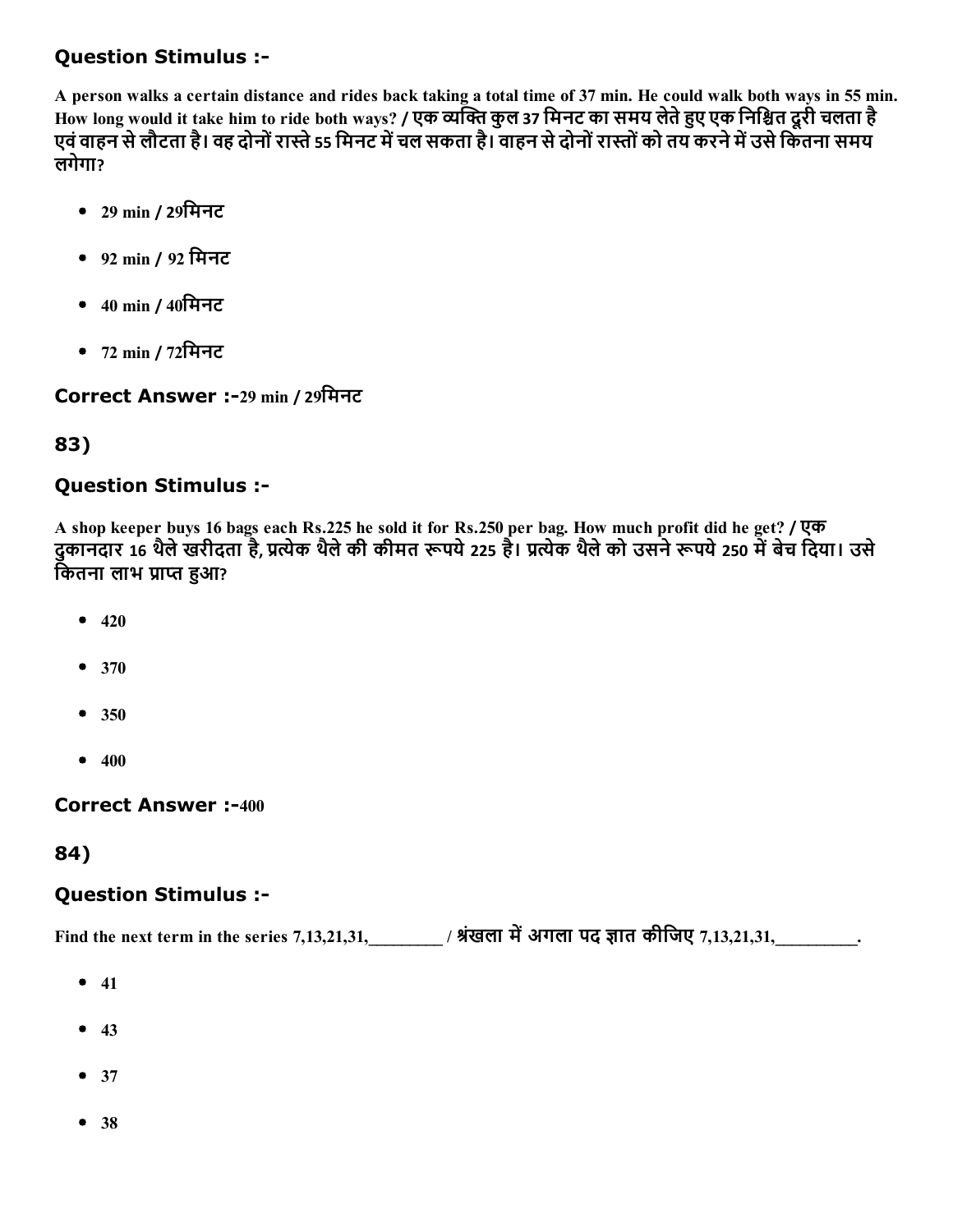#### **Correct Answer :-43**

## 85)

#### Question Stimulus :

Find the next term in the series. / श्रंखला में अगला पद ज्ञात कीजिए

28, 15, 6, ?, 0

- $-3$
- $\cdot$  2
- $\cdot$  1
- 0

**Correct Answer :-1** 

#### 86)

#### Question Stimulus :

In a certain language 'gonk nonk konk' means 'life and death' and ' henk konk bonk' means 'live better life'. Then in that language the word 'konk' is used for: / किसी खास भाषा में 'gonk nonk konk' का मतलब है'life and death' और' henk konk bonk' का मतलब है'live better life'। तो उस भाषा में शब्द `konk' इसके लिए प्रयोग होता है:

- live
- life
- death
- $\bullet$  better

#### **Correct Answer :- life**

#### 87)

#### Question Stimulus :

In the sequence shown below, which figure comes next? / नीचे दिखाये गये क्रम में अगली आकृति कौन सी होगी?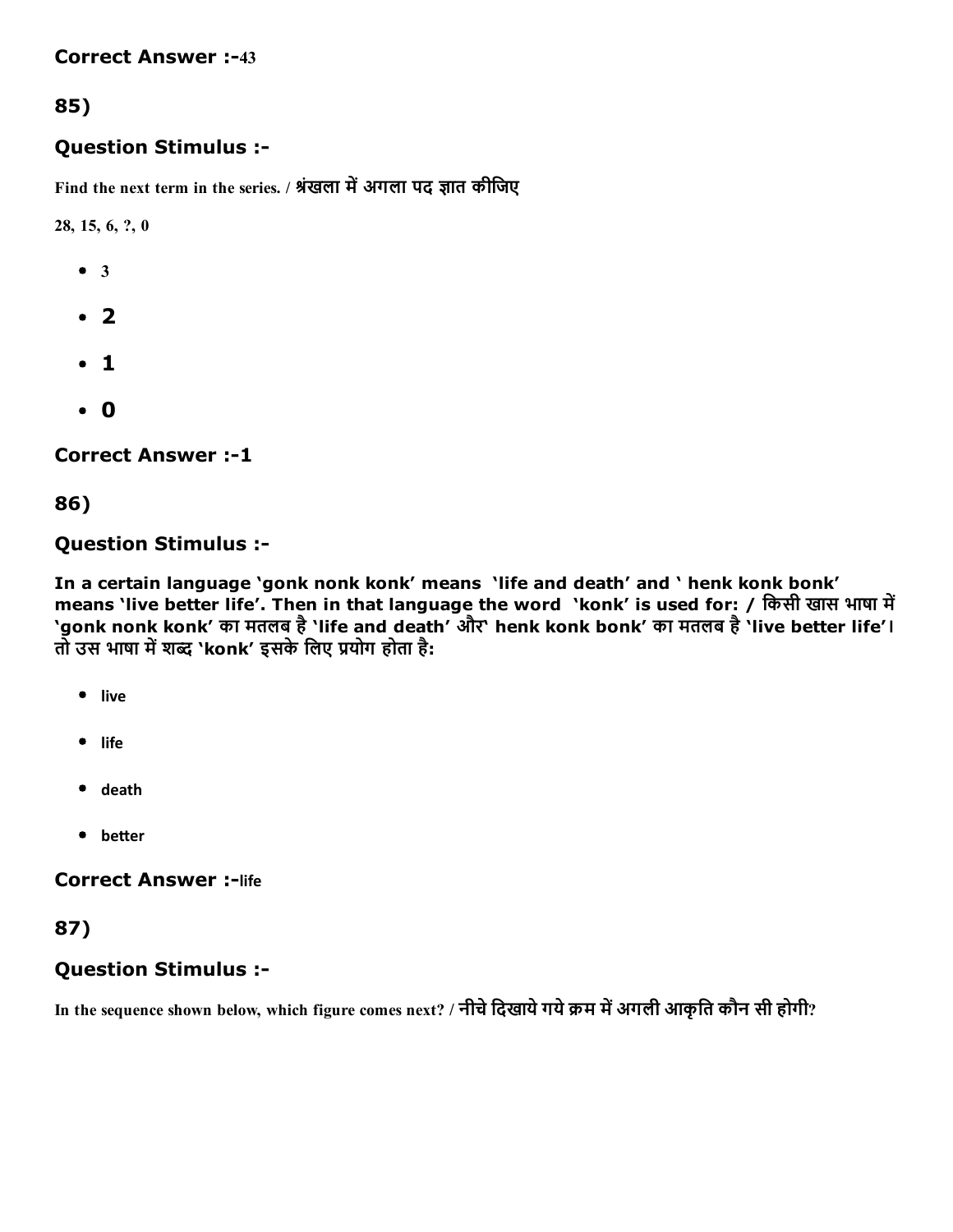

















Correct Answer :

## 88)

# Question Stimulus :

If Shanthi says, "Kranti's mother Rambha is the only daughter of my father-in-law, Mithun," then how is Latha, who is the sister of Kranti, related to Mithun? / यदि शांति कहती है, "क्रांति की माता रम्भा मेरे ससुर, मिथुन की इकलौती बेटी है," तो लथा, जो क्रांति की बहन है, मिथुन से कैसे संबंधित है?

- Grand father / दादा
- Granddaughter / पोती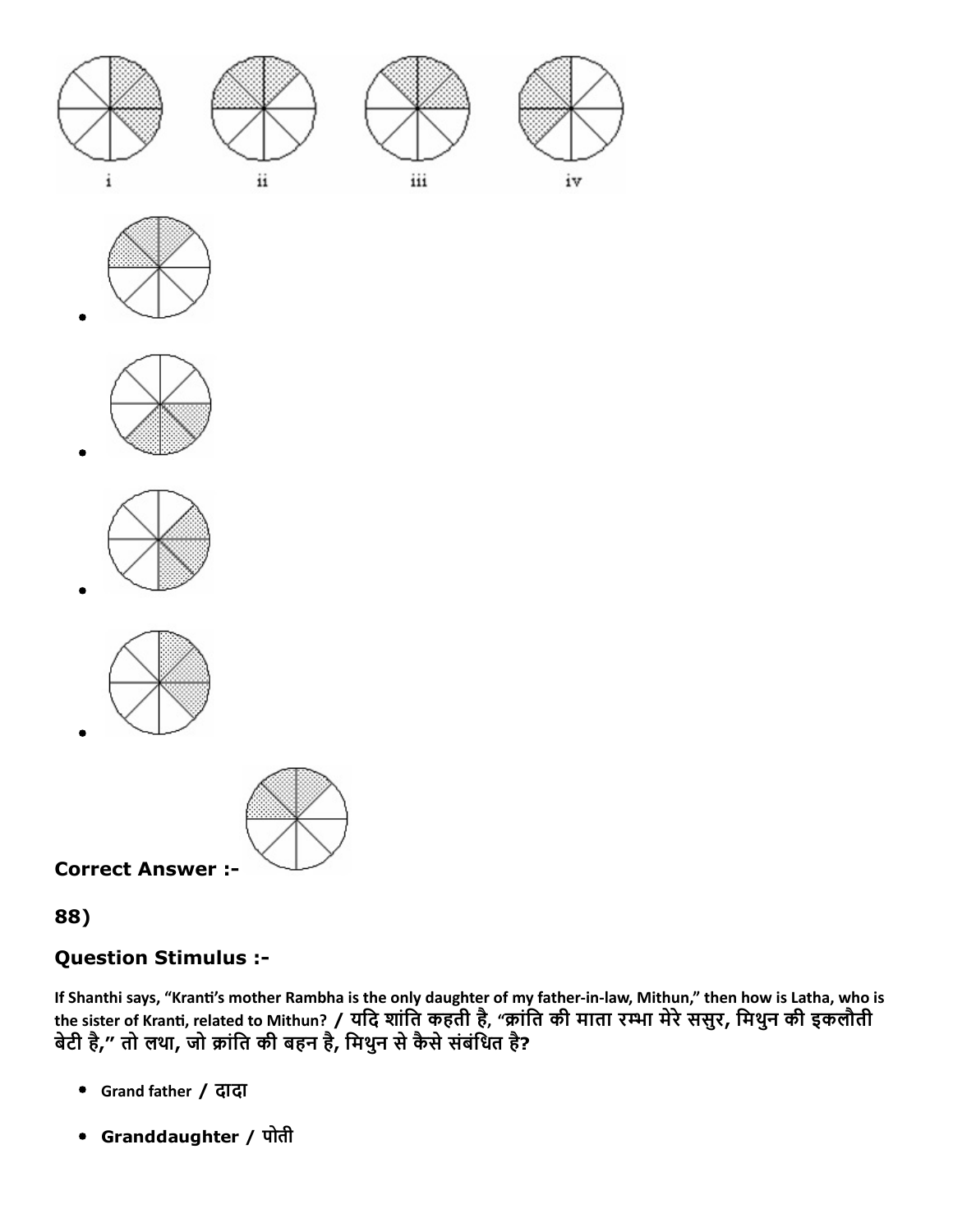- Father / िपता
- Father-in-Law / ससुर

**Correct Answer :-Granddaughter / पोती** 

89)

Question Stimulus :

 $A + B$  means that A is the father of B / A + B का मतलब है कि A, B के पिता हैं

A - B means that A is the mother of B / A - B का मतलब है कि A, B की माता है

A x B means that A is the brother of B / A x B का मतलब है कि A, B का भाई है

A / B means that A is the sister of B / A / B का मतलब है कि A, B की बहन है

A ! B means that A is the son of B / A ! B का मतलब है कि A, B का बेटा है

A \$ B means that A is the daughter of B / A \$ B का मतलब है कि A, B की बेटी है

If the relationship between D and C is represented as D / A + B x C, then, how is D related to C? / यदि D और C के बीच का संबंध D / A + B x C से दर्शाया जाता है, तो D, C से कैसे संबंधित है?

- Mother / माता
- Father / िपता
- Aunt / आंटी
- Uncle / अंकल

**Correct Answer :-Aunt / आंटी** 

90)

#### Question Stimulus :

J is the sister of S. S is the sisterinlaw of B. D is the brother of B. How is D related to J? / J, S की बहन है। S, B की भाभी है। D, B का भाई है। D, J से कैसे संबंधित है?

- Sister / बहन
- Sisterinlaw / भाभी
- Daughter / बेटी
- Brotherinlaw / देवर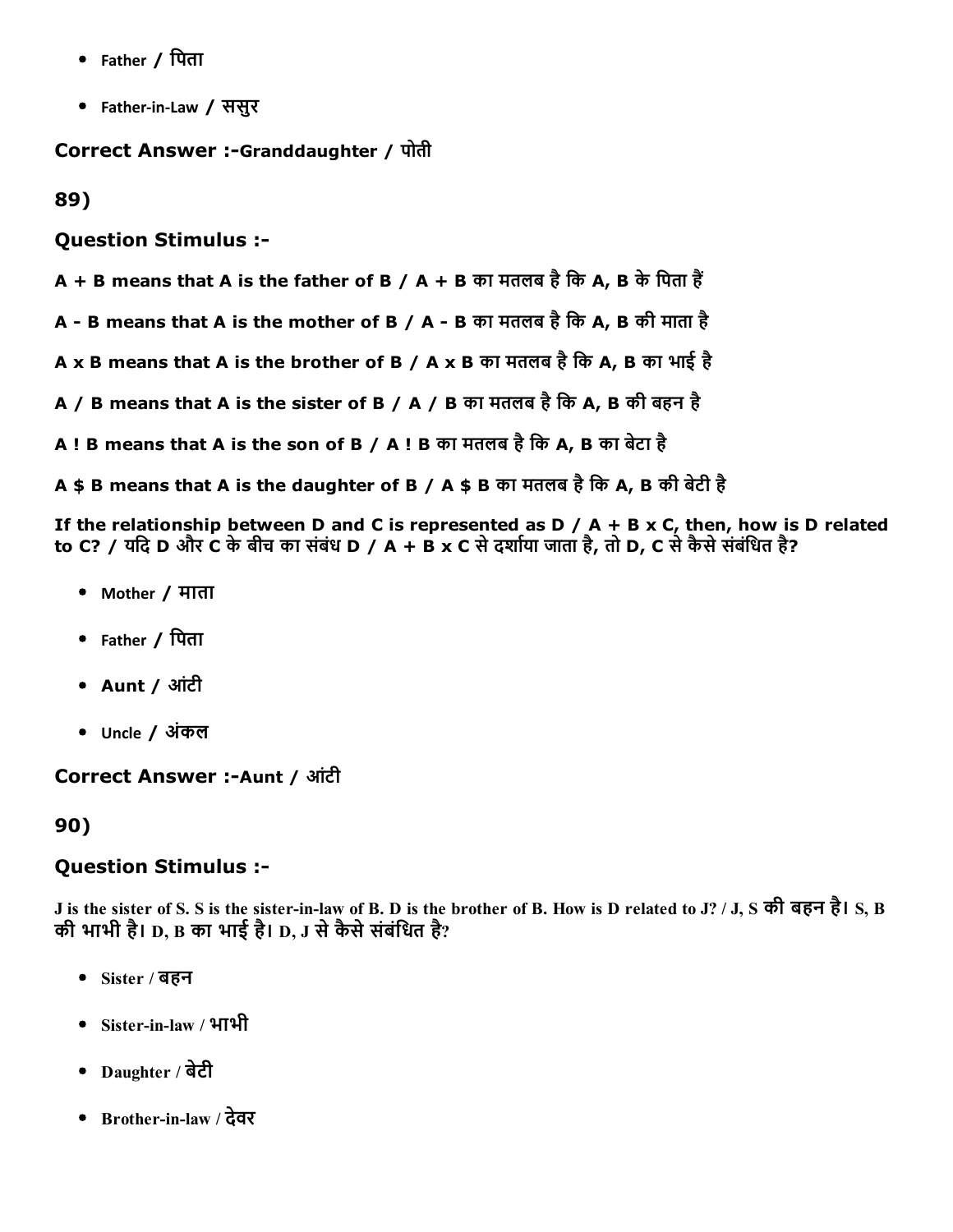91)

## Question Stimulus :

Which of the following is the mirror image of CRICKET? / निम्न में से कौन सा CRICKET का दर्पण प्रतिबिम्ब है?

- **ORIOKET**
- **CRICKET**
- **CEICKRT**
- **CKICRBT**

Correct Answer :

92)

## Question Stimulus :

In the following question the first word has certain relationship with the second word. If the third word has to have the similar relationship with the fourth word, the fourth word will be: / निम्न प्रश्न में, पहले शब्द का दूसरे शब्द के साथ किसी प्रकार से कोई संबंध है। यदि तीसरे शब्द का चौथे शब्द के साथ उसी प्रकार का संबंध होना चाहिए, तो चौथा शब्द होगा:

Newton : Force :: Bell : ? / न्यूटन : बल :: घण्टी : ?

- Radio / रेिडयो
- Telephone / टेलीफोन
- Telegram / टेलीग्राम
- Telescope / दूरबीन

Correct Answer :-Telephone / टेलीफोन

93)

## Question Stimulus :

How many 5 digits numbers can be formed using the digits 1, 2, 2, 4, 2, 4?  $/$ अंकों 1, 2, 2, 4, 2, 4 का प्रयोग करते हुए कितनी 5 अंकों की संख्याओं का निर्माण किया जा सकता है?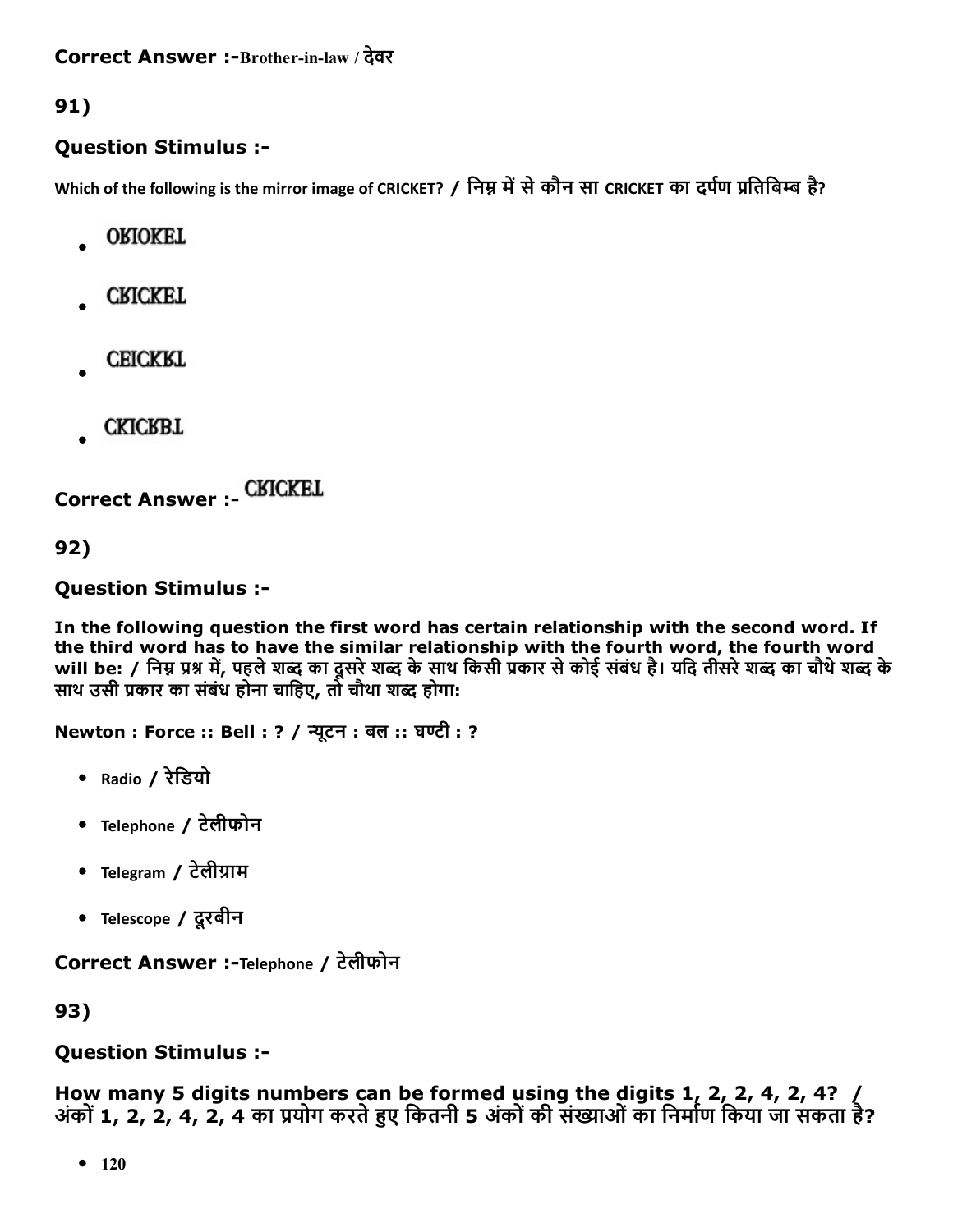- 720
- $\bullet$  60
- 360

**Correct Answer :-720** 

### 94)

### Question Stimulus :

Meeta travels 4 km towards north and then travels 5 km eastward. She then travels 10 km rightwards, and then 3 km to the left and finally 5 km northwards. How far is she approximately from his original destination and in what direction? / मीता उत्तर की ओर 4 किमी यात्रा करती है और फिस पूरब की ओर 5 किमी यात्रा करती है। वह फिर दायीं ओर 10 किमी यात्रा करती है, और फिर बायीं ओर 3 किमी और अंत में उत्तर की ओर 5 किमी। वह अपनी वास्तविक मंज़िल से कितनी दूरी पर है और किस दिशा में है?

- 8 km towards east / पूर्व की ओर 8 किमी
- 15 km towards south / दिāण की ओर 15 िकमी
- 8 km towards southeast / दिāणपूरब की ओर 8 िकमी
- 18 km towards south / दिāण की ओर 18 िकमी

Correct Answer :- 8 km towards east / पूर्व की ओर 8 किमी

## 95)

## Question Stimulus :

Malini travels 10 km towards south. He then turns left and travels 2 km and then turns right and travels 4 km and finally travels 2 km towards the east. What is his position (in horizontal and vertical directions) with reference to the starting point? / मलिनी दक्षिण की ओर 10 किमी यात्रा करती है। वह फिर बायें मुड़ती है और फिर दायें मुड़ती है और 4 किमी यात्रा करती है और अंत में पूरब की ओर 2 किमी यात्रा करती है। उसकी स्थिति (क्षेतिज और लंबवत दिशाओं में) आरंभ बिंदु के संदर्भ से, क्या है?

- 4 km to the east, 14 km to the south / 4 किमी पूरब की ओर, दक्षिण की ओर 14 किमी
- 14 km to the south, 4 km to the east / दिāण की ओर 14 िकमी, पूरब की ओर 4 िकमी
- 18 km to the south, 14 km to the east / दिāण की ओर 18 िकमी, पूरब की ओर 14 िकमी
- 18 km to the south, 8 km to the east / दिāण की ओर 18 िकमी, पूरब की ओर 8 िकमी

Correct Answer :4 km to the east, 14 km to the south / 4 िकमी पूरब की ओर, दिāण की ओर 14 िकमी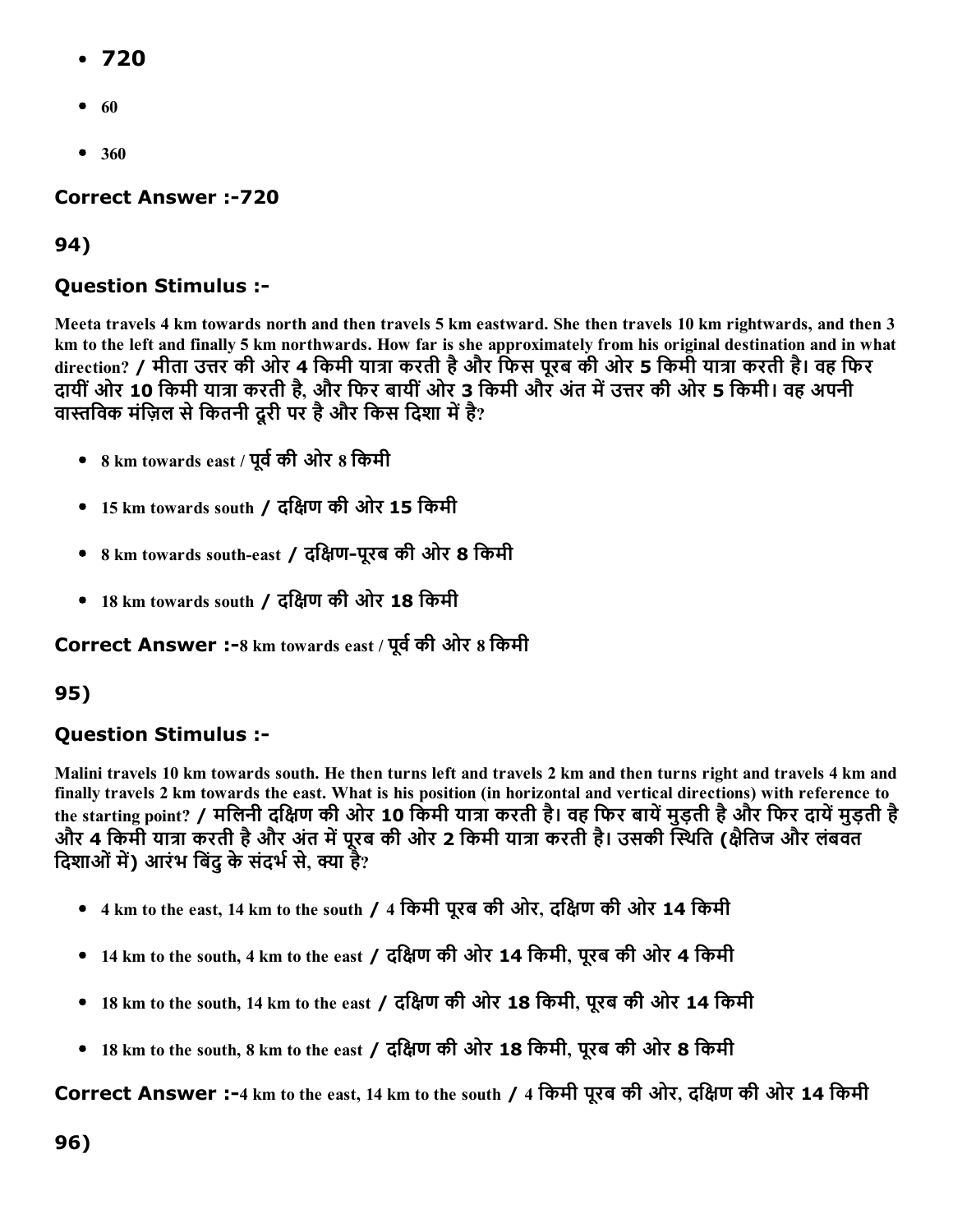### Question Stimulus :

Select the statement, which is the logical equivalent to the given statement. / वह कथन चुनिये जो तर्क की दृश्टि से दिये गये कथन के समान है।

"It is not true that some dogs bark or some birds do not have feathers." / "यह सत्य नहीं है कि कुछ कत्ते भौंकते हैं या कुछ चिडियों के पंख नहीं होते।"

- Some dogs do not bark and some birds have feathers. / कुछ कुत्ते भौंकते नहीं हैं और कुछ चिड़ियों के पंख होते हैं।
- No dogs bark and all birds have feathers. / कोई भी कुत्ते भौंकते नहीं हैं और सभी चिड़ियों के पंख होते हैं।
- Some dogs do not bark or some birds have feathers. / कुछ कुत्ते नहीं भौंकते या कुछ चिड़ियों के पंख होते हैं।
- No dogs bark and some birds have feathers. / कोई भी कुत्ते भौंकते नहीं हैं और कुछ चिड़ियों के पंख होते हैं।

Correct Answer :-No dogs bark and all birds have feathers. / कोई भी कुत्ते भौंकते नहीं हैं और सभी चिड़ियों के पंख होते हैं।

## 97)

## Question Stimulus :

Select the statement which is the logical equivalent to the given statement. / वह कथन चुनिये जो तर्क की दृश्टि से दिये गये कथन के समान है।

I will need extra tuitions if I take up math or science / मुझे अतिरिक्त शिक्षण की जरूरत होगी यदि मैं गणित या विज्ञान लेता हँ।

- If I learn math, I will learn science / यदि मैं गणित का अध्ययन करूँ, तो मैं विज्ञान का अध्ययन करूँगा
- If I don't learn science, I won't need tuition / यदि मैं विज्ञान का अध्ययन न करूँ, तो मुझे शिक्षण की आवश्यकता नहीं होगी
- If I learn math, I will need tuition / यदि मैं गणित का अध्ययन करूँ, तो मुझे शिक्षण की आवश्यकता होगी
- None of the above is warranted. / ऊपर में से किसी की गारण्टी नहीं है।

Correct Answer :-If I learn math, I will need tuition / यदि मैं गणित का अध्ययन करूँ, तो मुझे शिक्षण की आवפकता होगी

## 98)

## Question Stimulus :

Select the option that is true about the Statements and Conclusions given: / वह विकल्प चुनिये जो दिये गये कथनों और निष्कर्षों के बारे में सही है:

```
Statements: / कथन:
```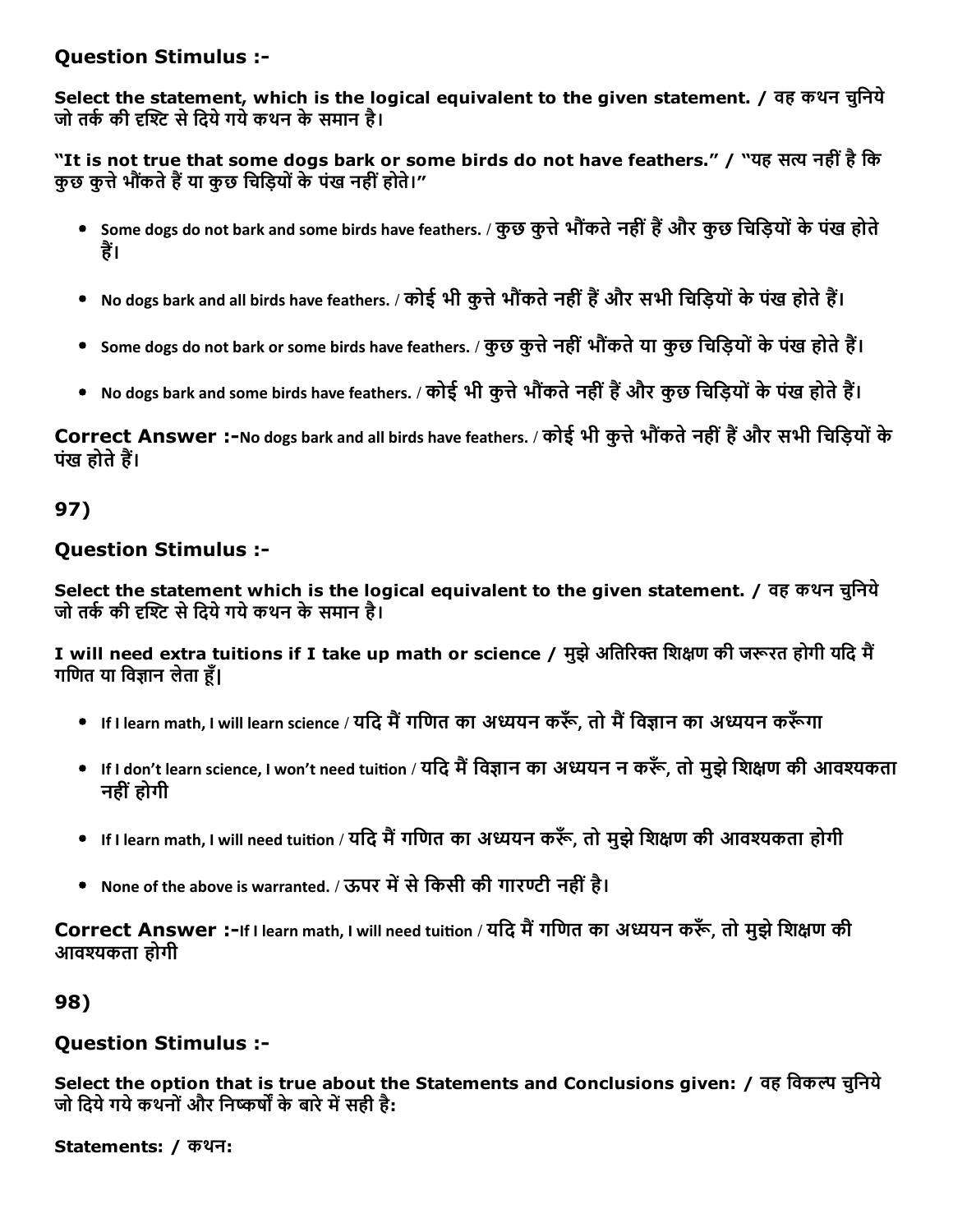Some whistles are mice. / कुछ सीटियाँ चूहे हैं। Some mice are lions. / कुछ चूहे शेर हैं। Some lions are caves. / कुछ शेर गुफाएं हैं।

Conclusions: / निष्कर्ष:

i.Some caves are mice. / कुछ गुफाएं चूहे हैं।

ii.All whistles are caves. / सभी सीटियाँ गुफाएं हैं।

- If only conclusion I follows / यदि केवल निष्कर्ष I निकलता है
- If only conclusion II follows / यदि केवल निष्कर्ष II निकलता है
- If both conclusion I and II follows / यदि निष्कर्ष I और II दोनों निकलते हैं
- If none of the conclusion I and II follows / यदि निष्कर्ष I और II में से कोई नहीं निकलता है

Correct Answer :-If none of the conclusion I and II follows / यदि निष्कर्ष I और II में से कोई नहीं निकलता है

99)

#### Question Stimulus :

Select the option that is true about the Statements and Conclusions given: / वह विकल्प चुनिये जो दिये गये कथनों और निष्कर्षों के बारे में सही है:

Statements: / कथन:

All fans are sockets. / सभी पंखे सॉकेट हैं।

All sockets are jelly. / सभी सॉकेट जेली हैं।

All jellies are windows. / सभी जेली खिड़कियाँ हैं।

Conclusions: / निष्कर्ष:

i.All windows are fans. / सभी खिड़कियाँ पंखे हैं।